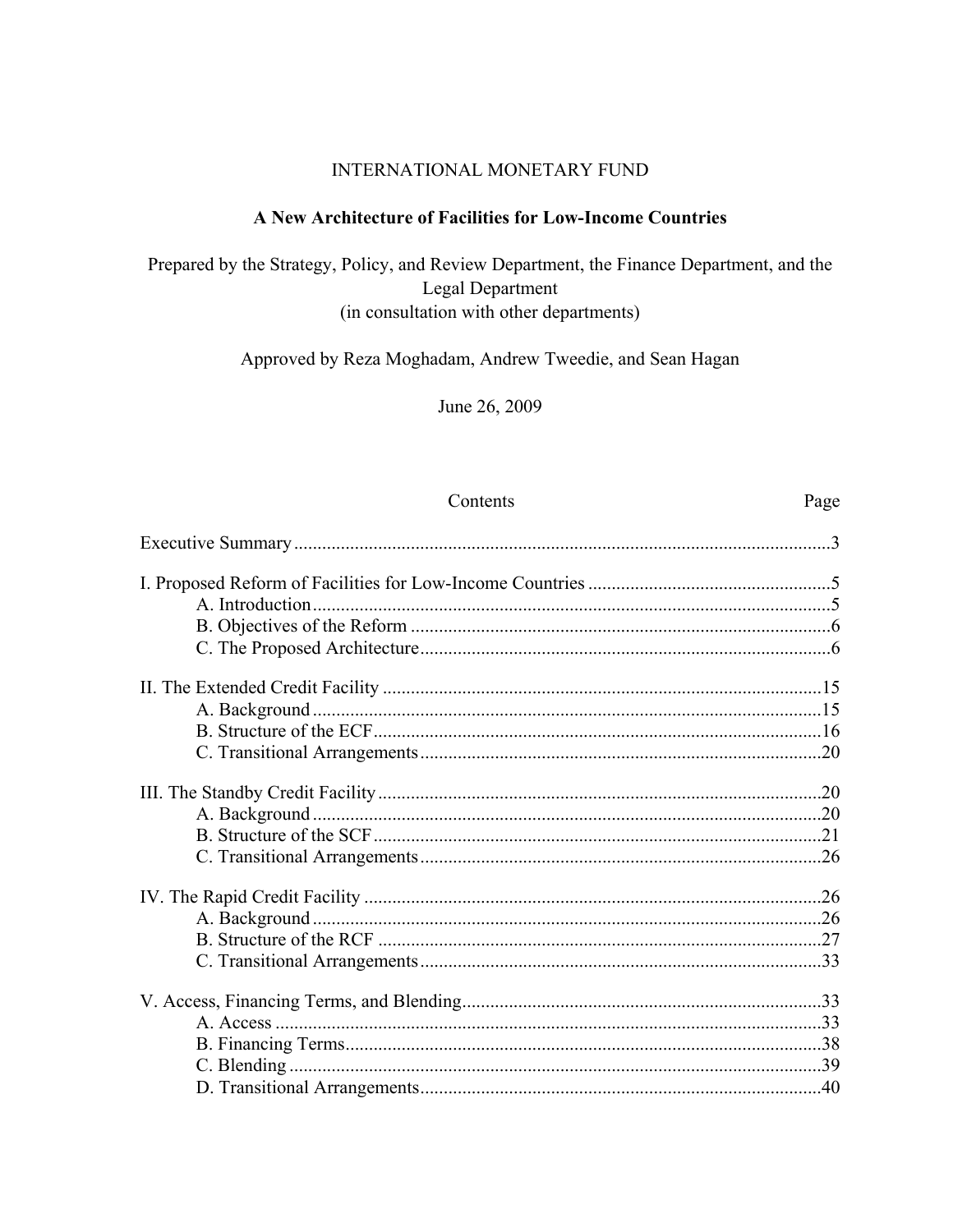| ור<br>аг | c |
|----------|---|
|          |   |

| 2. LICs: Incidence of Emergency Assistance Drawings, and Average Access26  |  |
|----------------------------------------------------------------------------|--|
|                                                                            |  |
| Figures                                                                    |  |
|                                                                            |  |
|                                                                            |  |
| 3. Simulations of Access and Outstanding Credit Under the Proposed Norms35 |  |
|                                                                            |  |
| <b>Boxes</b>                                                               |  |
|                                                                            |  |
| 2. Access Norms and Limits: Comparing the Existing and Proposed Rules36    |  |
| Appendixes                                                                 |  |
|                                                                            |  |
|                                                                            |  |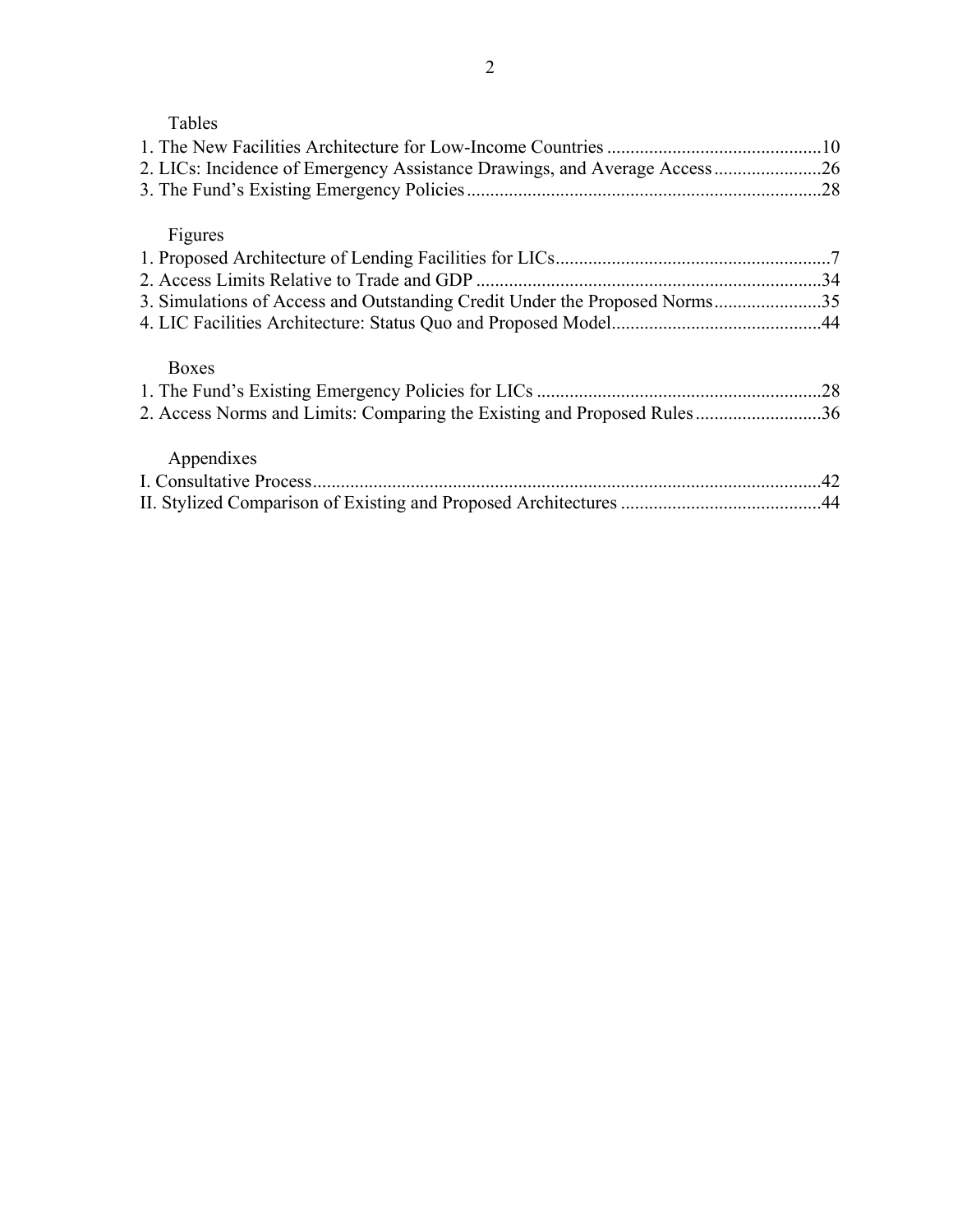### **EXECUTIVE SUMMARY**

**The global economic crisis has highlighted the urgency of making the Fund's financial support to low-income countries (LICs) more flexible.** Adding to the pressures from the 2008 food and fuel prices shocks, the global crisis has caused an unprecedented surge in LIC demand for Fund financing. In response, the Fund has doubled access limits on its concessional lending, and is now redesigning its concessional facilities.

**This paper proposes a new facilities architecture for LICs.** It is based on "Option 2" set out in the framework paper discussed by the Executive Board on March 20, 2009. The new architecture provides a unified facilities framework for LICs under a new Poverty Reduction and Growth Trust (PRGT). The facilities are distinguished primarily by the duration of the financing and adjustment needs and the conditionality standard. The proposed architecture comprises three new concessional lending facilities and one non-financial instrument:

- The *Extended Credit Facility (ECF)* succeeds the Poverty Reduction and Growth Facility (PRGF) as the Fund's main tool for providing medium-term support to LICs with protracted balance of payments problems.
- The *Standby Credit Facility (SCF)* provides financing to LICs with short-term balance of payments needs, similar to the Stand-By Arrangement (SBA).
- The *Rapid Credit Facility (RCF)* provides rapid low-access financing with limited conditionality to meet urgent balance of payment needs.
- The *Policy Support Instrument (PSI)* remains the Fund's non-financial policy support tool, and can facilitate access to the SCF and RCF, if needed.

**The objective of the reform is to make the facilities more flexible and tailored to the diverse needs of LICs in light of their heightened exposure to global volatility.** The new architecture closes gaps and streamlines existing facilities to provide more effective support to LICs, especially for short-term, precautionary, and emergency needs. New access limits preserve the recent doubling and apply across the facilities in a unified manner. Financing terms are made more concessional for protracted or emergency needs. The instruments are more closely aligned to those available in the General Resources Account (GRA).

**All instruments aim to assist LICs in achieving a stable and sustainable macroeconomic position consistent with strong and durable poverty reduction and growth.** They are designed to support policies rooted in country-owned Poverty Reduction Strategy (PRS) strategies, while allowing for more flexibility in documentation requirements. In addition, all facilities should support policies that safeguard social and other priority spending.

**The proposed ECF provides medium-term concessional financing to LICs with protracted balance of payments problems.** Like its predecessor, it supports upper-credit

1

*The Fund's Facilities and Financing Framework for Low-Income Countries*.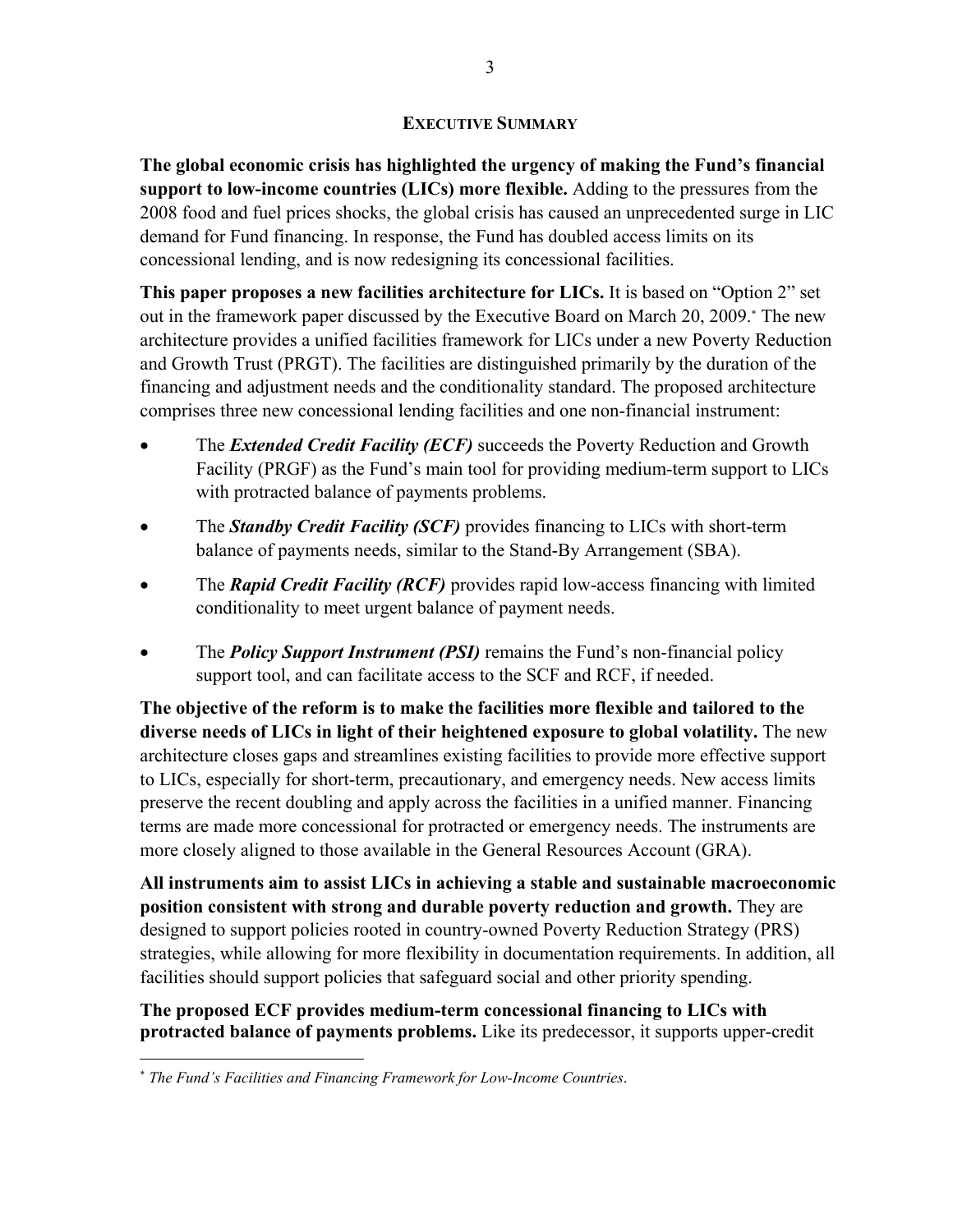tranche (UCT) quality economic programs aimed at moving toward a stable and sustainable macroeconomic position consistent with strong and durable poverty reduction and growth. The threeyear ECF is intended for cases where the resolution of macroeconomic imbalances is expected to extend over the medium- to longer term. An ECF arrangement can be both extended and used repeatedly.

**The proposed SCF provides concessional financing to LICs with short-term balance of payments needs.** It supports UCT quality economic programs aimed at restoring a stable and sustainable macroeconomic position consistent with strong and durable growth and poverty reduction. The SCF is targeted at LICs that do not face protracted balance of payments problems, but may experience episodic, short-term financing and adjustment needs, including those caused by exogenous shocks (superseding the High Access Component (HAC) of the Exogenous Shocks Facility (ESF)). The duration of an SCF arrangement would normally be 12-18 months, and its use would be limited to two and a half out of any five years. The SCF can be used flexibly in conjunction with a PSI. Similar to the SBA, an SCF can be approved on a precautionary basis in case of a potential, but not immediate, balance of payments need.

**The proposed RCF provides low-access concessional financing with limited conditionality to address a variety of urgent balance of payments needs.** Resources are provided as outright disbursements, based on ex-ante policy undertakings, without a review-based program or ex-post conditionality. The RCF provides rapid assistance in cases where a UCT quality economic program is either not necessary, for instance due to the transitory and limited nature of the need, or not feasible, for instance if policy capacity is constrained. A "shocks window" offers help in case of natural disasters or other exogenous shocks (superseding the subsidized Emergency Natural Disaster Assistance (ENDA) and Rapid Access Component (RAC) of the ESF). The RCF can also be used repeatedly based on a performance track record, for instance to facilitate transition to a UCT quality program (superseding the subsidized Emergency Post Conflict Assistance (EPCA)).

**New access policies preserve the recent doubling of access limits while ensuring flexibility and uniformity of access under the three facilities.** Total access under all concessional facilities is available up to: (i) 100 percent of quota per year and (ii) 300 percent of quota cumulatively. Access can be higher in case of exceptionally large needs and strong policies. Sub-limits apply to RCF access, given the absence of UCT conditionality. Access under the ECF and SCF is also guided by access norms that decline with total outstanding credit. High-access financing requests are subject to uniform procedural safeguards.

The interest rate on all concessional facilities is reduced to  $\frac{1}{4}$  percent,**<sup>\*\*</sup>** and blending rules are **strengthened.** The ECF and RCF would have the current PRGF-ESF repayment schedule, whereas the maturity and grace period for the SCF are shorter to reflect the short-term nature of the need. New blending rules—based on per capita income, market access, and debt vulnerabilities—help preserve concessional resources while allowing higher access when needed.

1

 A revised staff proposal was approved by the Executive Board: the precautionary option under the SCF will be activated at the beginning of 2010. This proposal is set out in *A New Architecture of Facilities for Low-Income Countries and Reform of the Fund's Concessional Financing Framework—Supplementary Information* (henceforth Supplement 1).

<sup>\*\*</sup> A revised staff proposal with the following initial interest rate structure was approved by the Executive Board:  $0.0/0.0/0.25$  percent for the ECF, RCF, and SCF, respectively (see Supplement 1).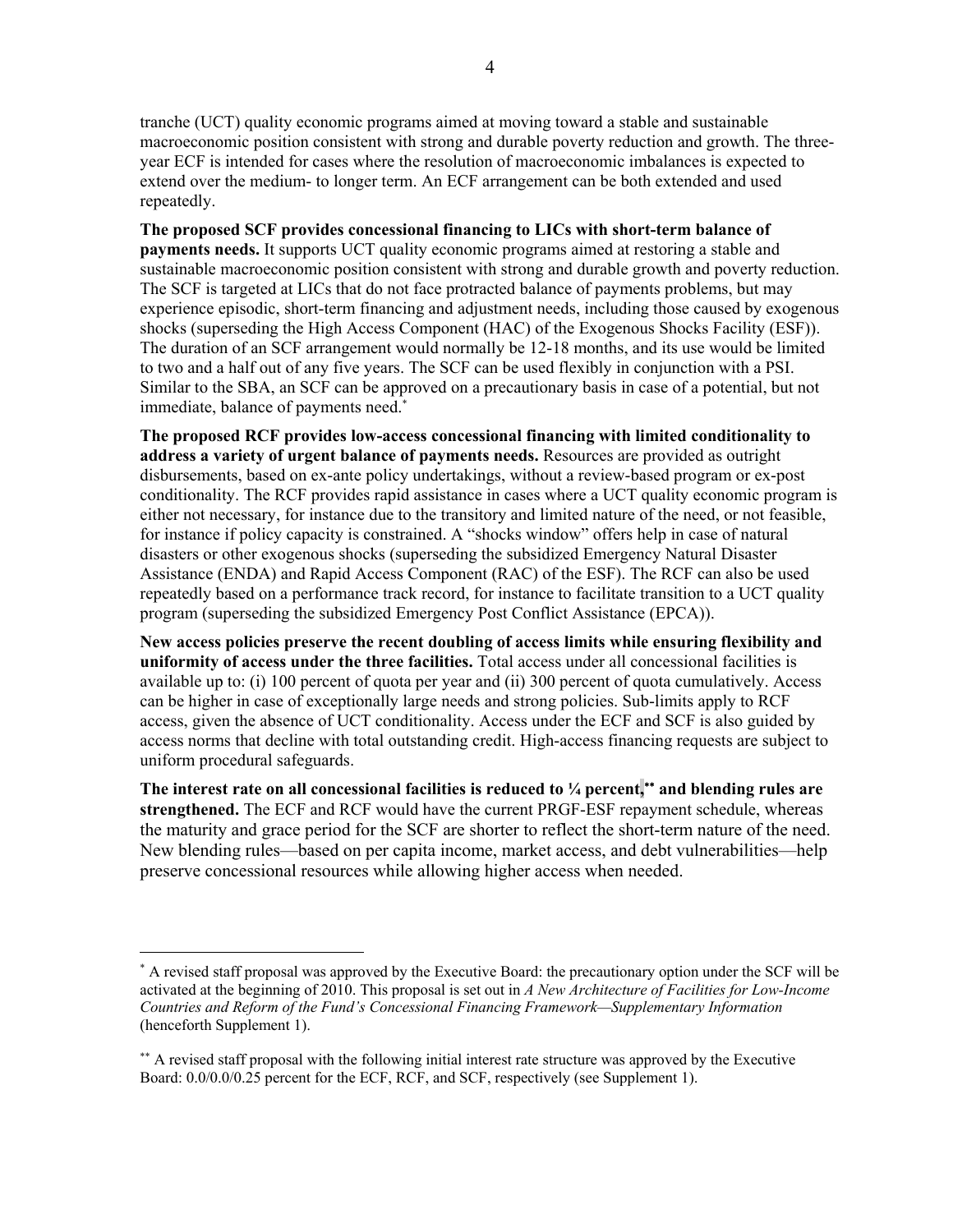## **I. PROPOSED REFORM OF FACILITIES FOR LOW-INCOME COUNTRIES1**

#### **A. Introduction**

1. **The global financial crisis has added further impetus to the Fund's efforts to modernize its array of facilities, including for low-income countries (LICs).** The global crisis, adding to the pressures caused by the 2008 food and fuel prices shocks, has caused deep macroeconomic distress for many LICs through sharply falling exports, shrinking foreign direct investment, and declining remittances. The result has been an unprecedented increase in demand for financial assistance. Responding to these needs, and in line with the request of the G-20 Heads of State at the London Summit on April 2, 2009, the Fund has stepped up its financial assistance to LICs, doubled access limits on concessional lending, and is now considering a comprehensive overhaul of its lending facilities and financing framework to provide additional concessional and flexible financing to the poorest countries.

2. **This paper proposes a new architecture of the Fund's lending facilities for lowincome countries (LICs), based on the recent review of LIC facilities.**<sup>2</sup> In their discussion on March 20, 2009, Executive Directors considered that the Fund's instruments for LICs with the Poverty Reduction and Growth Facility (PRGF) at the center—have served its lowincome members well. They welcomed the marked improvements in economic performance by LICs over the past decade, particularly those with PRGF-supported programs, but noted that the global economic crisis is jeopardizing their hard-won gains. Moreover, their economies have also become increasingly diverse in recent years. Directors therefore called on staff to prepare a reformed architecture of LIC facilities, which would complete the broader modernization of the Fund's facilities. The architecture proposed below and in the related Decisions reflects Executive Directors' guidance and additional consultations with country authorities and other stakeholders (Appendix I).

3. **The paper is organized as follows:** The remainder of this section discusses the objectives and main elements of the reform, and summarizes key considerations and the relationship between different facilities. Sections II to IV describe the three lending facilities under the new architecture. Section V sets out access and blending policies, as well as financing terms for the three facilities.

 $\overline{a}$ 

<sup>&</sup>lt;sup>1</sup> The paper was prepared by a staff team led by C. Mumssen, J.K. Martijn, and S. Fabrizio, and comprising P. Dudine, E. Gemayel, P. Jenkins, L. Kaltani, A. Martin, S. Maziad, P. Mitra, M. Sáenz, H. Weisfeld,

B. Dabrowska (all SPR), P. Njoroge (FIN), I. Mouysset (LEG), and C. Lane (AFR). The work was guided by

H. Bredenkamp (SPR), J. Lin (FIN), and R. Weeks-Brown (LEG).

<sup>2</sup> See *The Fund's Facilities and Financing Framework for Low-Income Countries* (henceforth "the framework paper") and *The Fund's Facilities and Financing Framework for Low-Income Countries* -- *Supplementary Information*.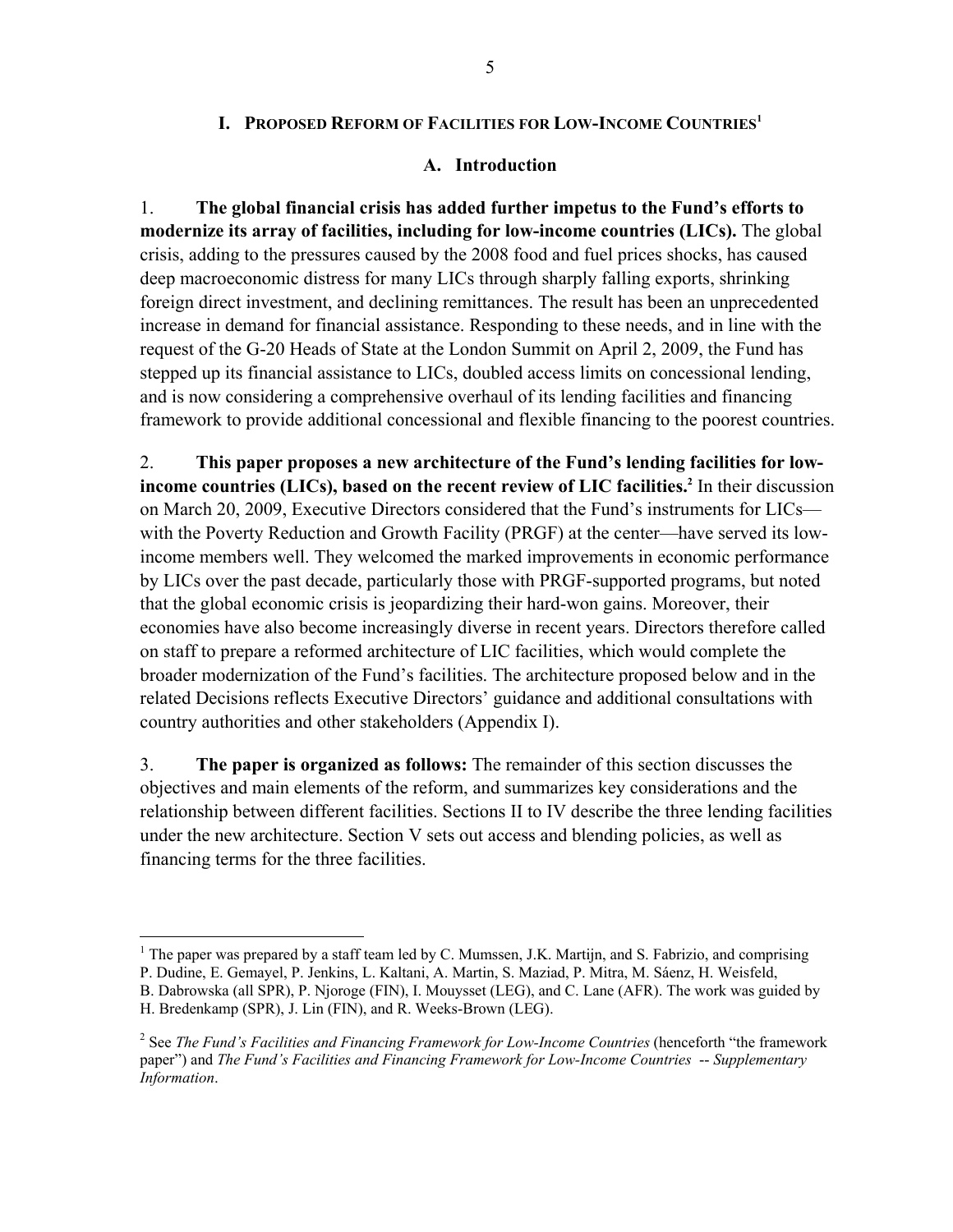## **B. Objectives of the Reform**

4. **The objective of the reform is to make the facilities more flexible and tailored to the diverse needs of LICs in light of their heightened exposure to global volatility.** As analyzed in the framework paper, three broad types of country situations can be usefully distinguished: First, many LICs are undergoing longer-term adjustment efforts to address entrenched macroeconomic and structural imbalances, and can benefit from PRGF-type financing. Second, some members are facing severe capacity constraints and fragilities, and may also experience urgent financing needs. Third, an increasing number of LICs have achieved broadly stable and sustainable macroeconomic positions, and some have moved to low-access or non-financial Fund-supported programs. However, as the food and fuel price shocks as well as the global crisis have illustrated, many LICs have also become more exposed to global volatility, including due to higher private capital inflows and trade volumes, suggesting a relative shift in demand toward more episodic, short-term Fund financing and precautionary arrangements.

5. **The proposed architecture closes gaps and streamlines existing facilities to provide more effective support to LICs, especially with respect to their short-term, precautionary, and emergency needs (see Figure 4 in Appendix II)**. Based on "Option 2" discussed in the framework paper and taking into account Executive Directors' suggestions for further refinements as well as feedback from country authorities, the proposed architecture preserves the central role of a PRGF-type facility to address protracted balance of payments problems, introduces a concessional Stand-By Arrangement (SBA)-like instrument, and unifies concessional instruments for emergency assistance. It also reforms access policies and other facility design features to make them more consistent across facilities and tailored to country needs.

## **C. The Proposed Architecture**

6. **The new architecture consists of three concessional facilities under a new**  Poverty Reduction and Growth Trust (PRGT),<sup>3</sup> and one non-financial instrument.<sup>4</sup> All facilities share the same poverty reduction and growth objectives and are distinguished primarily by (i) the duration of the financing and adjustment needs and (ii) the nature of the economic program and related conditionality standard (Figure 1):<sup>5</sup>

 $\overline{a}$ 

<sup>&</sup>lt;sup>3</sup> The current PRGF-ESF Trust would be amended and expanded to become the PRGT. LICs that are currently PRGF eligible would become PRGT eligible. A separate paper reviewing eligibility is forthcoming.

<sup>&</sup>lt;sup>4</sup> In addition, low-income members have access to GRA financing. The Staff-Monitored Program (SMP) remains a useful tool for helping members establish a track record toward any of these facilities.

 $<sup>5</sup>$  The proposed names of the new lending facilities are based on these functionalities, similar to GRA facility</sup> names. This contrasts with the current labeling of LIC facilities, based on the type of country, program objectives, or cause of the financing need, which has raised concerns about possible stigma.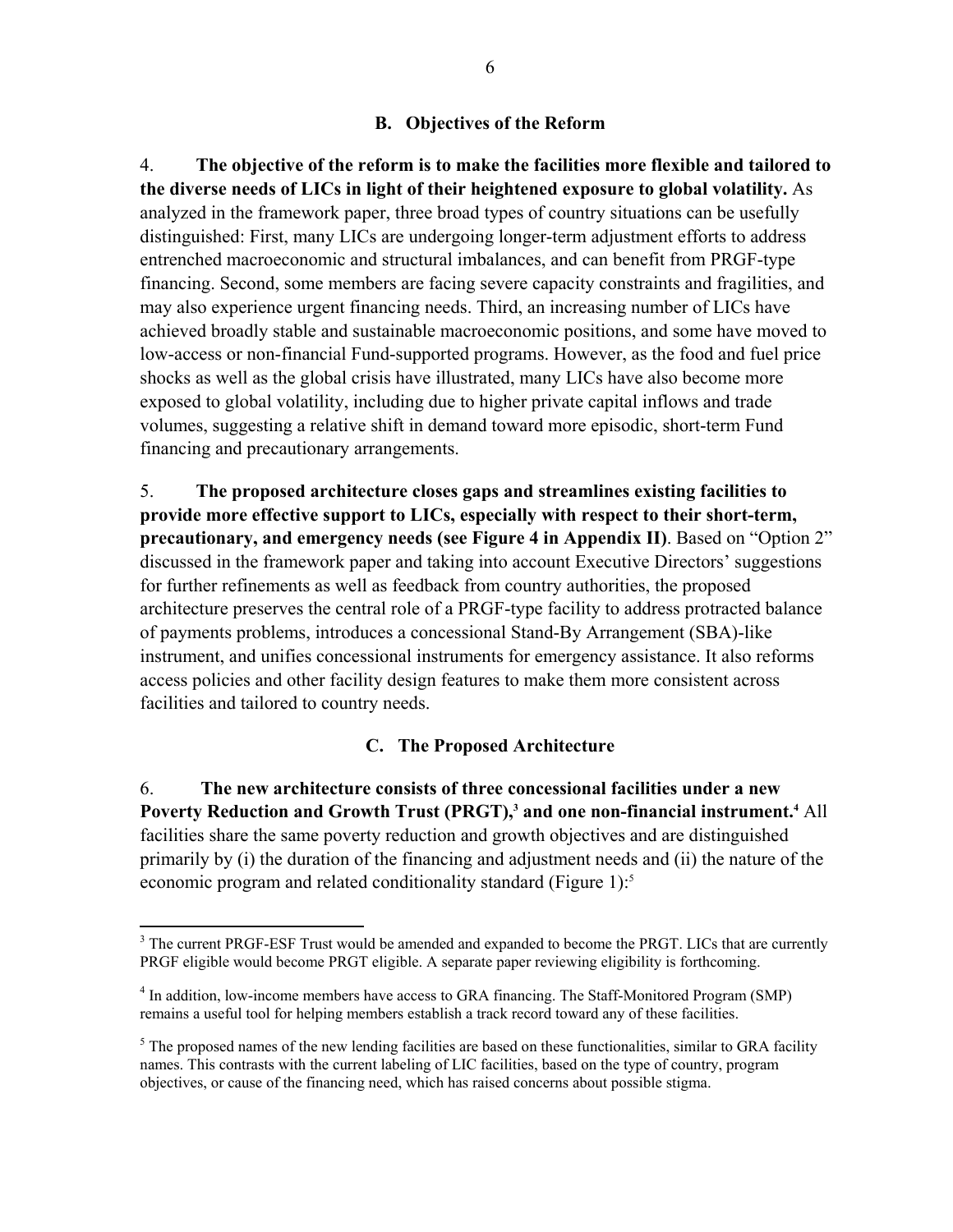- *The Extended Credit Facility (ECF)*is the successor to the PRGF and provides medium- to longer-term financial assistance to LICs with protracted balance of payments problems, with enhanced concessionality and flexibility. It supports uppercredit tranche (UCT) quality economic programs aimed at moving toward a sustainable macroeconomic position.
- *The Standby Credit Facility (SCF)* provides UCT concessional financing to LICs with short-term balance of payments needs, including those caused by exogenous shocks (superseding the Exogenous Shocks Facility-High Access Component (ESF-HAC)). The facility is targeted at countries that no longer face protracted balance of payments problems and, like the SBA, can be used on a precautionary basis.
- *The Rapid Credit Facility (RCF)* provides rapid low-access financing with limited conditionality, including to countries hit by natural disasters and other shocks (superseding the subsidized Emergency Natural Disaster Assistance (ENDA) and ESF-Rapid Access Component (RAC)) and to countries in post-conflict and other situations with limited capacity (superseding the subsidized Emergency Post Conflict Assistance (EPCA)). It provides assistance in cases where there is an urgent balance of payments need and a UCT-quality program is not feasible or not necessary.
- *The Policy Support Instrument (PSI)* remains a non-financial policy support tool for countries with broadly sustainable macroeconomic positions.<sup>6</sup> In the event of shortterm financing and adjustment needs, PSI users would have quick access to the SCF or RCF, without a need to cancel the PSI.

| <b>Standby Credit</b><br><b>Facility (SCF)</b> | <b>Extended Credit</b><br><b>Facility (ECF)</b> | Upper Credit<br>Tranche (UCT)<br>Review-Based<br>Program |
|------------------------------------------------|-------------------------------------------------|----------------------------------------------------------|
| <b>Rapid Credit Facility (RCF)</b>             | No UCT Program.                                 |                                                          |
| (Shocks window)                                | (Transition to ECF)                             | <b>Outright Disbursements</b>                            |
| Short-term<br>financing needs                  | Medium-/longer-term<br>financing needs          |                                                          |

|  | Figure 1: Proposed Architecture of Lending Facilities for LICs |  |  |  |
|--|----------------------------------------------------------------|--|--|--|
|  |                                                                |  |  |  |

1

 A revised staff proposal was approved by the Executive Board: the precautionary option under the SCF will be activated at the beginning of 2010. This proposal is set out in *Supplement 1*.

<sup>&</sup>lt;sup>6</sup> Initial experience with the PSI has generally been positive, and no major changes are proposed at this time. The PSI has provided policy support to countries that have achieved sustainable macroeconomic positions and did not require Fund financing.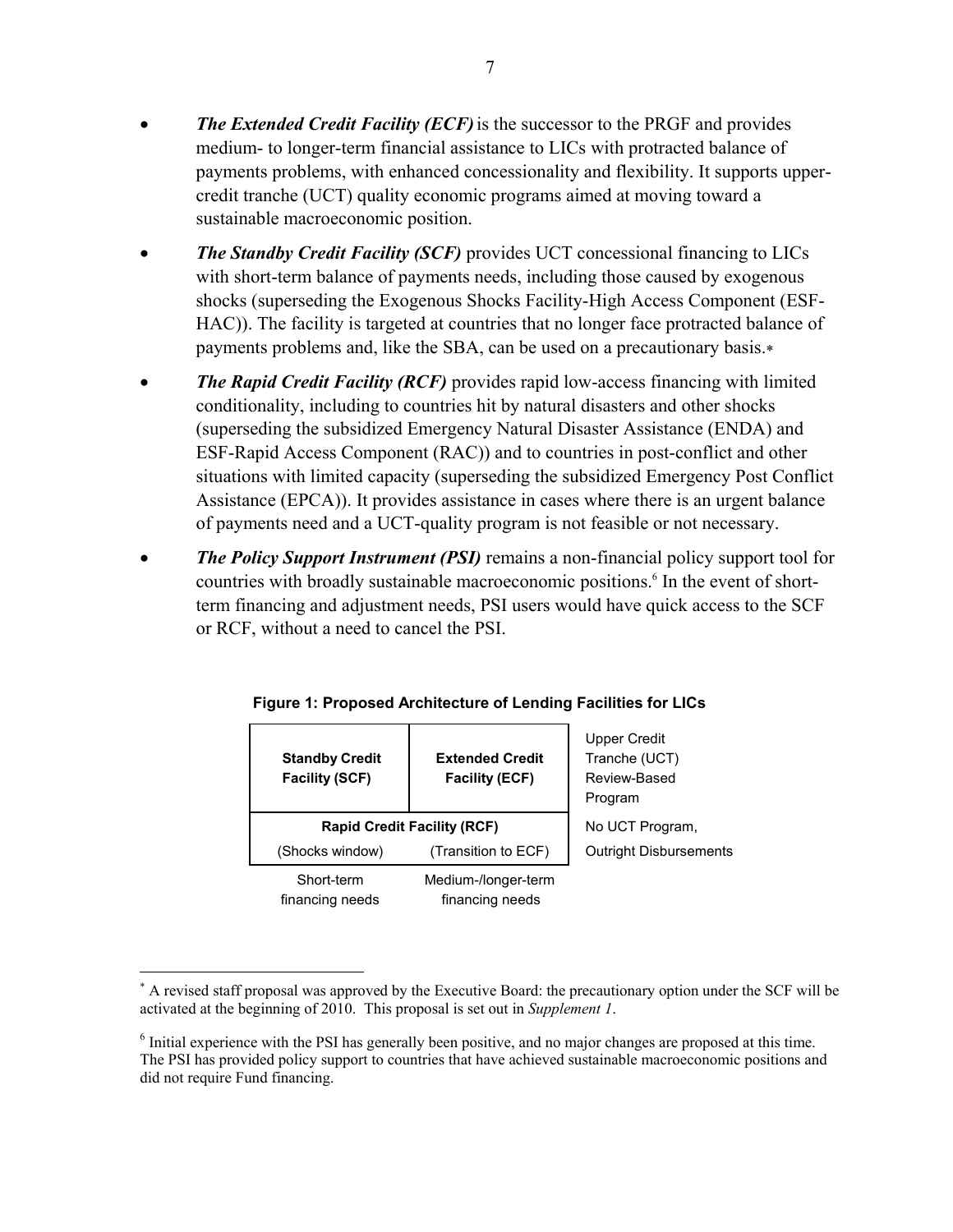## **Economic Objectives**

 $\overline{a}$ 

7. **All instruments under the proposed architecture are designed to assist LICs in achieving and maintaining a stable and sustainable macroeconomic position consistent with strong and durable poverty reduction and growth.** Such a position would be characterized by the absence of a balance of payments need and the domestic and external stability that is necessary to support strong and durable poverty reduction and growth, and would typically be associated with sustainable fiscal and current account balances, limited debt vulnerabilities, adequate international reserves, and sufficient policy and institutional capacity to implement appropriate macroeconomic policies. This position might still involve significant levels of donor assistance, though aid dependence would be expected to decline over time.

8. **The new architecture distinguishes the facilities according to the duration of the financing and adjustment needs (Figure 1 and Table 1).** The ECF is intended to assist countries with protracted balance of payments problems in making progress toward a sustainable macroeconomic position. A protracted balance of payments problem is defined in this context as an actual or potential balance of payments need associated with entrenched macroeconomic imbalances, resolution of which is expected to extend over the medium- or longer term.<sup>7</sup> By contrast, the SCF is designed to address short-term balance of payments needs,<sup>8</sup> both immediate and potential, of members no longer facing protracted balance of payments problems and to restore a sustainable macroeconomic position in the short term.<sup>9</sup> Hence, while some members may require successive ECF arrangements, use of the SCF should be episodic. The RCF can assist members with an urgent balance of payments need that may be short term or, in some cases, could occur in the context of a protracted problem (in which case the RCF could facilitate a transition to an ECF arrangement).

9. **The proposed architecture recognizes that not all PRGT-eligible members necessarily face a protracted balance of payments problem.** Specifically, the SCF is aimed at restoring macroeconomic sustainability in countries that no longer face such

 $<sup>7</sup>$  A protracted balance of payments problem would exist when the resolution of the underlying macroeconomic</sup> imbalances would normally be expected to last three years or more, and in any case more than two years. As is the case under the PRGF, a protracted balance of payments problem implies a financing need over the course of the arrangement, though not necessarily at the time of approval or individual disbursements.

<sup>&</sup>lt;sup>8</sup> A short-term balance of payments need is defined as an actual or potential balance of payments need associated with macroeconomic imbalances that are normally expected to be resolved within two years, and in any case in less than three years.

 $9<sup>9</sup>$  The delineation of the ECF and SCF on the basis of the duration of the financing and adjustment need implies that other factors typically associated with protracted or short-term needs are not used as defining criteria. For instance, while structural maladjustments would almost always be expected to underlie a protracted need, they do not *per se* define the protracted balance of payments problem standard, which helps avoid gaps in the new architecture.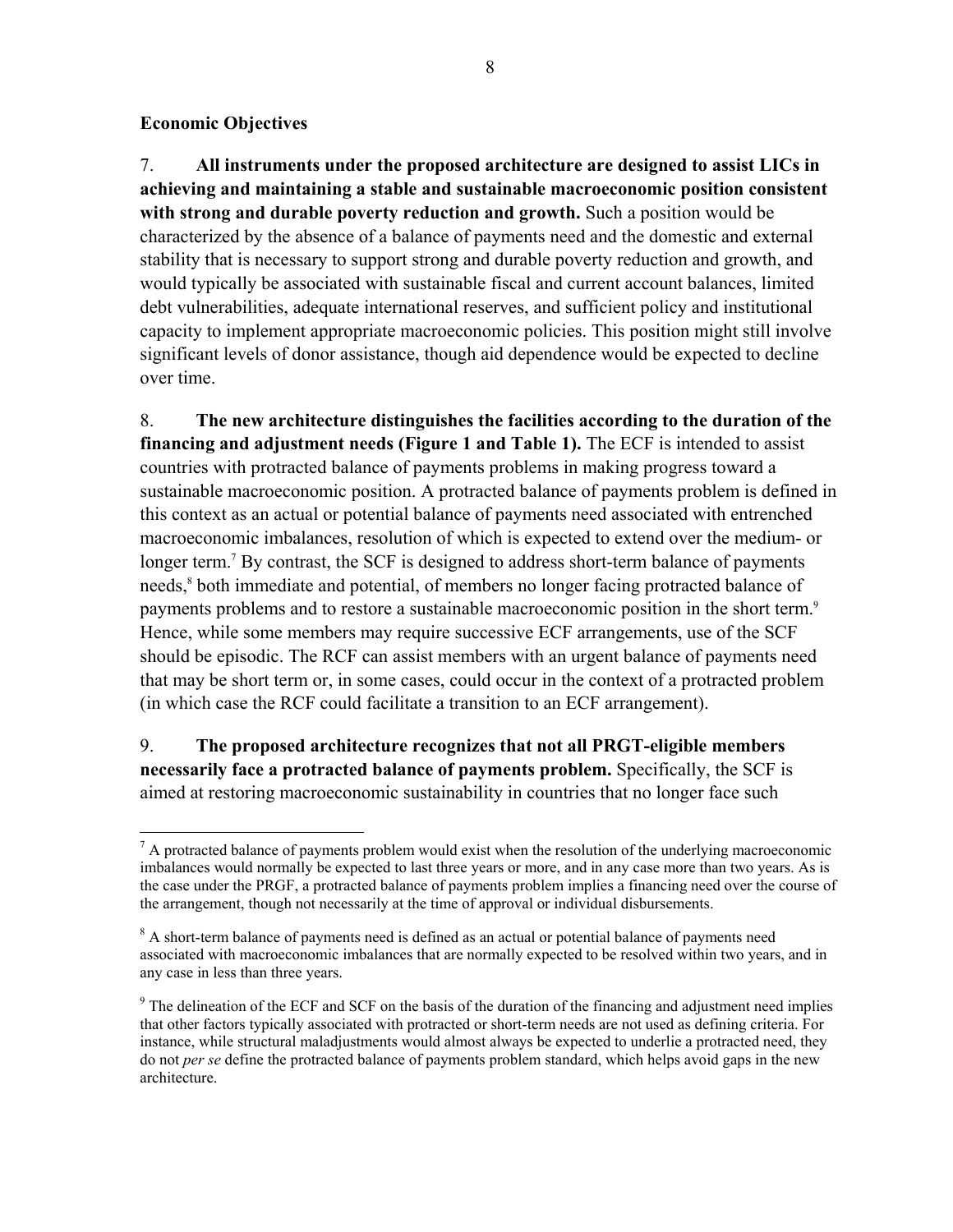problems. This represents a change in the Fund's LIC policies, as low-income members have so far been assumed *a priori* to have a protracted balance of payments problem. The elimination of this presumption is consistent with the increasing diversity of LICs analyzed in the framework paper, including the finding that a growing number of them have achieved broadly stable and sustainable macroeconomic positions.

10. **The facilities are also distinguished by the nature of the economic program and related conditionality standard.** The ECF and SCF are designed to support UCT quality economic programs, whereas the RCF is intended to meet urgent balance of payments needs quickly through stand-alone disbursements when UCT conditionality is either not necessary, for instance in case of temporary shocks that create only limited financing and adjustment needs, or not feasible, for instance in case of more protracted financing and adjustment needs (requiring repeated disbursements) when time is needed to move to an ECF arrangement owing to limited policy capacity.

## **Focus on Poverty Reduction and Growth**

11. **All LIC instruments are designed to support economic policies rooted in country-owned strategies that aim to support poverty reduction and economic growth.** Program design should be aligned with the country's medium-term poverty reduction and growth objectives, and should aim to support policies that safeguard social and other priority spending.

12. **While Poverty Reduction Strategy (PRS) documents are generally expected to underpin policies in all countries seeking concessional Fund support, formal documentation requirements are made more flexible and tailored to the type of program.** Specifically, while submission of a PRS document to the Executive Board would remain a requirement for the ECF and PSI, consistent with their medium-term timeframe, there would be greater flexibility on timing than is currently the case.10 In the case of the SCF, if financing and adjustment needs persist beyond the short term, SCF users would typically move to an ECF arrangement, $11$  which would then be underpinned by a PRS document. Finally, while RCF financing would not require a PRS document, if it is used repeatedly to move toward an ECF, efforts to prepare such a strategy would be expected. Under any of the facilities, the Letter of Intent for a new financing request should indicate how the program advances the country's poverty reduction and growth objectives.

 $\overline{a}$ <sup>10</sup> Specifically, the PRS document would normally need to be submitted by the time of the second ECF or PSI program review. See Section II.

<sup>&</sup>lt;sup>11</sup> Use of the SCF is limited to  $2\frac{1}{2}$  out of any 5 years to avoid overlap with the ECF and ensure it is not used for addressing protracted balance of payments problems (see Section III).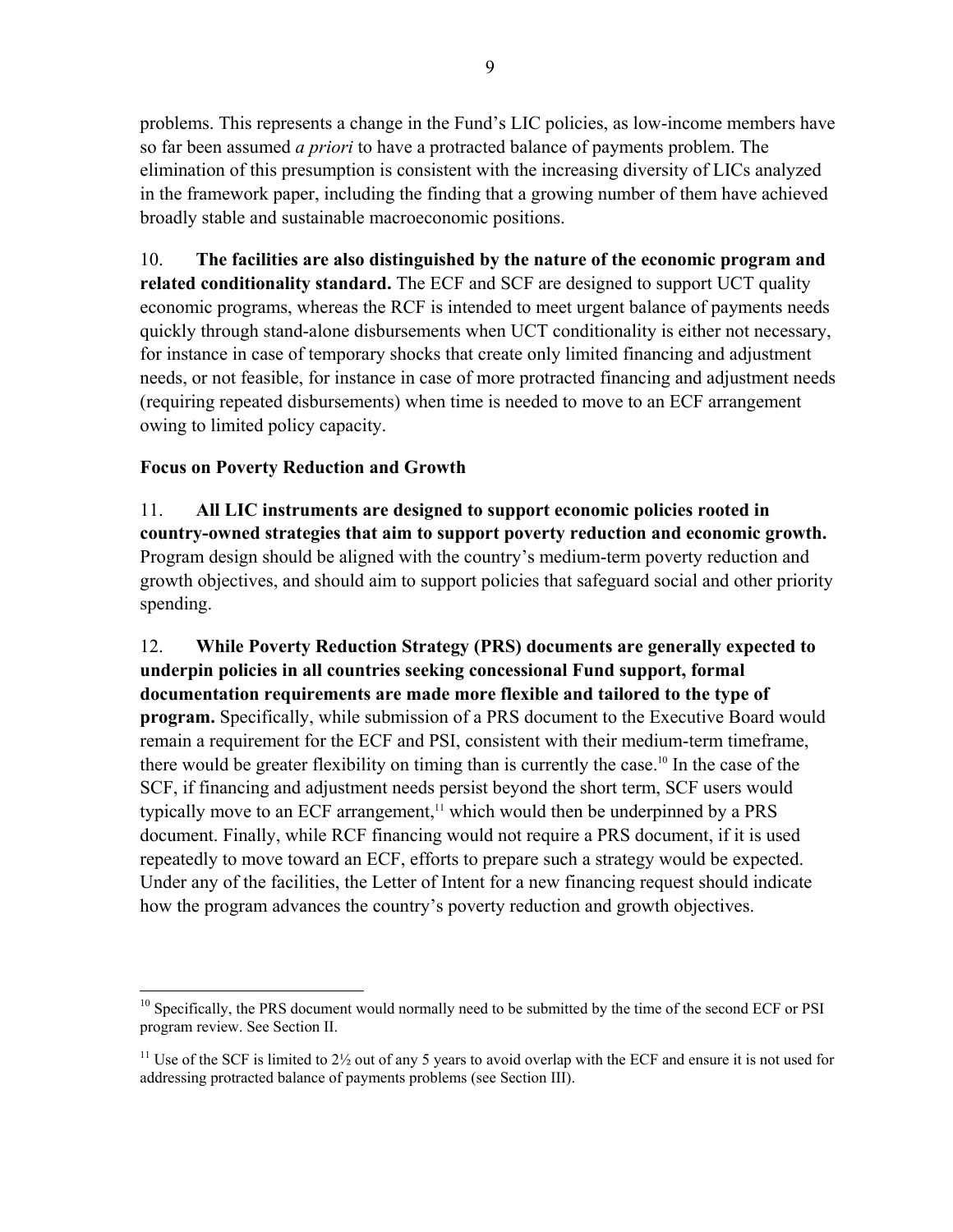|                                          | <b>Extended Credit Facility</b>                                                                                                                                                  | <b>Stand-by Credit Facility</b>                                                                                                                                                                                     | <b>Rapid Credit Facility</b>                                                                                                                         |
|------------------------------------------|----------------------------------------------------------------------------------------------------------------------------------------------------------------------------------|---------------------------------------------------------------------------------------------------------------------------------------------------------------------------------------------------------------------|------------------------------------------------------------------------------------------------------------------------------------------------------|
| Supersedes                               | <b>PRGF</b>                                                                                                                                                                      | ESF-HAC                                                                                                                                                                                                             | ESF-RAC, subsidized EPCA<br>and ENDA                                                                                                                 |
| Objective                                |                                                                                                                                                                                  | Assist LICs in achieving and maintaining a stable and sustainable macroeconomic position<br>consistent with strong and durable poverty reduction and growth                                                         |                                                                                                                                                      |
| Purpose                                  | Address protracted balance of<br>payments problems.                                                                                                                              | Resolve short-term balance of<br>payments needs.                                                                                                                                                                    | Low-access financing to meet<br>urgent balance of payments<br>needs.                                                                                 |
| Eligibility                              |                                                                                                                                                                                  | Countries eligible under the new Poverty Reduction and Growth Trust (PRGT),<br>which replaces the PRGF-ESF Trust                                                                                                    |                                                                                                                                                      |
| Qualification                            | Protracted balance of payments<br>problem; actual financing need<br>over the course of the<br>arrangement, though not<br>necessarily at approval or<br>individual disbursements. | Potential (precautionary use)<br>or actual short-term balance of<br>payments need at approval;<br>actual need required for each<br>disbursement.                                                                    | Urgent balance of payments<br>need when UCT program not<br>feasible or not needed.                                                                   |
| Poverty Reduction and<br>Growth Strategy | Submission of PRS document                                                                                                                                                       | Fund-supported program should be aligned with country-owned poverty reduction and growth<br>objectives, and aim to support policies that safeguard social and other priority spending<br>Submission of PRS document | Submission of PRS document                                                                                                                           |
|                                          | by second review.                                                                                                                                                                | not required; if financing need<br>persists, SCF user would<br>move to an ECF with associated<br>PRSP requirements.                                                                                                 | not required. In case of<br>repeated use to facilitate move<br>to ECF, efforts expected to<br>prepare a PRSP.                                        |
| Conditionality                           | UCT. Flexibility on adjustment<br>path and timing.                                                                                                                               | UCT. Aim to resolve balance of<br>of payments need in the short term.                                                                                                                                               | No UCT and no ex-post<br>review-based conditionality;<br>track record for repeat use<br>(except under shock window).                                 |
| Access policies                          |                                                                                                                                                                                  | Global annual limit of 100% of quota; limit of 300% of quota on a cumulative basis across facilities<br>(Exceptional access: annual limit of 150% of quota; cumulative of 450% of quota)                            |                                                                                                                                                      |
|                                          | Norms: access decline with total outstanding credit;<br>120% of quota if outstanding credit< 100% of quota;<br>75% of quota if outstanding credit>=100% of quota.                |                                                                                                                                                                                                                     | Sub-limits (given lack of<br>UCT-conditionality):<br>annual 25% of quota<br>(shocks window 50%);<br>cumulative 75% of quota<br>(shocks window 100%). |
| Financing Terms*                         | Interest rate: 1/4 percent;<br>Repayment terms: 5 1/2 -10 years.                                                                                                                 | Interest rate: 1/4 percent;<br>Repayment terms: 4 - 8 years.                                                                                                                                                        | Interest rate: 1/4 percent;<br>Repayment terms: 5 1/2 -10 years.                                                                                     |
| Blending                                 |                                                                                                                                                                                  | Based on per capita income and market access; link to debt vulnerability                                                                                                                                            |                                                                                                                                                      |
| Precautionary use*                       | No.                                                                                                                                                                              | Yes, with annualized access limited<br>to 50 % of quota.*                                                                                                                                                           | No.                                                                                                                                                  |
| Length and<br>repeated use               | 3 years (extendable up to 5);<br>Can be used repeatedly.                                                                                                                         | 12-24 months; use<br>limited to 2 $\frac{1}{2}$ in any 5 years.                                                                                                                                                     | Outright disbursements;<br>Repeated use possible<br>subject to access limits.                                                                        |
| Concurrent use                           | GRA (EFF/SBA)                                                                                                                                                                    | GRA (SBA/EFF) and PSI                                                                                                                                                                                               | GRA (ENDA/EPCA) and PSI                                                                                                                              |

#### **Table 1. The New Facilities Architecture for Low-Income Countries**

 A revised staff proposal was approved by the Executive Board: the precautionary option under the SCF will be (continued)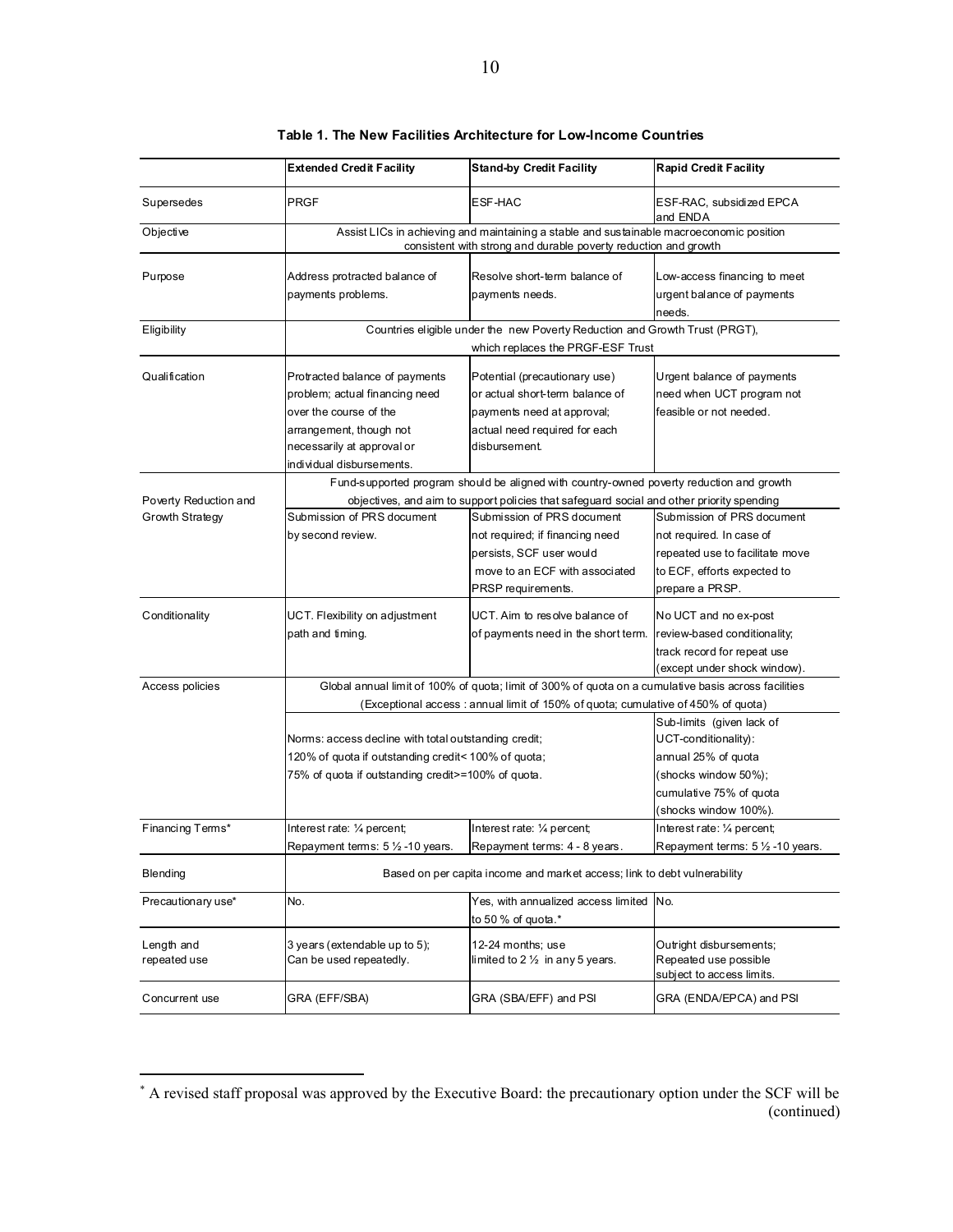## **Conditionality and Phasing**

## 13. **Conditionality under the LIC facilities is limited to macro-critical measures,**

**consistent with the Fund's Guidelines on Conditionality.** The ECF and SCF require a UCT-quality<sup>12</sup> program, with conditionality limited to measures deemed critical for achieving the program's objectives and for monitoring program implementation. While the two facilities do not necessarily differ by the nature of the measures needed to make progress toward a stable and sustainable macroeconomic position (in the case of the ECF) or to restore such a position (in the case of the SCF), the adjustment program in an ECF context would in most cases be expected to have a greater structural content than in an SCF context. Moreover, the ECF would generally allow some more flexibility in the specification and monitoring of program objectives than the SCF, as the latter is aimed at restoring a stable and sustainable macroeconomic position within a shorter timeframe.

14. **Program monitoring is adapted to each facility, taking into account the duration of the adjustment process and the policy capacity.** Disbursements and reviews under the ECF and SCF would normally be semi-annual. Programs should include both quantitative performance criteria and an agenda of critical structural reforms that is monitored in a review-based framework, promoting country ownership and a focus on overarching reform objectives.13 In contrast to the two UCT facilities, RCF assistance is provided as an outright disbursement on the basis of ex-ante policy undertakings, consistent with the low access level and the limited need (or capacity) for adjustment. The RCF does not have program reviews or ex-post conditionality. However, in case of repeated use (for instance when RCF financing supports transition to an ECF), a track record of performance would be required in advance of the disbursement unless the financing need is primarily caused by an exogenous shock.

#### **Access Policies**

15. **Access policies aim to strike a balance between meeting members' financing needs and preserving the Fund's scarce concessional resources, while also supporting strong policies.** Access in individual countries will continue to be determined on a case-bycase basis, taking into account established criteria such as the member's balance of payments

 activated at the beginning of 2010. On interest rates, the Executive Board approved a revised staff proposal with the following initial interest rate structure: 0.0/0.0/0.25 percent for the ECF, RCF, and SCF, respectively. The revised proposal is set out in Supplement 1.

<sup>12</sup> While there is no explicit definition, a UCT standard program generally refers to a set of policies that are adequate to correct external imbalances and enable repayment to the Fund within the specified maturity period. In the case of the ECF, the timing of the necessary adjustment may extend over the medium- or longer term.

<sup>13</sup> Recently, the Fund's Executive Board decided that structural performance criteria will no longer be established under Fund-supported programs. See *GRA Lending Toolkit and Conditionality: Reform Proposals*.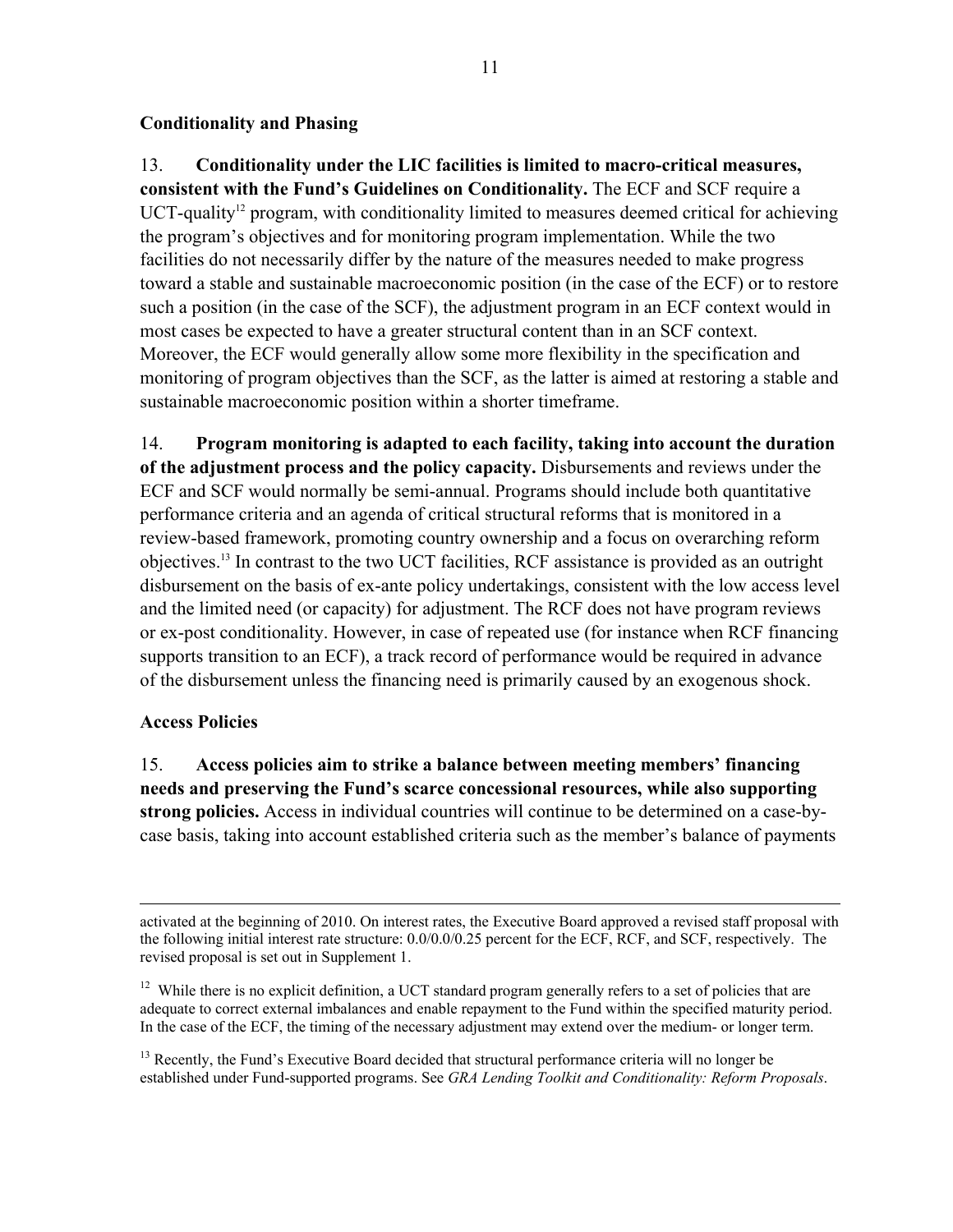need and the strength of the program, underpinned by recently strengthened procedural safeguards.

16. **Global access limits and norms are proposed to promote uniformity of treatment in the allocation of concessional resources across countries with differing types of need, while preserving the recent doubling in limits and norms.** The proposed architecture establishes global annual and cumulative limits on total access under the three concessional facilities, similar to General Resources Account (GRA) access modalities. This helps ensure that the choice of facility is determined by its appropriateness in addressing the adjustment need and not the level of access. The proposed access limits broadly preserve the existing limits, on an annual average basis, that have applied since the doubling of limits in April 2009. Sub-limits apply to the RCF, given the absence of a UCT-quality program. Exceptional access criteria are defined more explicitly and take into account the size of the financing need, the strength of the program, and the possibility of blending.

17. **The proposed access norms apply uniformly to the UCT facilities and decline with total outstanding credit.** Norms would continue to be applied flexibly and represent neither ceilings nor floors. The new norms provide for more uniform and consistent access to resources across different LICs, compared to the current system under which PRGF norms decline with the number of prior arrangements and no norms apply to the ESF.

## **Financing Terms**

 $\overline{a}$ 

18. **The proposed reform reduces the interest rate on the Fund's financial assistance to LICs while tailoring repayment terms to needs.** In April 2009, the IMFC called on the Fund to explore options for increasing concessionality. Having considered several alternatives, the proposal is to set an interest rate of ¼ percent for all three facilities, below the current  $\frac{1}{2}$  percent applicable to the Fund's existing concessional facilities.<sup>\*14</sup> Reducing the interest rate is the most efficient way to enhance concessionality as it provides an immediate benefit to users, whereas lengthening maturities would provide additional liquidity in the outer years, when it might no longer be needed. In addition, the repayment period of the RCF is aligned with the ECF, based on existing PRGF-ESF terms, making the Fund's emergency assistance to PRGT-eligible members significantly more concessional than the subsidized ENDA and EPCA, which are based on GRA repayment terms. The SCF will have a somewhat shorter maturity, consistent with the short-term nature of the need and generally stronger debt service capacity of potential users. The SCF includes a small commitment fee that will be effective in cases of precautionary use, to reflect its insurance function.

 This initial staff proposal was subsequently revised. The subsequent staff proposal, which was adopted by the Executive Board, is provided in Supplement 1.

<sup>&</sup>lt;sup>14</sup> Separately, the Executive Board may consider the possibility of temporary interest relief for the poorest LICs to help them address the fallout from the global crisis.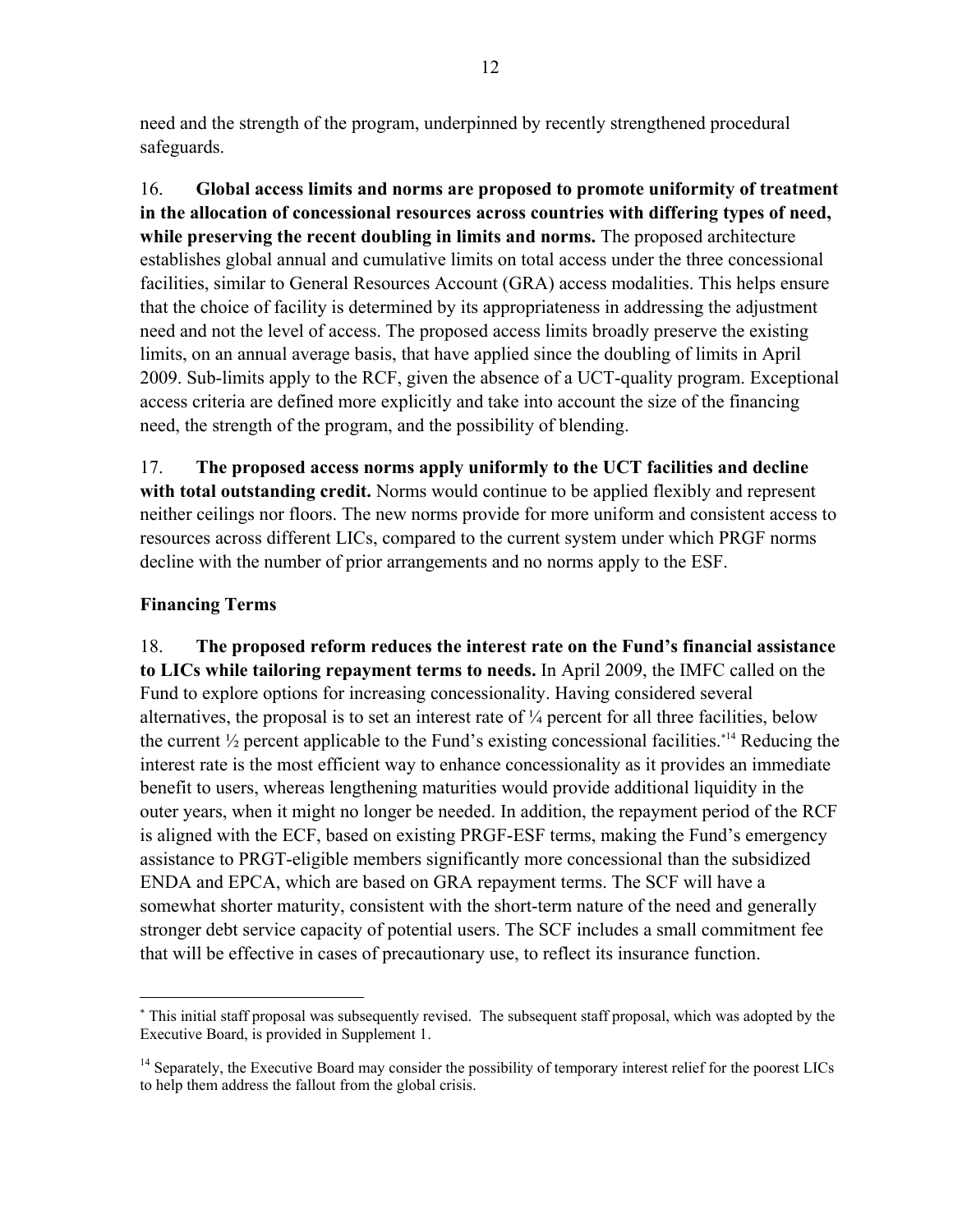#### **Blending and PRGT Eligibility**

19. **Blending rules are strengthened to preserve scarce concessional resources for the most vulnerable members while allowing higher access and positive signaling for countries moving to emerging market status.** The proposed architecture promotes more consistent use of blended arrangements by better tailoring the mix of concessional and GRA financing to individual members' needs, while establishing a clear link to debt vulnerability considerations, in addition to considering per capita income and market access criteria. A forthcoming paper will review the criteria for PRGT eligibility and the list of eligible countries to ensure that subsidy resources are appropriately channeled to those countries that need them most.

## **Role of the PSI**

20. **The non-financial PSI remains a valuable complement to the three lending facilities.** The PSI can provide policy support over a sustained period, and signal, if used on a stand-alone basis, that the member has no balance of payments need, either actual or potential. Consistent with the recent reform of the ESF, PSI users could, if a short-term financing need arises, request an SCF (or RCF) without the need to cancel the PSI. Moreover, PSI users could also request concurrent precautionary support under the SCF, which may be particularly useful in periods of increased uncertainty or risk, such as during the current global crisis.15 PRSP requirements are made more flexible, in line with the ECF.

## **Link to Donor Financing**

21. **Consistent with the Fund's unique role in LICs, all three facilities can provide moderate levels of liquidity support to help address macroeconomic imbalances, while the bulk of financial assistance is normally expected to come from donors.** As elaborated in the framework paper, Fund financial support, while concessional and aimed at similar long-term goals, is distinct from development assistance provided by others (often on more concessional terms) as it provides inter-temporal smoothing of adjustment rather than a permanent resource transfer. Fund lending to LICs is generally expected to catalyze such donor support, leveraging the Fund's scarce subsidy resources. Given the importance of foreign aid in many LICs, close coordination with donors, and the World Bank in particular, will remain critical to ensure consistent support from the international community.

## **Symmetry with the GRA**

<u>.</u>

# 22. **The new LIC lending architecture provides greater symmetry with the Fund's non-concessional lending policies, while tailoring facilities to LIC-specific needs.** The

<sup>&</sup>lt;sup>15</sup> While a PSI can provide accelerated access to Fund concessional financing, it is not a substitute for a precautionary arrangement, as it does not guarantee access and does not provide for an immediate disbursement.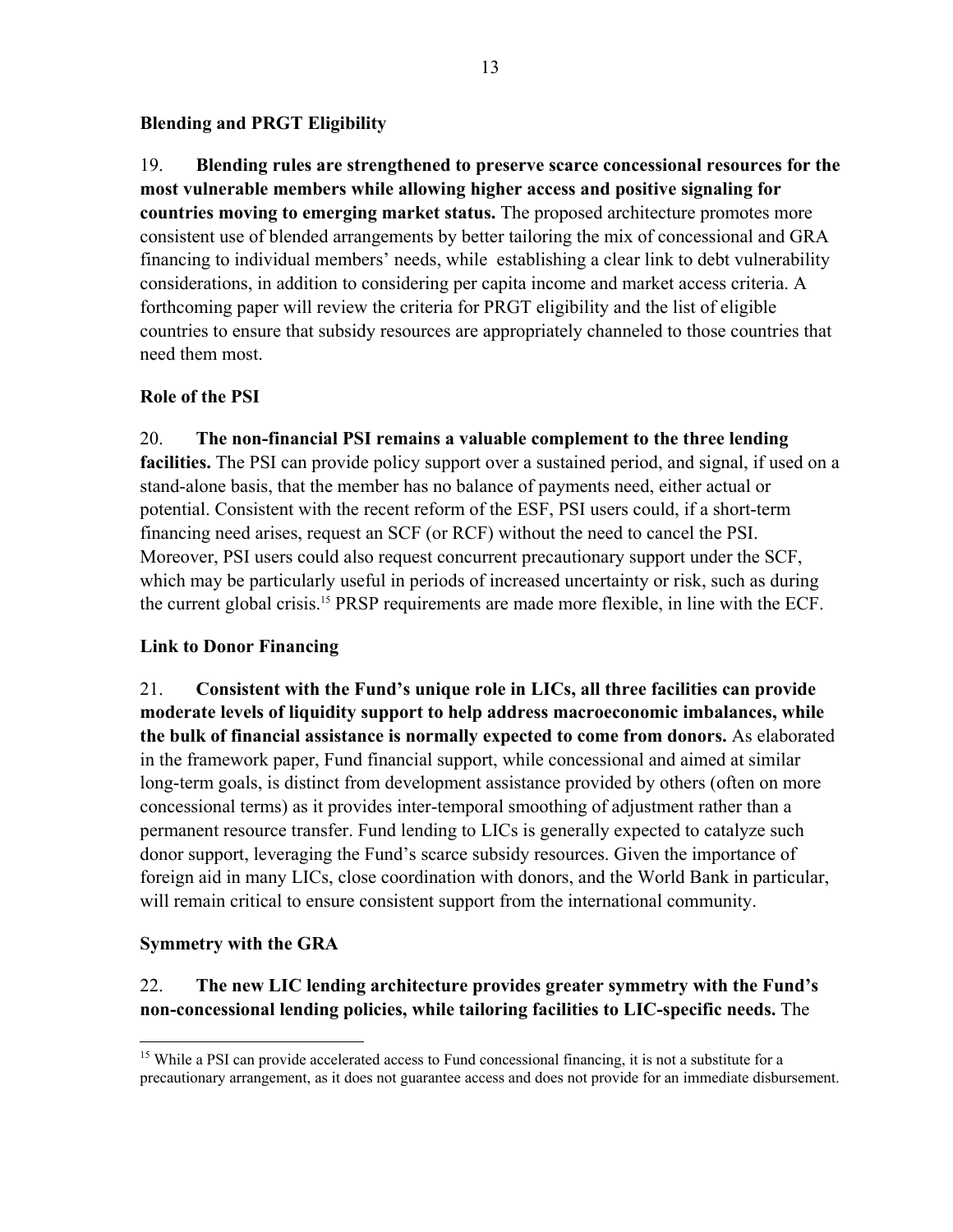new architecture streamlines facilities and introduces some features that are similar to the GRA, including (i) a concessional SBA-like facility that can also be treated as precautionary, (ii) facilities design that is based on the type of financing need, (iii) global annual and cumulative access limits, and uniform exceptional access procedures, and (iv) relatively broad qualification criteria. Access limits are lower than in the GRA reflecting the comparatively low capital account vulnerability of LICs, the Fund's greater catalytic role in LICs, and scarce subsidy resources. At the same time, the new facilities take into account the specific needs of LICs, including through continued provision of concessional terms, focus on poverty reduction and growth, and availability of a facility for protracted problems. The new architecture also includes a unified instrument for concessional emergency support without the need for a UCT-quality program. In this context, it may be desirable to introduce a parallel non-concessional RCF-like window in the GRA and abolish EPCA and ENDA altogether.

# **Demand**

23. **Demand for Fund concessional financing has surged during the ongoing global crisis and is projected to remain at roughly twice the historical average over the medium run.** Demand could reach up to US\$4 billion in both 2009 and 2010, and is expected to average just over US\$2 billion per year thereafter. While the distribution of demand across the three new lending facilities is difficult to predict, it is expected that in light of the prevalence of protracted financing and adjustment needs in the majority of LICs, the ECF will remain a central pillar of the LIC architecture over the medium term. However, the SCF would become more important over time as more LICs establish broadly sustainable macroeconomic positions. Demand for RCF financing is likely to be significant in periods of global volatility, but its use other than for exogenous shocks is expected to decline gradually as LICs build capacity to implement UCT-quality programs.<sup>16</sup>

# **Concessional Financing Framework**

24. **The proposed concessional financing framework provides greater flexibility in allocating resources across the new facilities.** General subsidy and loan accounts under the PRGT would be able to provide resources to all three facilities. The demand projections imply a need to secure additional loan and subsidy resources.

<sup>1</sup> <sup>16</sup> As discussed in the framework paper, more than a quarter of LICs were in broadly sustainable macroeconomic positions at end-2007, while a majority continue to face entrenched adjustment needs, including about a third that are still in a fragile situation.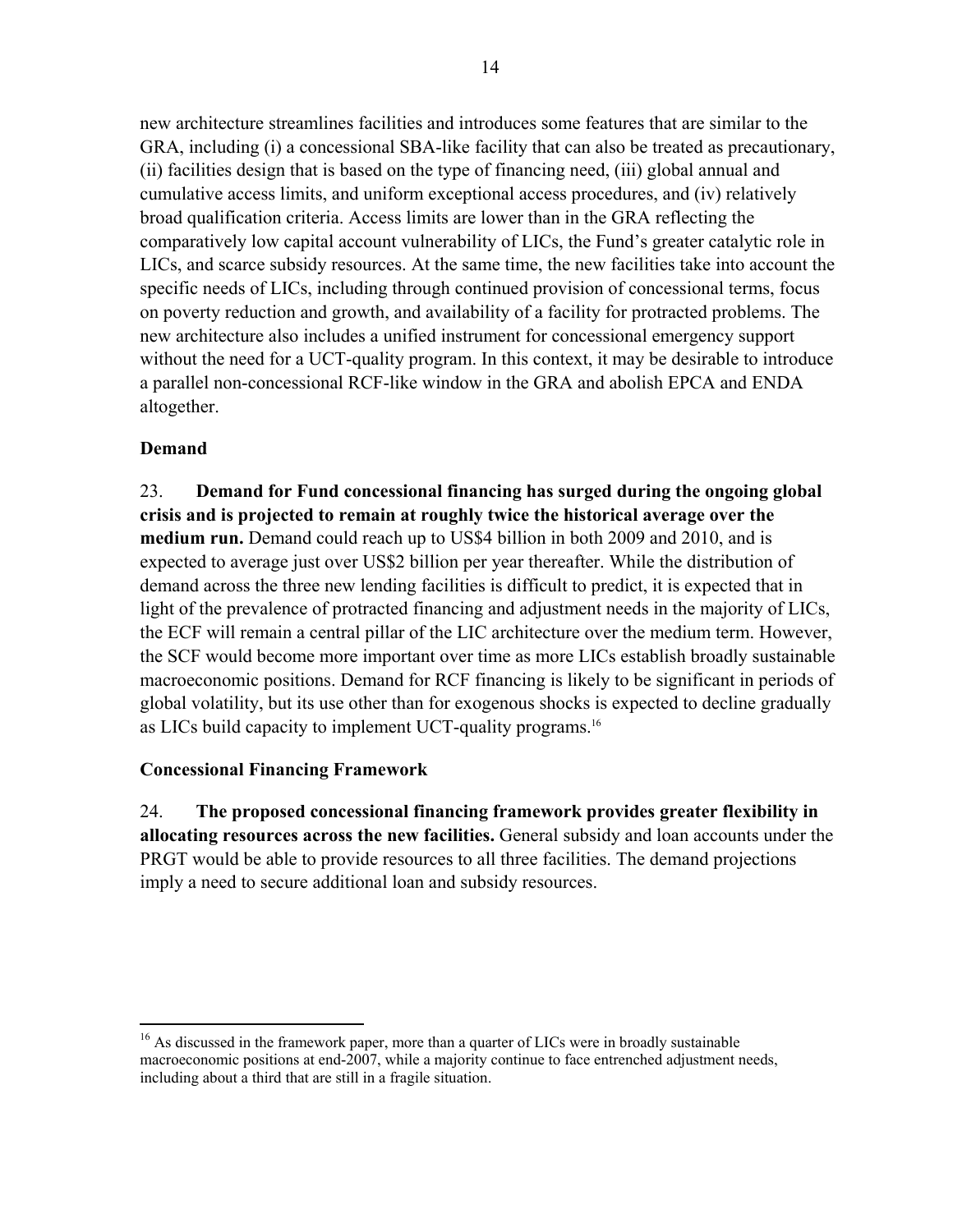## **II. THE EXTENDED CREDIT FACILITY**

*This section summarizes the main elements of the proposed Extended Credit Facility (ECF).*<sup>17</sup>

#### **A. Background**

25. **The PRGF has long been at the center of the Fund's financial engagement with LICs.** More than three-quarters of the current 78 PRGF-eligible countries have been supported under the Enhanced Structural Adjustment Facility (ESAF), created in 1987, and its successor, the PRGF, created in 1999 to give greater emphasis to poverty reduction and growth strategies.

26. **The PRGF has served its purpose well,18 though there is some scope for refinements to ensure that it continues to meet the needs of LICs.** A growing number of LICs with balance of payments problems that appear to be of a protracted nature have been reluctant to use the PRGF. This may reflect several factors: (i) a standardized three-year arrangement length; (ii) access norms that are not in line with country needs (norms decline with the number of ESAF/PRGF arrangements approved for each member since the late 1980s) and are seen as an added constraint on access that does not exist for other facilities; (iii) a perception that PRGF-supported programs contain heavy structural conditionality and little flexibility in the timing of the adjustment process; (iv) a perception of rigid or onerous PRSP requirements; and (v) a sense of stigma stemming from the perceived association with over-indebtedness and widespread poverty. Moreover, questions have been raised by some observers as to whether the PRGF is sufficiently concessional, especially in the current context of exceptionally low world interest rates.

27. **The proposed ECF preserves the basic structure and core requirements of the PRGF while updating it to address existing weaknesses and ensure consistency with other facilities under the new architecture.** First, the ECF allows more flexibility regarding the timing of PRS documents. Second, access rules are aligned with those of other facilities. Third, the ECF explicitly recognizes the flexibility in the country's choice of its adjustment path, underpinned by review-based conditionality focused on overarching goals. Fourth, the length of the arrangement can be extended more flexibly. Finally, to reduce debt vulnerabilities, the ECF would carry a lower interest rate than the current PRGF. The change in name underscores that all of the Fund's facilities for LICs share the same poverty reduction and growth objectives, and are distinguished primarily by the type and duration of the financing need and the conditionality standard.

 $\overline{a}$  $17$  The section was prepared by Paolo Dudine and Chris Lane.

<sup>18</sup> See the framework paper and *The Fund's Facilities and Financing Framework for Low-Income Countries* -- *Supplementary Information* for an analysis of long-term macroeconomic performance of PRGF users.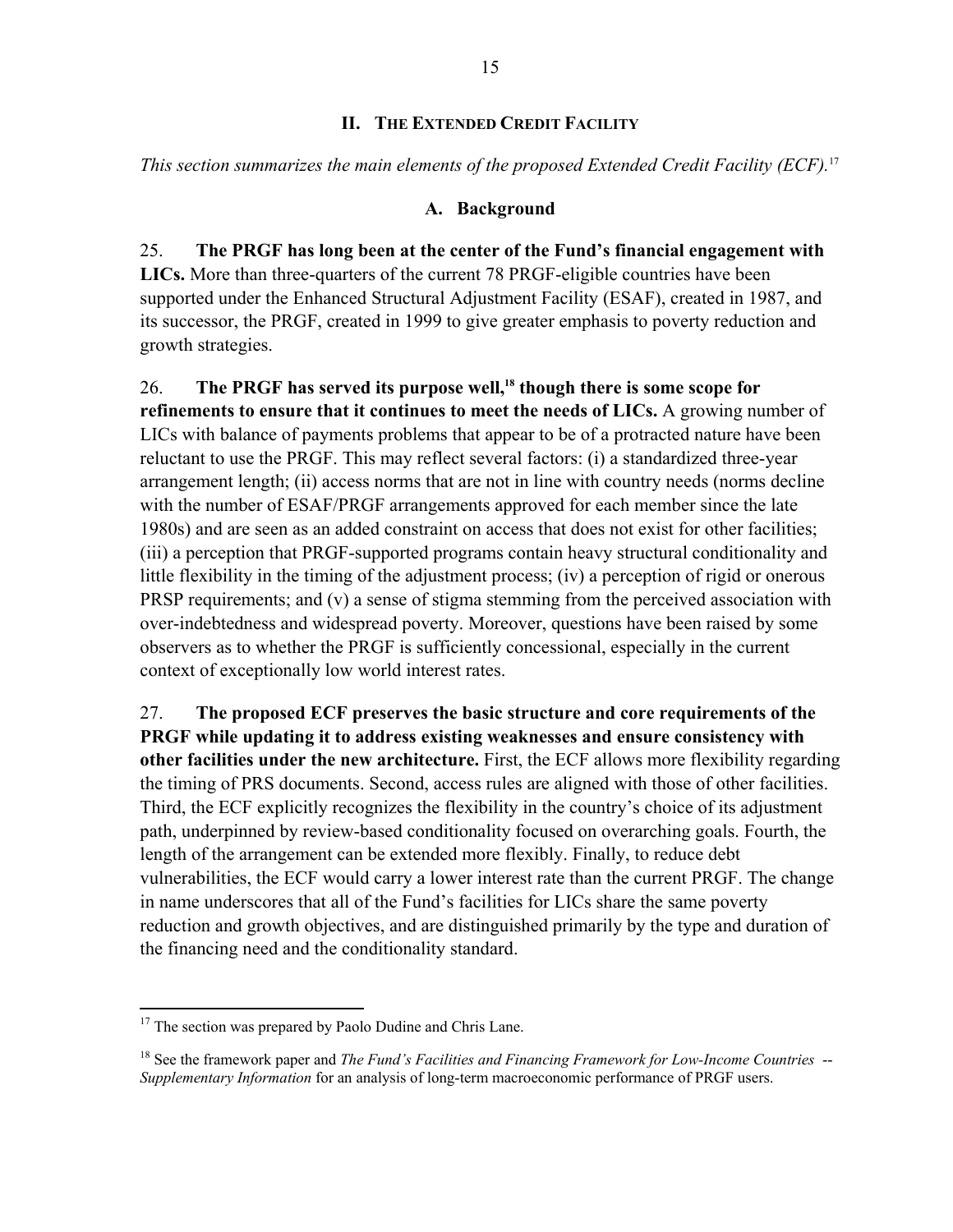## **B. Structure of the ECF**

## **Purpose and Objective**

28. **Like its predecessor, the PRGF, the proposed ECF provides medium- and longer-term concessional financing to LICs with protracted balance of payments problems.** It supports UCT-quality economic programs aimed at moving toward a stable and sustainable macroeconomic position consistent with strong and durable poverty reduction and growth. Use of the ECF is appropriate in cases where the resolution of the entrenched macroeconomic imbalances that underlie the balance of payments problem is expected to extend over the medium- or longer-term.<sup>19</sup> The ECF also provides policy support and can catalyze additional financing from donors.

## **Eligibility and Qualification**

29. **The proposed ECF is available to all PRGT-eligible members that face a protracted balance of payments problem.20** This implies an actual financing need over the course of the three-year arrangement, though not necessarily at the time the arrangement is approved or individual disbursements are made.<sup>21</sup> Qualification also requires a finding by the Fund that the member is making an effort to strengthen substantially and in a sustainable manner the country's balance of payments position in the context of a policy program that meets UCT standards and supports progress toward a stable and sustainable macroeconomic position consistent with strong and durable poverty reduction and growth.

## **Duration and Repeated Use**

 $\overline{a}$ 

30. **Assistance under an ECF arrangement is available for a three-year term,** extendable for up to a total of two additional years.<sup>22</sup> After the expiration or cancellation of

<sup>&</sup>lt;sup>19</sup> Balance of payments needs that are expected to be resolved within two years would be addressed through the SCF (see below), while those that are expected to be resolved in three years or more would be addressed through the ECF. In cases where the adjustment process is expected to last two to three years, the choice between the two facilities would be determined on a case-by-case basis. For this assessment, substantial structural reform or capacity building needs, or frequently recurring financing needs would argue for an ECF.

<sup>&</sup>lt;sup>20</sup> See paragraph 8 for a definition. As discussed in paragraph 9, consistent with the increasing diversity of LICs and establishment of the SCF, it is no longer presumed *a priori* that every low-income country faces a protracted balance of payments problem. Consistent with the delineation of the ECF and SCF, the choice of the appropriate facility would thus depend on a judgment of whether a member has a protracted problem.

 $21$  As discussed in the framework paper, this standard allows the Fund to provide predictable support in countries facing entrenched structural problems and a long adjustment process, where the phasing of needs can be difficult to assess. While the possibility of disbursements in the absence of an actual financing need implies that a member could, in principle, treat its PRGF arrangement as precautionary, the Fund has discouraged members with PRGF arrangements from eschewing available disbursements.

 $22$  This provides greater flexibility to members than the current PRGF (where the extension is limited to one year) and permits continued support in a variety of circumstances, including when disbursements have been re- (continued)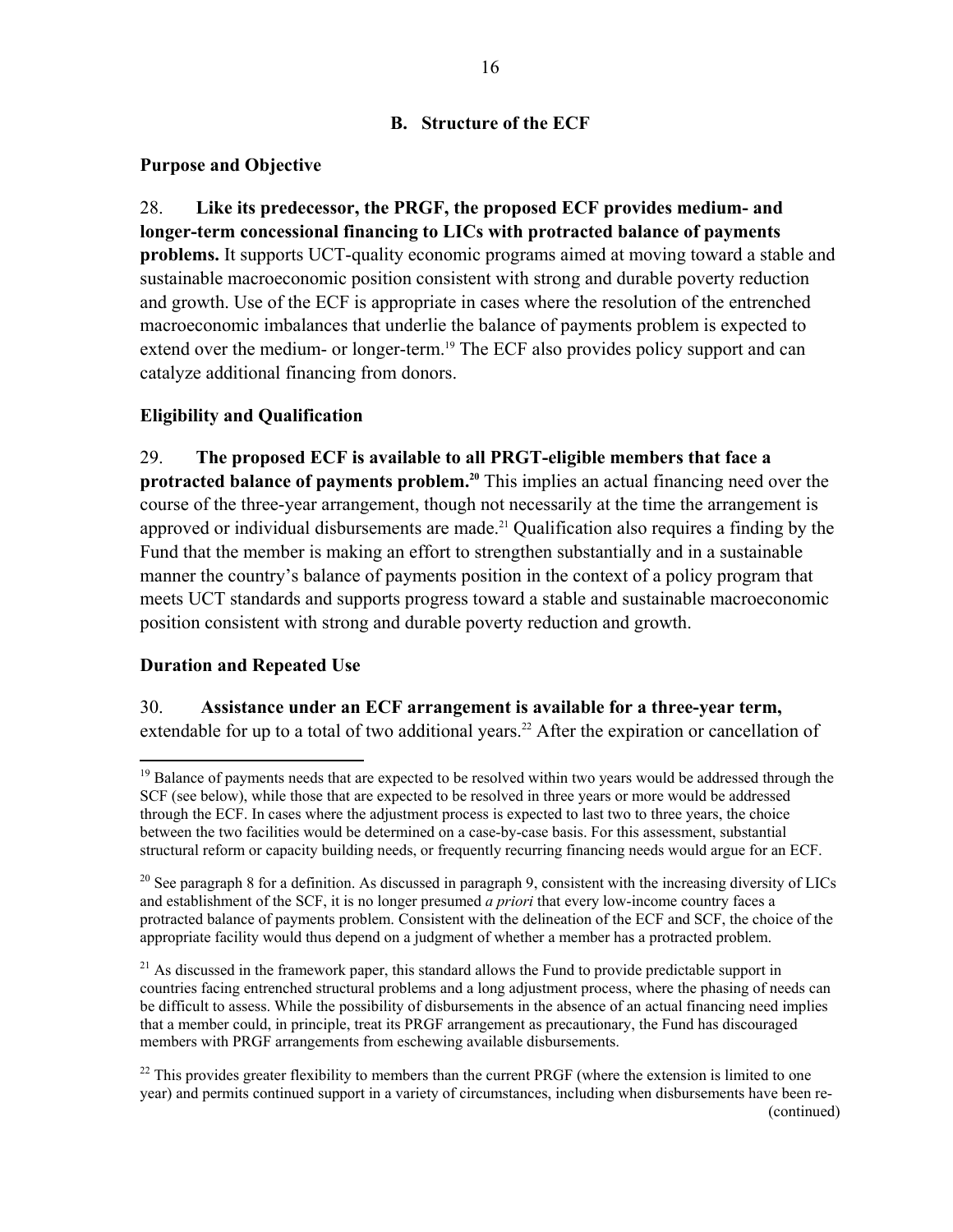an ECF arrangement, additional ECF arrangements may be approved as long as the above qualification criteria are met.

## **Access Policies and Augmentations**

31. **ECF access is subject to global access limits and guided by access norms, as elaborated in Section V.** Total access to concessional financing is limited to 100 percent of quota per year, and total outstanding concessional credit at 300 percent of quota. These limits can be exceeded in exceptional circumstances. Access is determined on a case-by-case basis taking into account established criteria such as the balance of payments need and strength of the program. Access is guided by norms, set at 120 percent of quota per arrangement, or 75 percent of quota if total outstanding concessional credit is 100 percent of quota or higher.23 High-access ECF financing requests are subject to uniform procedural safeguards. Access can be phased according to expected financing needs, and may be augmented to help meet a larger balance of payments need or to support a strengthening of the program.

## **Financing Terms**

32. **Financing under the proposed ECF would be based on current PRGF-ESF terms, though with a reduced interest rate (see Section V).** Credit under the ECF would carry a ¼ percent interest rate, half the current PRGF rate. This would help safeguard debt sustainability for countries whose protracted financing and adjustment needs are likely to expose them to significant debt vulnerabilities. The repayment period is  $5\frac{1}{2}$  to 10 years.

# **Concurrent Use**

33. **The ECF cannot be used concurrently with the Fund's other concessional or non-financial program instruments.** Should additional balance of payments needs arise during an ECF arrangement, an augmentation of access would be the appropriate response, and a member could not obtain SCF financing. A member could also not obtain RCF financing with an ECF arrangement in place and on track. At the time of an ECF approval, any previously existing SCF and PSI would need to be cancelled.<sup>24</sup> The ECF can be used

 phased, more time is needed to implement envisaged policies or reforms, a shock has led to additional financing and adjustment needs, more time is needed to design a successor medium-term program, or the protracted balance of payments problem is expected to be resolved in less than three more years. As is currently the case, extensions can be combined with augmentations of access if warranted based on established criteria.

<sup>23</sup> The current access norms for PRGF arrangements are tapered depending on the number of prior arrangements approved for the member.

 A revised staff proposal was approved by the Executive Board: the initial interest rate for the ECF will be zero. This proposal is set out in Supplement 1.

 $^{24}$  The ECF is designed for countries with protracted balance of payments problems, whereas the PSI is designed for countries with a sustainable macroeconomic position without financing needs.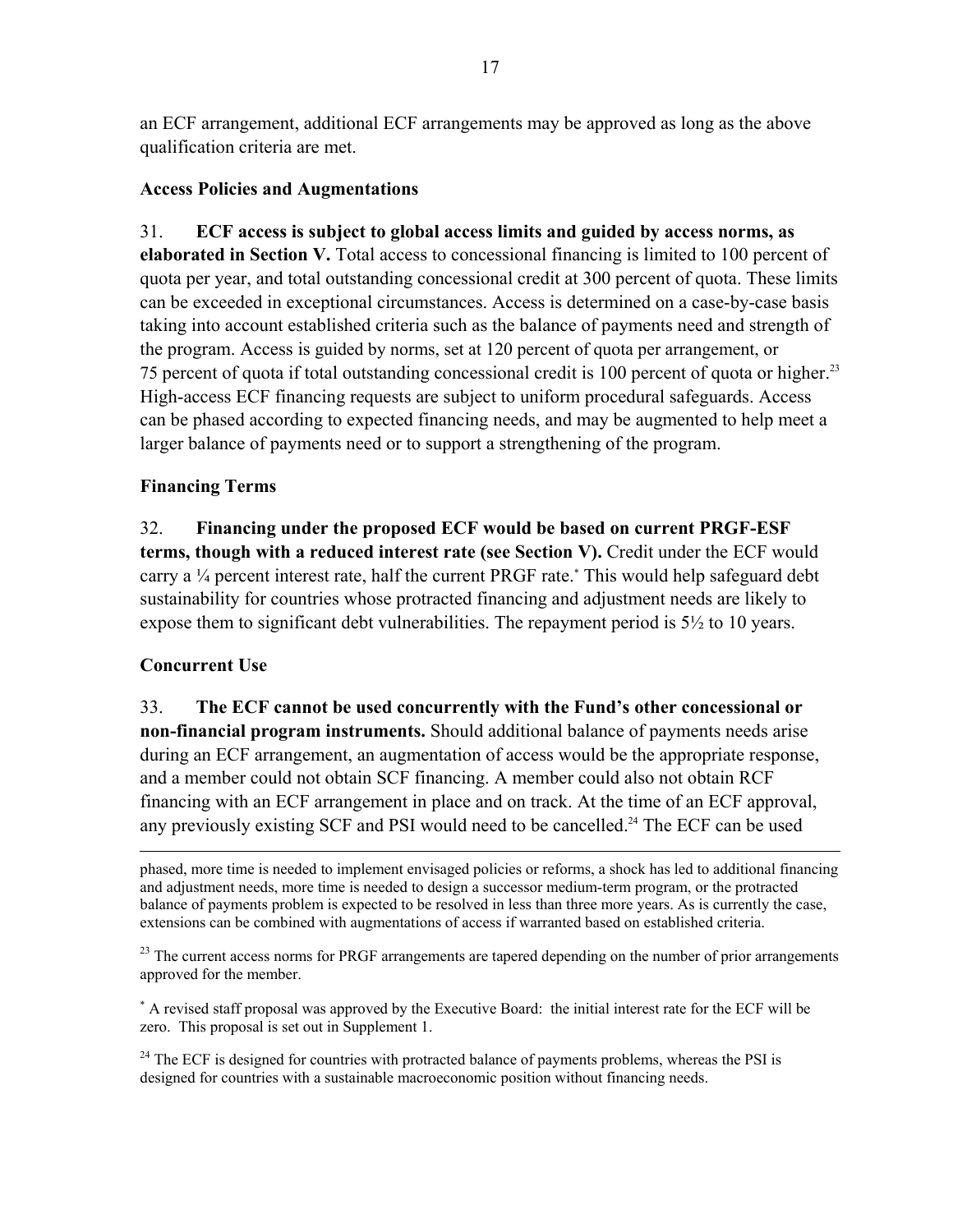18

concurrently with upper credit-tranche arrangements under the GRA (normally with an EFF arrangement) in cases where the member meets the criteria for blending concessional and GRA resources (as defined in Section V).

# **Conditionality and PRSPs**

34. **ECF-supported programs require UCT conditionality aimed at achieving the objectives of the arrangement as defined above.** This requires a commitment by the authorities to implement a set of policies that are adequate to achieve significant progress toward a stable and sustainable macroeconomic position. The appropriate adjustment path would be determined on the basis of the country's development needs, policy constraints, and the severity of the balance of payments needs. The adjustment effort required to attain full sustainability might extend beyond the duration of the ECF arrangement. In such circumstances, conditionality would be limited to those policies that are critical to achieving the part of the overall adjustment process that is covered by the arrangement. Given its medium- to longer-term focus, the ECF is expected to allow for some more flexibility in the specification and timing of policies than the SCF.

35. **Conditionality will include quantitative performance criteria, and typically also quantitative and structural benchmarks, as well as prior actions if necessary.** Consistent with the Fund's Guidelines on Conditionality, the Fund may grant waivers for nonobservance of performance criteria if it is satisfied that the program objectives can still be achieved, either because the nonobservance is temporary or minor, or because the authorities have taken corrective action. Quantitative performance criteria and reviews would normally be set on a semi-annual basis (and, in exceptional circumstances, on a quarterly basis), and quantitative benchmarks normally on a quarterly basis, in both cases typically covering all test dates that fall within the 12 months after the Board meeting (initial approval or review).

36. **Programs should include an agenda for macro-critical structural reforms, with some flexibility on the timing of the measures**. The program should identify the overarching objectives of the structural reform agenda for the arrangement period as a whole, more specific objectives for periods covered by individual reviews, and any related structural benchmarks that are critical for achieving the program's objectives. Reviews will provide the primary tool for monitoring performance on the structural elements of the program, by judging progress relative to the relevant objectives. Under the ECF, structural benchmarks would not require a specific target date, but would in any case be linked to one or more program reviews. This approach would be more flexible than for the SCF (and the current PRGF).

37. **A program supported under the ECF should be based on the country's own development strategy and aim to safeguard social objectives.** This strategy should be set out in a PRS document that is issued to the Executive Board no later than the time of the second ECF review (allowing for greater flexibility than the PRGF where the PRS document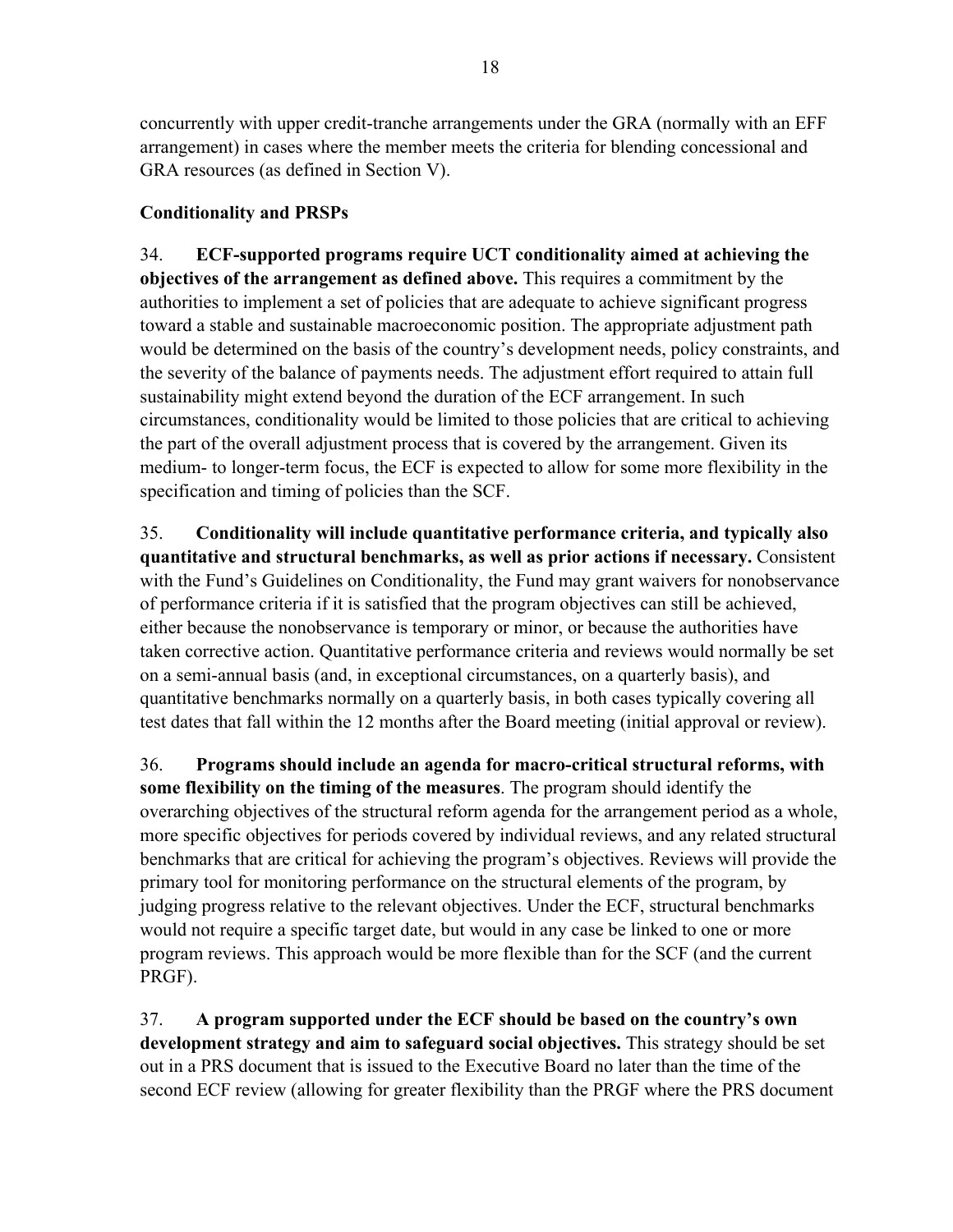must have been issued by the time of approval of the arrangement).<sup>25</sup> The ECF should aim to support policies that safeguard social and other priority spending.<sup>26</sup> The Letter of Intent for a new ECF request should indicate how the program advances the country's poverty reduction and growth objectives.

## **Disbursements, Monitoring, and Reviews**

38. **Disbursements and reviews are normally both semi-annual.**In exceptional circumstances, reviews and disbursements could also be both at quarterly intervals, for instance in the context of significant short-term volatility and/or uncertainty. The first disbursement is made available upon approval of the arrangement, and subsequent disbursements will be conditional on observance of performance criteria and a program review that confirms satisfactory progress in implementing the economic program. Reviews evaluate performance under the program against its objectives, based on a backward-looking assessment—against quantitative performance criteria, structural benchmarks, and prior actions—to ensure that program objectives were met, and a forward-looking assessment to ensure that policy commitments are in line with the program objectives. At the time of approval and for each review, the authorities' Letter of Intent would present or update their policy program. A staff report would accompany this document and provide an overall assessment of performance and policy commitments.

## **Other Fund Guidelines and Policies**

39. **Unless discussed otherwise, the ECF will have the same modalities and other policy requirements as the PRGF.** For example, (i) a safeguards assessment report should be completed no later than at the first review under an ECF arrangement with the general principle that staff aim to complete the assessment prior to Executive Board approval of a new arrangement<sup>27</sup>; (ii) access would count toward the policy on longer-term program engagement; (iii) performance under an ECF could count toward the track record of strong policy performance under Fund-supported programs required for the HIPC decision point

 $\overline{a}$  $25$  A poverty reduction strategy document may take the form of an interim PRSP, a PRSP preparation status report, a full PRSP or an Annual Progress Report of a PRS. As is current practice, Joint Staff Advisory Notes are required for new PRSPs. In addition, members are expected to update their PRS documents periodically. Under the ECF and PSI, for each review starting with the second review, a PRS document must have been issued to the Board normally within the previous 18 months.

 $^{26}$  As under the PRGF at present, priority spending could be monitored through indicative floors. The definition of priority spending should be established by the member, in accordance with the country's poverty reduction and growth strategy, and hence can be expected to vary from country to country. The Fund's policy to limit the use of wage bill ceilings is consistent with efforts to safeguard social spending.

<sup>27</sup> See Public Information Notice 05/170 (*IMF Executive Board Concludes Review of the Safeguards Assessments Policy*), *Safeguards Assessments – Review of Experience*, and *Safeguards Assessments – Review of Experience and Next Steps*.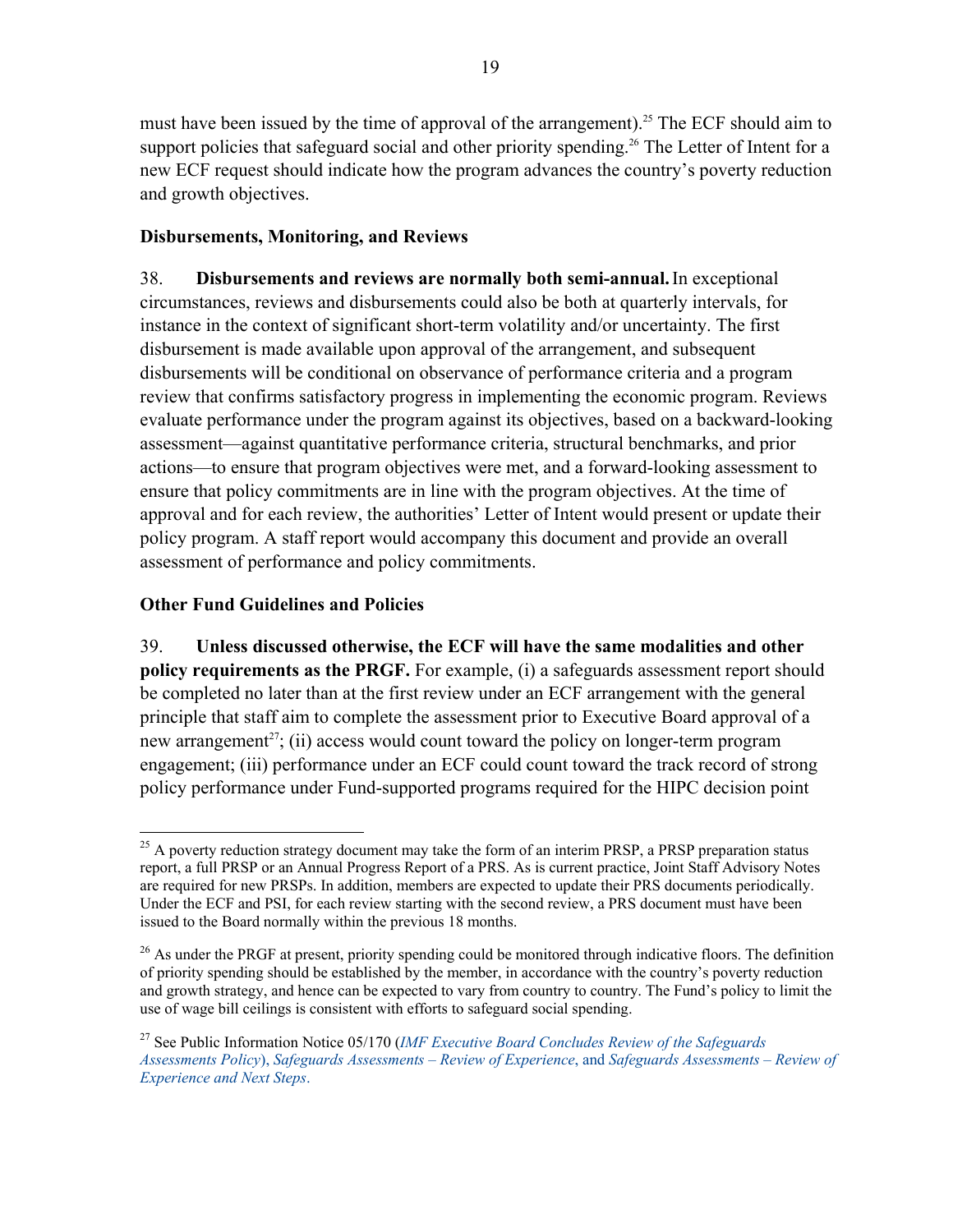and completion point, $28$  and (iv) the 24-month cycle for Article IV consultations applies to members with an ECF arrangement. Supplement 1 will address in greater detail issues related to the applicability of existing policies to the new LIC facilities.

## **C. Transitional Arrangements**

40. **All existing PRGF arrangements will be automatically converted into ECF arrangements once the decision adopting the ECF becomes effective.** From this point on, debt service on any new disbursements will be based on the ECF terms and all other provisions of the ECF apply, unless otherwise indicated in this paper. Credit outstanding under the PRGF and ESF would count toward the annual and cumulative access limits and access norms that will apply to the ECF and the other concessional facilities, though transitional arrangements apply to countries with relatively high levels of credit outstanding (see Section V. D).

## **III. THE STANDBY CREDIT FACILITY**

*This section summarizes the main features of the proposed Standby Credit Facility (SCF).*<sup>29</sup>

## **A. Background**

41. **The Fund's toolkit contains important gaps with respect to short-term and precautionary support to LICs** (see discussion in the framework paper). Short-term concessional financing is currently available only to countries facing a sudden and exogenous shock and thus qualifying for the ESF, but not for needs arising from domestic circumstances such as policy slippages, banking troubles, or a decline in confidence. In practice, it can be difficult to distinguish between exogenous and endogenous factors. Moreover, the current toolkit does not include a concessional precautionary facility to address potential balance of payments needs. Precautionary support has become increasingly relevant for LICs as many are beginning to integrate into global markets and developing their financial sectors. While a PSI can provide accelerated access to Fund concessional financing, it is not a full substitute for a precautionary arrangement, as it does not guarantee such access and does not provide for an immediate disbursement.

42. **In their discussion on March 20, 2009, most Executive Directors, on balance, supported the creation of a concessional short-term instrument similar to the GRA's SBA to close these gaps.** The SCF would effectively replace the ESF-HAC while broadening its use to address all types of short-term balance of payments needs, including

 $\overline{a}$ <sup>28</sup> Instrument to Establish a Trust for Special PRGF Operations for the Heavily Indebted Poor Countries and Interim PRGF Subsidy Operations, Section III, paragraph 2(c).

 $^{29}$  The section was prepared by Eddy Gemayel, Aurelie Martin, and Manrique Sáenz.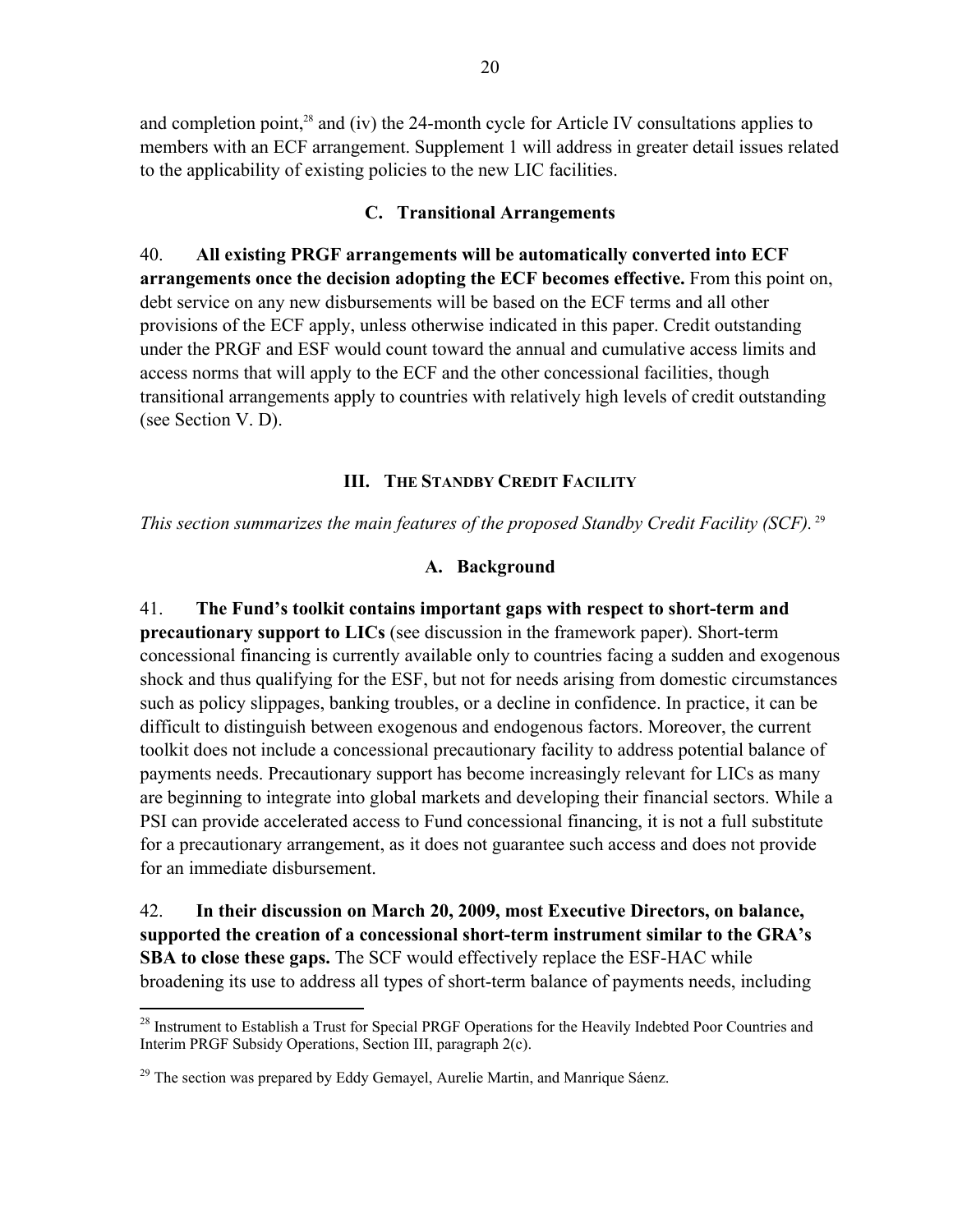those that are not primarily caused by sudden exogenous shocks, and to provide an option of concessional support on a precautionary basis.

#### **B. Structure of the SCF**

#### **Purpose and Objectives**

43. **The proposed SCF provides concessional financing to LICs with short-term balance of payments needs.<sup>30</sup>** It covers both actual and potential financing needs and supports UCT-quality economic programs aimed at restoring a stable and sustainable macroeconomic position consistent with strong and durable poverty reduction and growth. The facility is targeted at LICs that have established a track record of sustainable macroeconomic policies and do not face protracted balance of payments problems, but may experience episodic, short-term financing and adjustment needs. Specifically, the SCF is designed to provide assistance in cases where the macroeconomic imbalances that underlie the country's balance of payments need are expected to be resolved within a significantly shorter timeframe than under an ECF arrangement. Countries facing potential rather than immediate financing needs could use the SCF on a precautionary basis. Countries facing protracted balance of payments problems should be supported by an ECF arrangement or, if appropriate, RCF financing.<sup>31</sup> The SCF also provides policy support and can catalyze additional financing from donors.

#### **Eligibility and Qualification**

44. **The proposed SCF is available to PRGT-eligible members facing an actual or potential balance of payments need. 32** An SCF can be approved based on a potential financing need, in which case the country authorities would treat it as precautionary. Each disbursement requires a representation of a balance of payments need, as defined in the context of the GRA.33 Qualification also requires a finding by the Fund that the member is making an effort to resolve the balance of payments need in the context of a policy program that meets UCT standards and aims to restore a stable and sustainable macroeconomic position consistent with strong and durable poverty reduction. Qualification is presumed for

1

<sup>&</sup>lt;sup>30</sup> See footnote 8 for a definition.

<sup>&</sup>lt;sup>31</sup> See footnote 20 for cases where the balance of payments need is expected to be resolved within two to three years.

 $32$  For the purpose of this qualification criterion, the SCF cannot be used if the predominant cause of the balance of payments difficulties that underlie the short-term need is a withdrawal in financial support by donors, since short-term financing assurances are critical for achieving the objectives of an SCF arrangement.

 $33$  As in the GRA, the Fund will not challenge this representation prior to the disbursement, but (as under the current ESF) it will be able to impose a repayment expectation and take other remedial measures after the disbursement if it were to determine that the disbursement took place in the absence of need.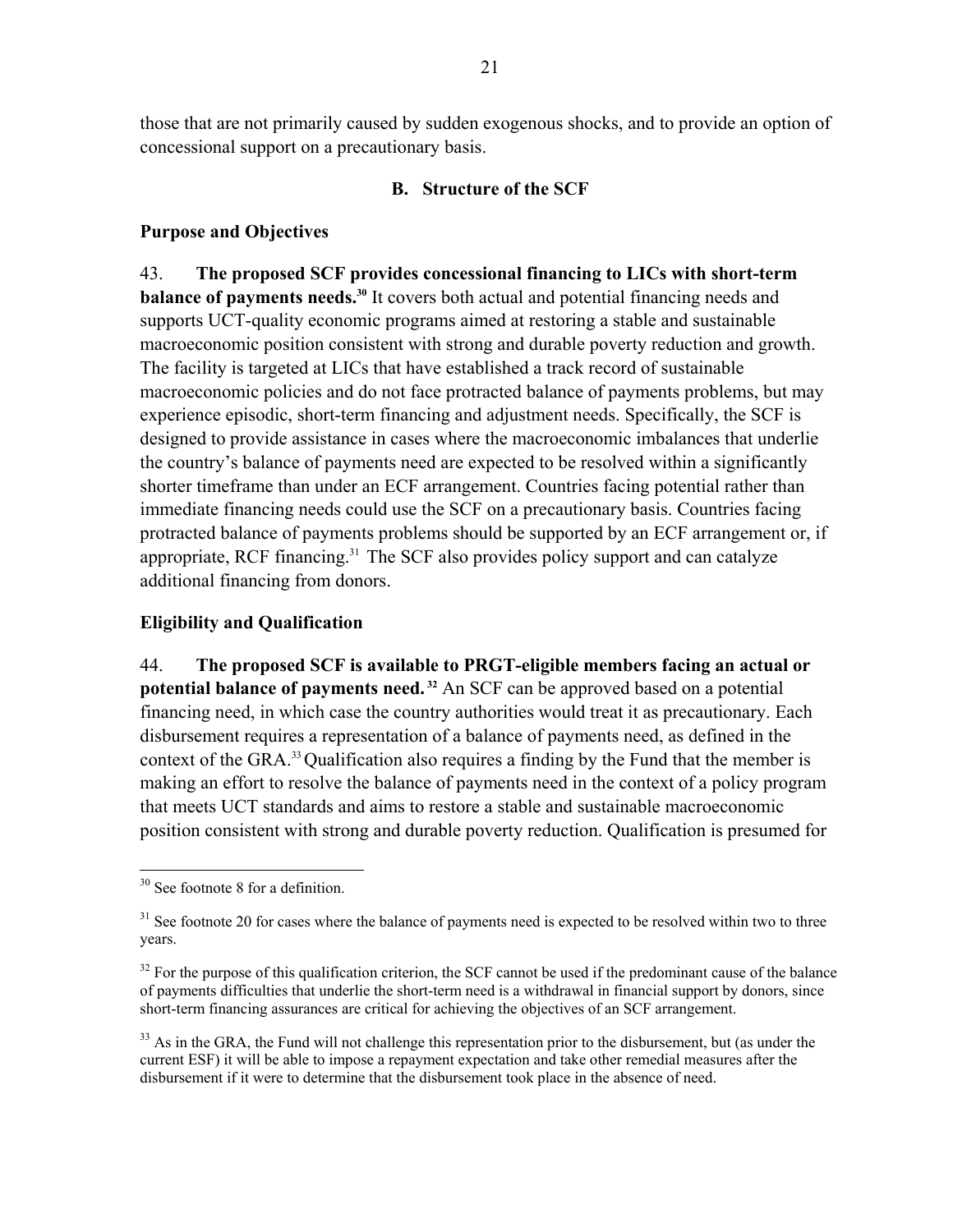countries with an on-track PSI that face a previously unanticipated immediate or potential balance of payments need.

45. **The SCF is not intended for cases where the financing need is caused by a protracted balance of payments problem.** To qualify for the SCF, there should be an expectation that the member's financing and adjustment needs would be resolved within two years (and in any case in less than three years), thus restoring a sustainable macroeconomic position. Countries facing both protracted balance of payments problems and additional financing needs caused by a shock are expected to be supported by the ECF.

## **Duration and Repeated Use**

46. **The duration of an SCF arrangement would normally be 12–18 months, up to a maximum of two years.** As the SCF is intended to address episodic short-term needs, its use would normally be limited to two and a half out of any five years, assessed on a rolling basis.34 Subject to these limits, an SCF arrangement can be extended or cancelled, and consecutive arrangements could be approved. If financing and adjustment needs persist beyond the short term, continued support would normally be provided under an ECF arrangement.

## **Access Policies and Augmentations**

1

47. **SCF access is subject to global access limits and guided by access norms, as elaborated in Section V.** Total access to concessional financing is limited to 100 percent of quota per year, and total outstanding concessional credit at 300 percent of quota. These limits can be exceeded in exceptional circumstances. Access is determined on a case-by-case basis taking into account established criteria such as the balance of payments need and strength of the program. Access is guided by norms, set at 120 percent of quota per 18-month arrangement, or 75 percent of quota if total outstanding concessional credit is 100 percent of quota or higher. Access norms are adjusted proportionally for SCF arrangements of durations other than 18 months to keep annualized average access unchanged. High-access SCF financing requests are subject to uniform procedural safeguards. Access can be phased according to expected financing needs, and may be augmented to help meet a larger balance of payments need or to support a strengthening of the program.

# 48. **A member with a potential but not immediate balance of payments need would**  treat access under the SCF as precautionary.<sup>\*</sup> As in the case of the SBA, every SCF

<sup>&</sup>lt;sup>34</sup> This restriction aims to limit overlap with the ECF and ensure that the SCF is normally not used by members facing protracted balance of payments problems. In rare cases, it may be appropriate to allow for minor deviations from this rule, for instance if a member experienced three distinct large exogenous shocks in a fiveyear period.

 A revised staff proposal was approved by the Executive Board: the precautionary option under the SCF will be activated at the beginning of 2010. This proposal was set out in Supplement 1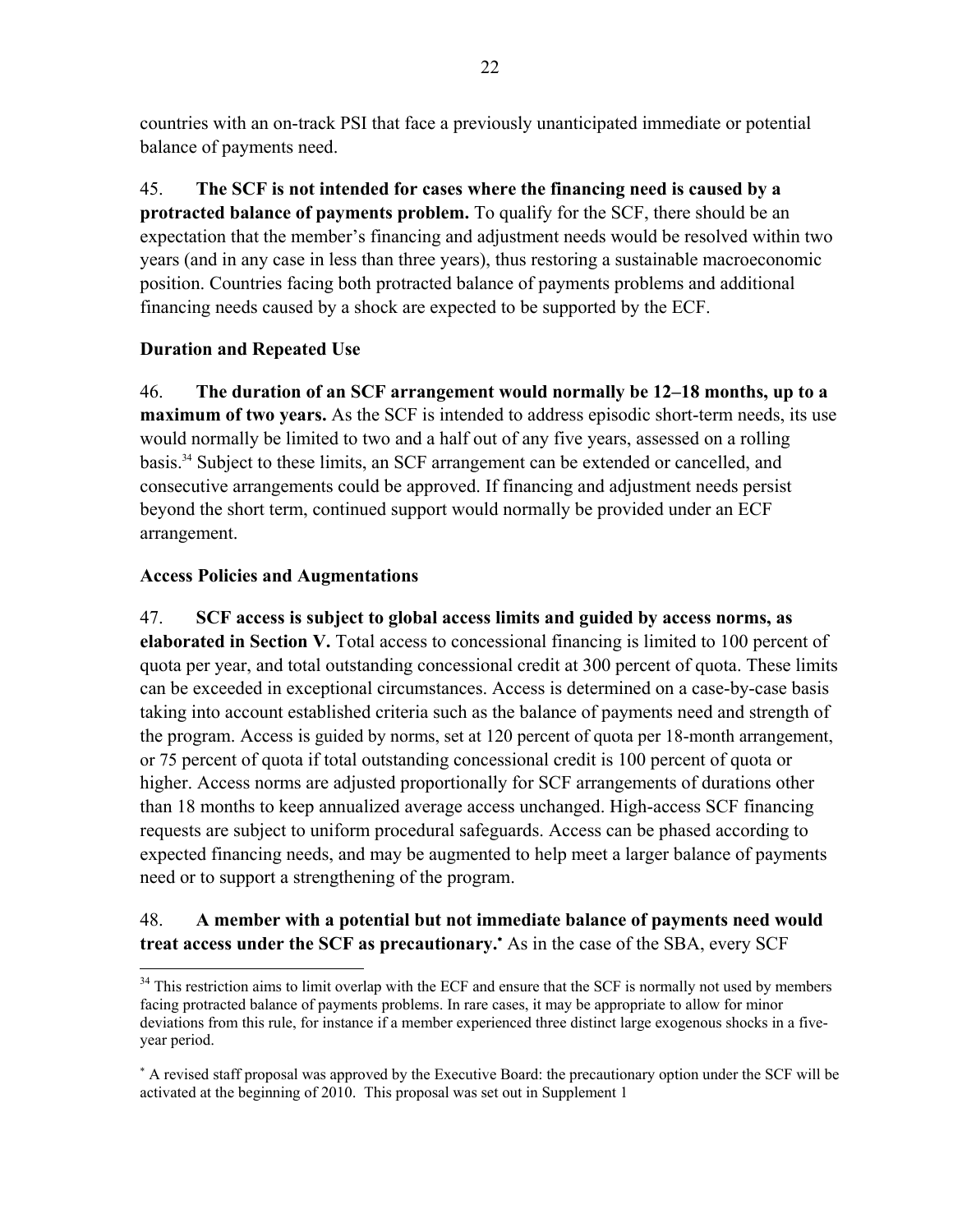arrangement is in principle precautionary in nature, providing the member with the possibility of obtaining an arrangement in the absence of an actual financing need and requesting a disbursement should a financing need arise. Members retain and accumulate the rights to request disbursements during the period of the arrangement, provided they have concluded the most recent scheduled review.<sup>35</sup> If, at the time of approval of an arrangement, there is a potential but no actual balance of payments need, annualized access would be limited to 50 percent of quota, with the possibility to augment access at a later stage should a larger actual financing need arise.<sup>36</sup>

## **Financing Terms**

49. **Financing under the proposed SCF would be based on a lower interest rate and shorter repayment schedule than current PRGF-ESF terms (see Section V).** Repayment is subject to a 4-year grace period and 8-year maturity, reflecting the short-term nature of the need and comparatively strong debt service capacity of potential users. The interest rate is ¼ percent, half the current PRGF-ESF rate. A commitment fee of 15 basis points would apply to each approved disbursement that is not drawn, refundable proportionally upon actual disbursement. As in the GRA, there would only be an effective charge in case of precautionary use, but in contrast to the GRA (where the fee applies to amounts committed over the next twelve months), the SCF would not involve any upfront payment for nonprecautionary use.

# **Concurrent Use**

## 50. **The SCF cannot be used concurrently with the Fund's other concessional**

**facilities.** Should additional balance of payments needs arise during an ECF arrangement, an augmentation of access would be the appropriate response. A member could not obtain RCF financing with an SCF arrangement in place and on track. The SCF can be used concurrently with other upper credit-tranche GRA arrangements (SBA, EFF) in cases where the member meets the criteria for blending concessional and GRA resources (as defined in Section V).

51. **The SCF can be used flexibly in conjunction with a PSI.** While there is no automatic link between a PSI and access to the SCF, qualification for the SCF would be presumed for countries with an on-track PSI. An on-track PSI, with the associated UCT conditionality, would also reduce the time normally required to design an SCF-supported

 $\overline{a}$  $35$  In contrast to the GRA's SBA, the design of the SCF avoids "blackout periods" by allowing disbursements based on completed reviews, without the need to verify observance of performance criteria whose test dates have passed while the date for the related scheduled review has not yet passed. Any potential safeguards concerns are limited due to the relatively low access available in cases of precautionary SCF use.

<sup>&</sup>lt;sup>36</sup> The cap on precautionary access to the SCF limits possible over-commitment of scarce concessional resources. Whereas high-access precautionary arrangements may be needed in emerging market economies, given potential large capital account shocks, these risks are less prevalent in LICs.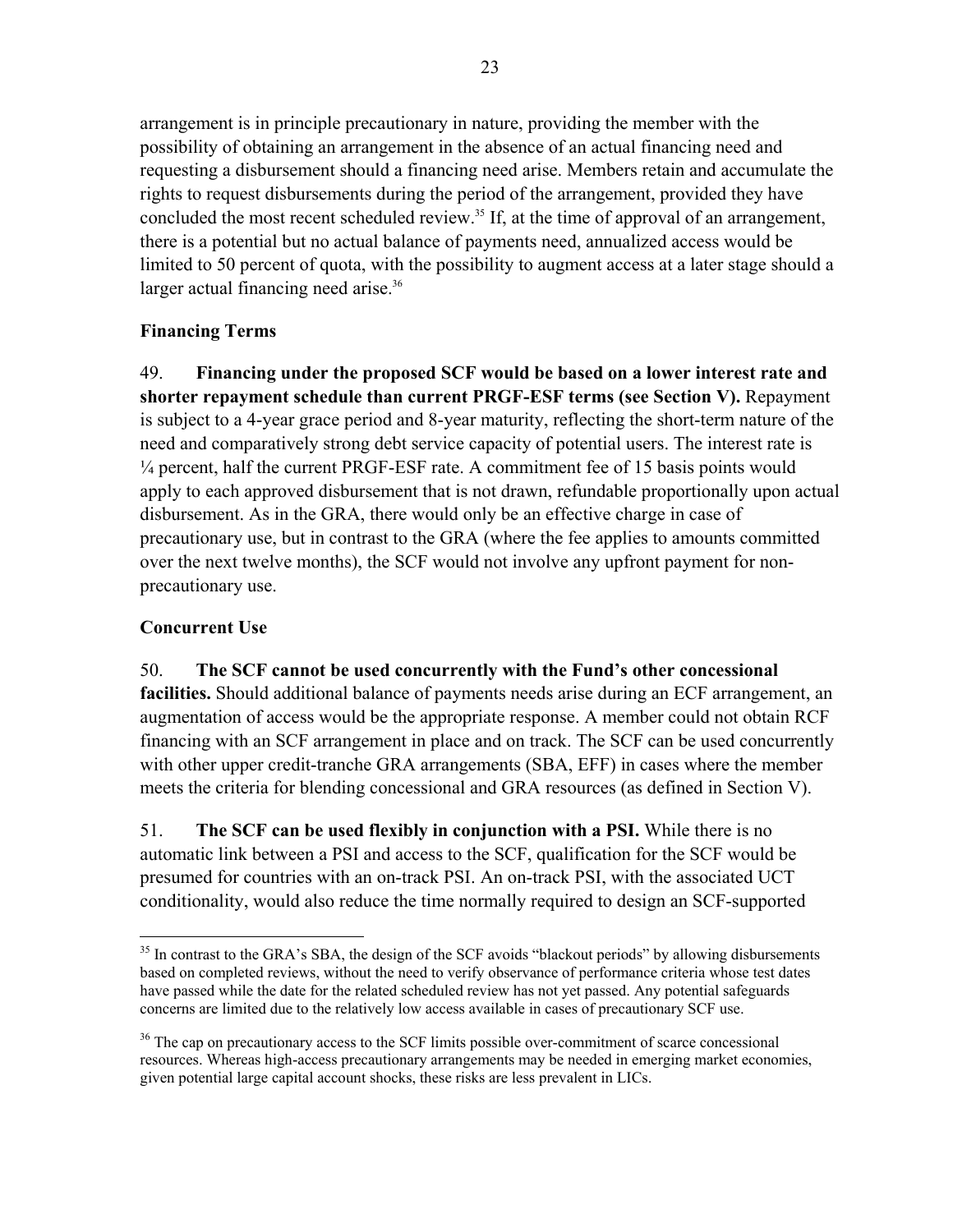program.37 There would be no need to cancel the PSI, and an SCF could run concurrently with a PSI.<sup>38</sup> PSI users can also request concurrent precautionary support under the SCF.<sup>39</sup>

## **Conditionality and PRSPs**

52. **An SCF-supported program requires UCT conditionality aimed at achieving the objectives of the arrangement.** This requires a commitment by the authorities to implement a set of policies adequate to achieve a stable and sustainable macroeconomic position in the short term. Conditionality is limited to macroeconomic and structural measures considered critical for meeting program objectives. The short time frame will generally permit less flexibility in the choice and timing of these measures, compared to the ECF.

53. **Conditionality will include quantitative performance criteria, and typically also quantitative and structural benchmarks, as well as prior actions if necessary.** Consistent with the Fund's Guidelines on Conditionality, the Fund may grant waivers for nonobservance of performance criteria if it is satisfied that the program objectives can still be achieved, either because the nonobservance is temporary or minor, or because the authorities have taken corrective action. The frequency of quantitative performance criteria would be aligned with reviews and disbursements (see below), while quantitative benchmarks would normally be on a quarterly basis, in both cases typically covering all test dates that fall within the 12 months after the Board meeting (initial approval and review).

# 54. **Programs should include structural reforms that are critical for resolving the balance of payments need**. The program should identify the main structural objectives for the arrangement period as a whole, more specific objectives for periods covered by individual reviews, and any related structural benchmarks that are critical for achieving the program's objectives. Reviews will provide the primary tool for monitoring performance on the structural elements of the program, by judging progress relative to the relevant objectives.

# 55. **Use of the SCF does not require a PRS document,<sup>40</sup> but SCF-supported programs should be aligned to the country's poverty reduction and growth objectives.**

<sup>1</sup> <sup>37</sup> Modification of the PSI-supported program would not be necessary in all cases, but would be appropriate if the emergence of a balance of payments need is likely to affect a country's ability to meet program objectives.

<sup>&</sup>lt;sup>38</sup> Concurrent PSI/SCF arrangements would have modalities akin to those currently applicable when a member receives financial assistance under the ESF-HAC while maintaining a PSI with regard to program documentation and program targets. However, in contrast to existing modalities, the review schedule for concurrent use of the SCF and PSI could be aligned either based on the "fixed review cycle" of a PSI or on the more flexible review cycle of the SCF. Other PSI requirements would continue to apply, however, including the PRS requirement.

<sup>&</sup>lt;sup>39</sup> This may be useful in periods of increased uncertainty or risk.

<sup>&</sup>lt;sup>40</sup> This is consistent with the SCF's short-term focus and current policy requirements for the ESF-HAC.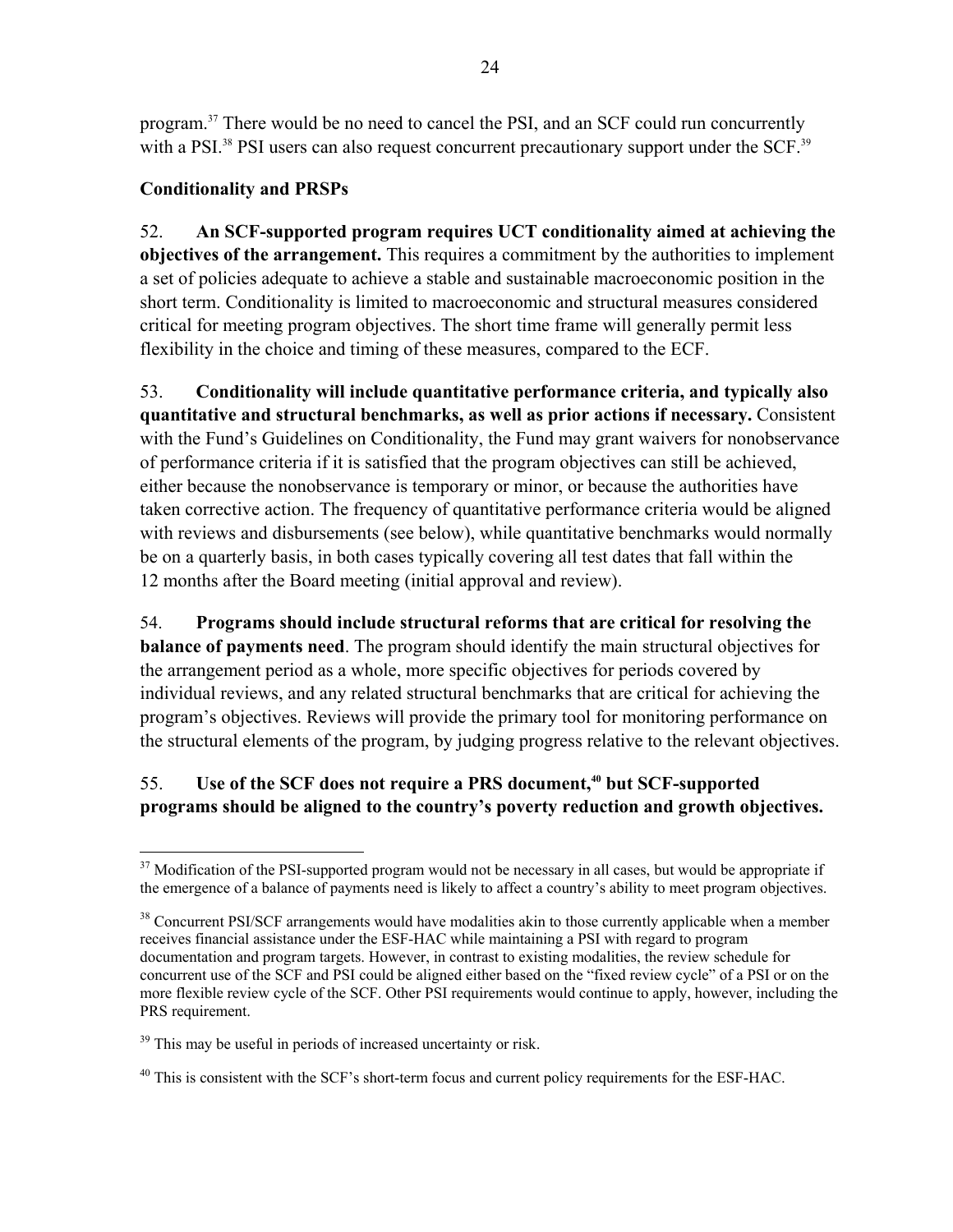Program design would be expected to be consistent with the medium-term goals of a country's PRS if one exists. The SCF should also aim to support policies that safeguard social and other priority spending.<sup>41</sup> The Letter of Intent for a new SCF request should indicate how the program advances the country's poverty reduction and growth objectives. If financing and adjustment needs persist beyond the short term, SCF users would typically move to an ECF arrangement, which would then be underpinned by a PRS document.

## **Disbursements, Monitoring, and Reviews**

56. **Disbursements and reviews are normally both semi-annual.** As is the case for an SBA arrangement under the GRA, reviews and disbursements can also be both at quarterly intervals; appropriate phasing would depend on the arrangement's duration, level of access, the balance of payments need, the volatility of the economic situation, and capacity constraints on the part of the authorities. The first disbursement is made available upon approval of the arrangement, and subsequent disbursements will be conditional on a program review that confirms satisfactory progress in implementing the economic program. For precautionary SCF arrangements, if a financing need arises during the arrangement period, the authorities can draw on undrawn balances provided the most recent scheduled review has been completed. Reviews evaluate performance under the program against its objectives, based on a backward-looking assessment—against quantitative performance criteria, structural benchmarks, and prior actions—to ensure that program objectives were met, and a forward-looking assessment to ensure that policy commitments are in line with the program objectives. At the time of approval and for each review, the authorities' Letter of Intent would present or update their policy program. A staff report would accompany this document and provide an overall assessment of performance and policy commitments.

## **Other Fund Guidelines and Policies**

57. **The decision establishing the SCF would generally make applicable to the SCF all Fund decisions and instruments pertaining to the current PRGF, unless otherwise proposed in this paper.** In particular: (i) a member would need to have a safeguards assessment completed at least by the time of the first program review, (ii) SCF use would count toward the policy on longer-term program engagement, (iii) performance under the SCF could count toward a track record of strong policy performance required for the decision point and completion point under the HIPC Initiative, and (iv) in line with the practice for program countries, the 24-month cycle for Article IV consultations will apply to members with an SCF arrangement.

 $\overline{a}$  $41$  As under the ECF, priority spending could be monitored through indicative floors (see footnote 27).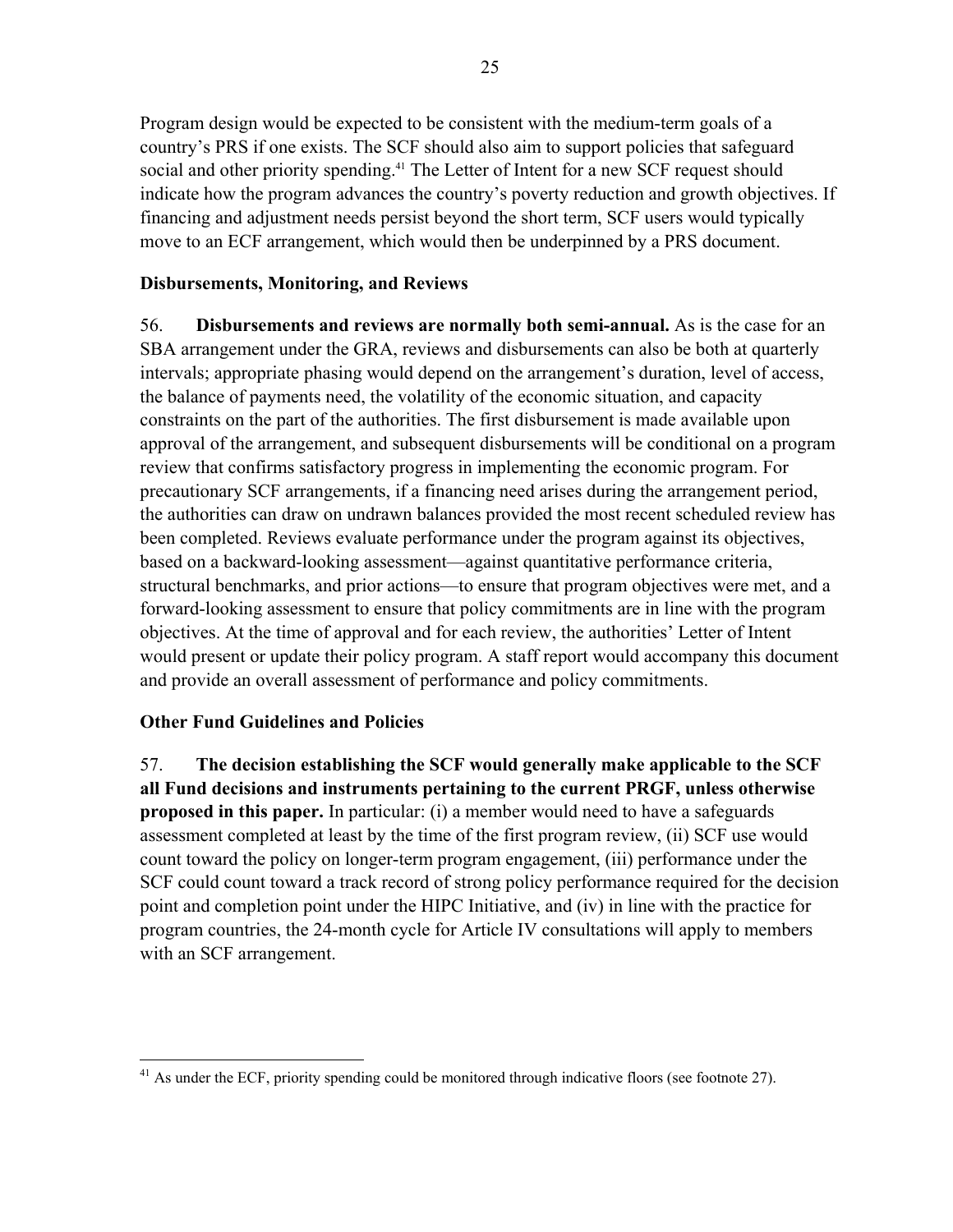#### **C. Transitional Arrangements**

58. **Existing ESF-HAC arrangements would remain in effect until their expiration or cancellation, and would not be converted into SCF arrangements.** Current ESF-HAC terms would continue to apply to these arrangements. Moreover, new ESF-HAC arrangements could still be approved within three months of the decision establishing the SCF. Credit outstanding under the PRGF and ESF would count toward the annual and cumulative access limits and access norms that will apply to the SCF and the other concessional facilities, though transitional arrangements apply to countries with relatively high levels of credit outstanding (see Section V.D).

#### **IV. THE RAPID CREDIT FACILITY**

*This section summarizes the main features of the proposed Rapid Credit Facility (RCF).*<sup>42</sup>

#### **A. Background**

59. **LICs may currently request emergency assistance from the Fund under three specialized instruments, two of which are GRA facilities and available to all members** 

(Box 1). These provide a limited amount of financial assistance to countries facing balance of payments needs stemming from exogenous shocks (ESF-RAC), natural disasters (ENDA), or the aftermath of conflict

(EPCA). A common feature of these facilities is that they provide financial assistance rapidly, and without a requirement to implement a UCT-quality program. Financial assistance takes the form of single, self-contained disbursements on the basis of limited qualification requirements and *ex ante* policy undertakings.

1

Table 2. PRGF-Eligible Countries: Incidence of Emergency Assistance Drawings, and Average Access In percent of country quota 1/

|                                    | 1990-1994 | 1995-1999 | 2000-2004 | 2005-2009 |
|------------------------------------|-----------|-----------|-----------|-----------|
| EPCA                               |           |           |           |           |
| number of cases                    | O         | 9         | 6         | 9         |
|                                    |           |           |           |           |
| average access in percent of quota | n.a.      | 14.7      | 11.3      | 12.5      |
| maximum/minimum access             | n.a.n.a.  | 25/10     | 12.5/10   | 12.5/12.5 |
| <b>FNDA</b>                        |           |           |           |           |
| number of cases                    | 1         | 3         | 3         |           |
| average access in percent of quota | 25.0      | 33.3      | 25.0      | 31.3      |
| maximum/minimum access             | 25/25     | 50/25     | 25/25     | 50/25     |
| <b>FSE-RAC</b>                     |           |           |           |           |
| number of cases                    | ŋ         | ŋ         | ŋ         | 8         |
| average access in percent of quota | n.a.      | n.a.      | n.a.      | 38.8      |
| maximum/minimum access             | n.a.      | n.a.      | n.a.      | 50/25     |

Sources: Fund Board reports, and staff calculations.

1/ Including arrangements proposed for Board approval.

60. **While these facilities have generally achieved their intended purposes, gaps and overlaps remain and there is significant scope for streamlining.** In particular, the existing structure of non-UCT facilities for LICs lacks flexibility due to its compartmentalization, providing assistance to members in narrowly defined circumstances, but not to others in

 $42$  The section was prepared by Paul Jenkins and Samar Maziad.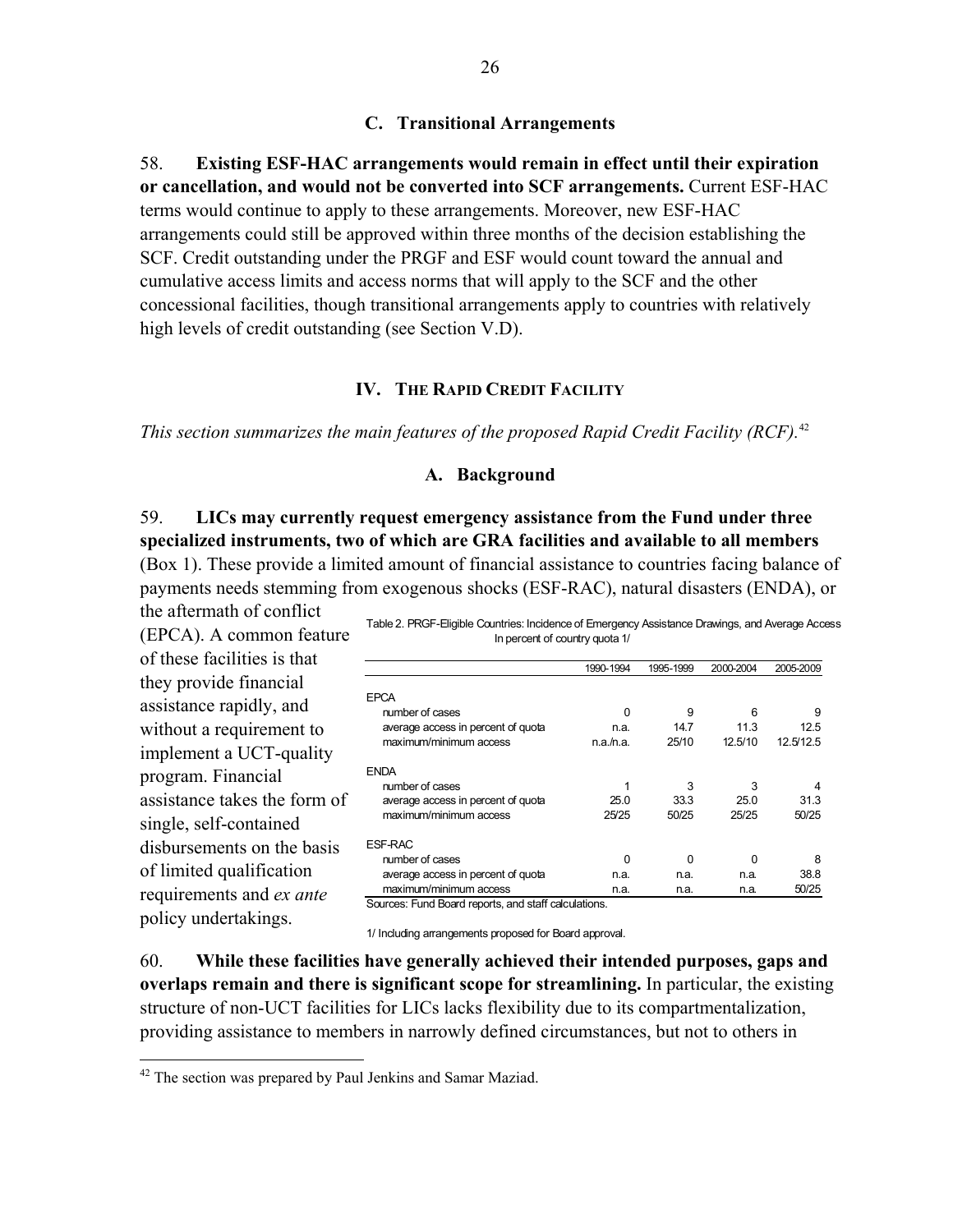broadly similar situations. The most notable gap is the absence of an instrument to assist countries emerging from periods of fragility or instability not associated with the aftermath of an armed conflict. Furthermore, assistance under subsidized EPCA and ENDA is provided on less favorable terms than for other concessional facilities, even though it is often used by countries at similar levels of capacity or income.<sup>43</sup> Finally, overlaps between the three facilities can create inconsistencies in access, financing terms, and conditionality.

61. **In their discussion in March 2009, most Executive Directors, on balance, favored the creation of a unified concessional emergency facility for LICs to address these gaps and overlaps.** The proposed RCF would replace the ESF-RAC as well as the subsidized use of ENDA and EPCA,<sup>44</sup> while providing flexible financing to meet a variety of urgent balance of payments needs.

## **B. Structure of the RCF**

## **Purpose and Objective**

 $\overline{a}$ 

62. **The proposed RCF provides low-access concessional financing with limited conditionality to address a variety of urgent balance of payments needs.** These financing needs include those caused by exogenous shocks, natural disasters, and emergence from conflict or other disruptive situations. The RCF is designed for circumstances where a UCT conditionality is either not necessary, for instance due to the transitory and limited nature of the financing and adjustment needs (as may be the case with temporary shocks), or not feasible, for instance in cases where institutional and policy capacity is highly constrained (as may be the case in countries emerging from conflict or other episodes of fragility or instability).<sup>45</sup> In the latter case, the member would be expected to make efforts to move to a UCT program (typically under the ECF), in which case the transition could be supported by repeated use of the RCF. The RCF also provides policy support and is expected to play an important role in catalyzing additional financing from donors.<sup>46</sup>

<sup>&</sup>lt;sup>43</sup> ENDA and EPCA are GRA facilities with interest subsidies available via a separate administered account for PRGF-eligible members if resources permit. Given their shorter repayment period, resources provided through these mechanisms are less concessional than the proposed RCF, even when an interest subsidy is provided.

<sup>&</sup>lt;sup>44</sup> ENDA and EPCA would continue to exist as GRA facilities to all members experiencing natural disasters or a post-conflict situation, though (as noted above) consideration could be given to replacing them with a nonconcessional version of the RCF.

<sup>&</sup>lt;sup>45</sup> The Fund's broader (non-financial) policies and practices with respect to its engagement with countries in these situations, for example provision of technical assistance and cooperation with the international community, remain unchanged.

<sup>&</sup>lt;sup>46</sup> This is especially important in countries emerging from a conflict or other disruptive episodes, where coordination with donors is critical.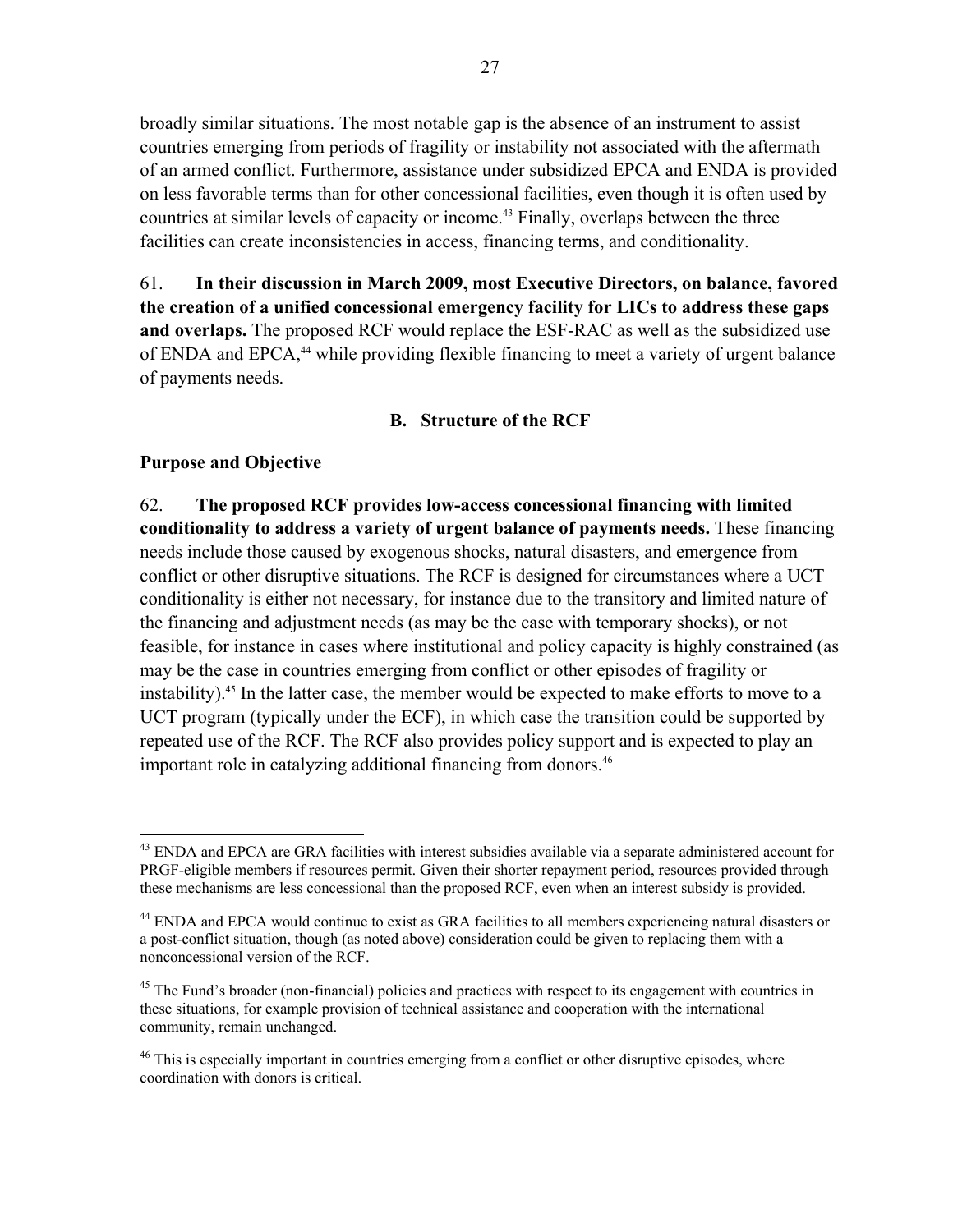## **Box 1: The Fund's Existing Emergency Policies**

**The Emergency Natural Disaster Assistance (ENDA)** provides financial assistance through an outright purchase to members recovering from a natural disaster. In order to receive assistance under ENDA, the member is required to describe the general policies it plans to pursue. It is also expected to cooperate with the Fund in an effort to find solutions for its balance of payments difficulties and avoid implementing policies that could compound the problems caused by the disaster.

**The Emergency Post-Conflict Assistance (EPCA)** provides assistance to countries that have balance of payments needs after a conflict. Though the member does not have sufficient institutional capacity to implement a UCT-quality program, it is required to have sufficient capacity and commitment for policy planning and implementation. The role of Fund assistance for these countries is meant to meet urgent balance of payments needs, help rebuild reserves, and catalyze donor support in a concerted effort to address the aftermath of a conflict in a comprehensive way. In order to receive assistance (outright purchase) under EPCA, a country is expected to present a statement of economic polices; a quantified macroeconomic framework; and a statement indicating its intention to move to a UCTquality program as soon as possible.

**The Exogenous Shocks Facility (ESF)-Rapid Access Component (RAC)** is intended to assist LICs facing balance of payments needs caused by exogenous shocks. The ESF-RAC provides quick assistance in the form of an outright disbursement. In order to receive assistance under the ESF-RAC the member is expected to outline its policy commitments and/or actions. Approval of assistance is granted where the Fund is satisfied that the member will implement an appropriate set of policies to address the shock, and that the member, more generally, will cooperate with the Fund in an effort to find, where appropriate, solutions for its balance of payments difficulties.

Table 3: The Fund's Existing Emergency Policies

|                        | <b>ENDA</b>           | <b>EPCA</b>           | ESF-RAC                      |
|------------------------|-----------------------|-----------------------|------------------------------|
| Situation              | Natural disaster      | Post-conflict         | Exogenous shock              |
| <b>Policies</b>        | Non-UCT               | Non-UCT               | Non-UCT                      |
| Financing source       | <b>GRA</b>            | <b>GRA</b>            | <b>PRGF-ESF Trust</b>        |
| Outright Purchase      | Yes                   | Yes                   | Yes                          |
| Annual Limit*          | 50                    | 25                    | 50                           |
| Cumulative Ceiling*    | Unspecified           | 50                    | Unspecified; 2 uses in 5 yrs |
| <b>Financial Terms</b> | GRA; possible subsidy | GRA; possible subsidy | <b>PRGF</b>                  |
| * Percent of quota     |                       |                       |                              |

# **Eligibility and Qualification**

63. **The RCF is available to PRGT-eligible countries facing an urgent balance of payments need.** An urgent need is characterized by a financing gap that, if not addressed, would result in an immediate and severe economic disruption. To help ensure that the RCF does not support continued weak policies or create moral hazard, a member facing such an urgent need would qualify for the RCF only if one or more of the following three circumstances apply: (i) the balance of payments need was caused primarily by a sudden,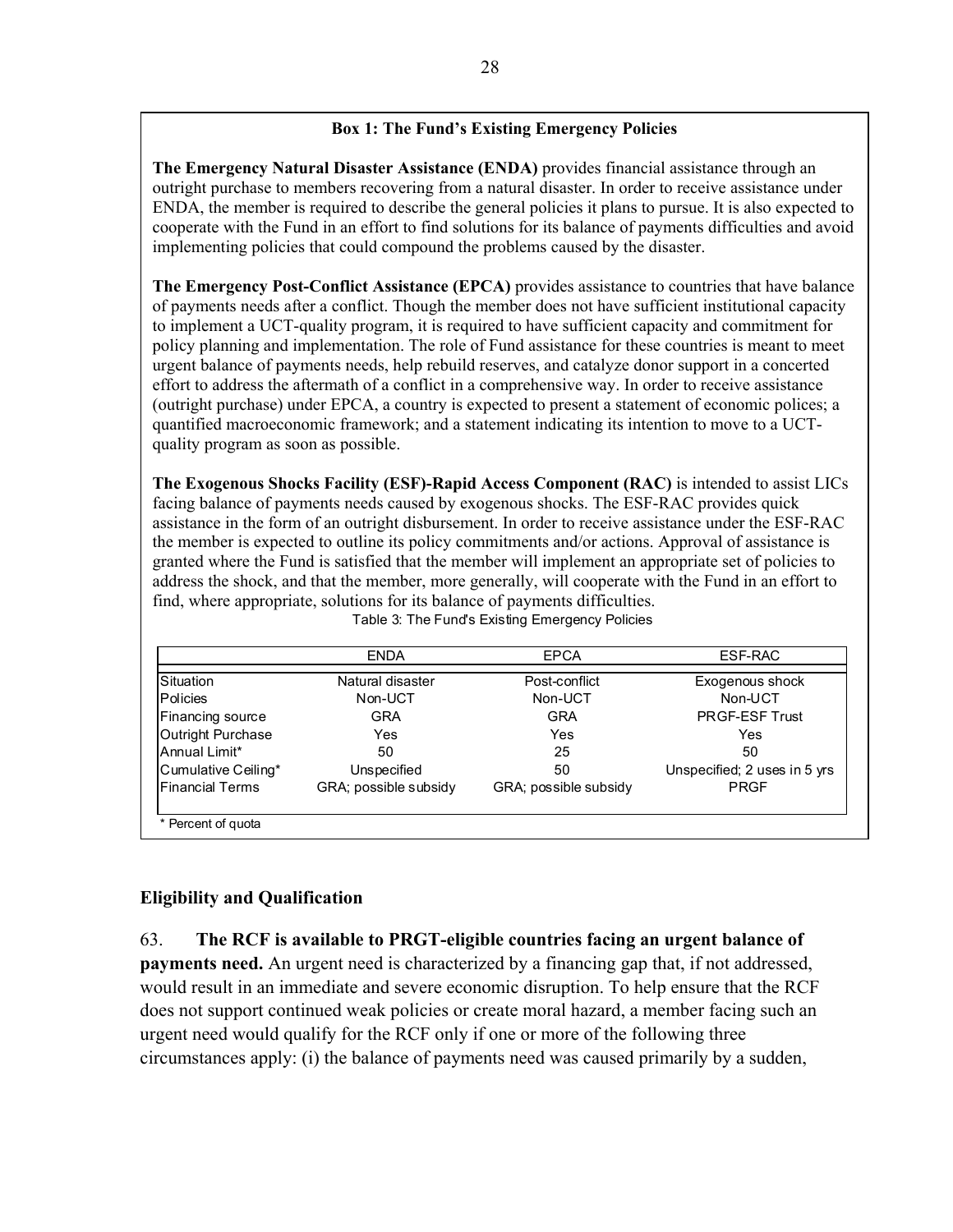well-defined exogenous shock,<sup>47</sup> in which case a member qualifies under a "shocks window;" or (ii) no RCF disbursements have been made in the past three years; or (iii) the country has established a track record of adequate macroeconomic policies (see below). In addition, the RCF cannot be used if the predominant cause of the balance of payments difficulties that underlie the financing need is a withdrawal in financial support by donors.

64. **The RCF should not be used if a UCT-quality program would be feasible and more appropriate.** Specifically, a member would normally only qualify for the RCF if either (i) the balance of payments need is expected to be resolved within one year and no major policy adjustments are necessary; or (ii) a UCT-quality Fund-supported program cannot be put in place owing to limited policy implementation capacity and/or the urgent nature of the balance of payments need.

65. **Qualification requires several ex-ante policy undertakings.** The member would need to outline the policies it plans to pursue, and reach any additional understandings as are necessary to provide assurance that inappropriate policies will not compound its balance of payments difficulties. Moreover, sufficient policy capacity and commitment must exist to safeguard Fund resources, and the Fund would need to assess that the member will cooperate with the Fund in an effort to find, where appropriate, solutions for its balance of payments difficulties.

# **Duration and Repeated Use**

66. **Resources under the facility are provided as an outright disbursement without a time-bound arrangement or review-based program.** The facility can flexibly accommodate both one-off disbursements to LICs facing an urgent financing need of limited duration and repeated disbursements over a (limited) number of years in cases of a recurring or on-going financing need, including in cases where the RCF facilitates eventual transition to a UCT arrangement once adequate capacity has been built. In the latter case, disbursements under the facility could be made up to twice a year subject to the conditions for repeated use of the RCF.

67. **The frequency and size of disbursements is limited by qualification requirements and access policies**. Repeated use is *de facto* constrained by the relatively low cumulative access limit and by the requirement that a repeated disbursement can only be approved based on an exogenous shock or a satisfactory track record.

 $\overline{a}$  $47$  An exogenous shock is defined in the same manner as under the ESF: an event beyond the control of the authorities of the member, with a significant negative impact on the economy. In view of these considerations, qualifying exogenous events could include *inter alia* terms-of-trade shocks, natural disasters, shocks to demand for exports, or conflict or crisis in neighboring countries that has adverse balance of payments effects.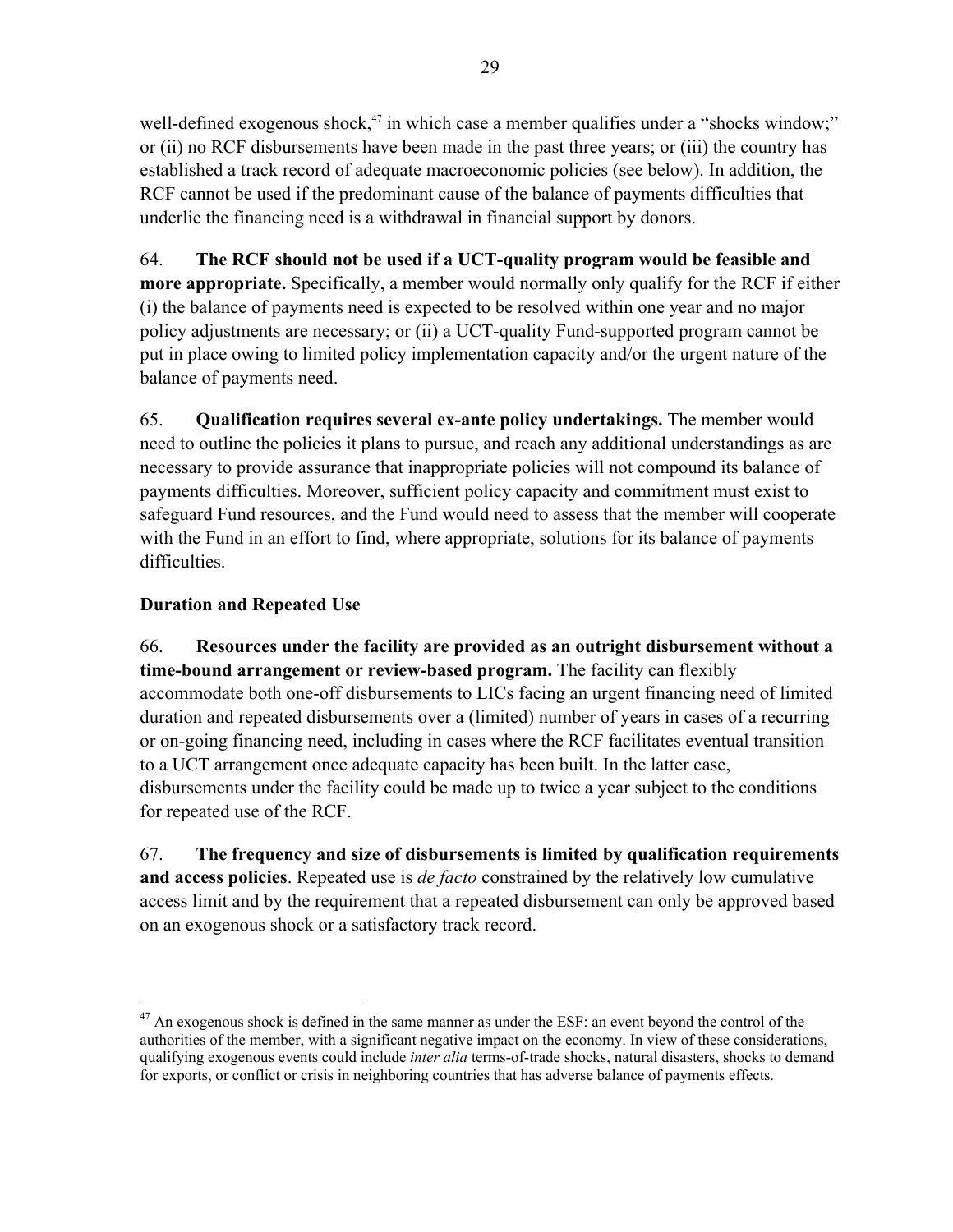## **Access Policies**

68. **Access under the RCF is limited to 25 percent of quota per year and 75 percent of quota on a cumulative basis.** Augmented access limits apply under the shocks window, where access up to 50 percent of quota per year (and up to 100 percent on a cumulative basis) could be made available if both: (i) the primary cause of the balance of payments need is a sudden, well-defined exogenous shock other than a withdrawal in financial assistance by donors, and (ii) existing and prospective policies are sufficiently strong to address the shock. Access cannot exceed the size of the balance of payments need, and under the shocks window, access can also not exceed the size of the exogenous shock. Access is also subject to global limits on total concessional financing, as defined in Section V.

69. **There are no norms for access under the RCF, and the access limits should not be considered norms.** Access is determined on a case-by-case basis taking into account established criteria such as the balance of payments need and strength of the authorities' policies (see Section V). The determination of access would also be based on the expectation that financing from sources other than the Fund would make substantial contributions to meeting the financing needs.<sup>48</sup> If repeated use is envisaged, access would normally be set at a level that would allow more than one disbursement per year.<sup>49</sup> Requests for access to RCF resources are subject to uniform procedural safeguards (see Section V).

## **Financing Terms**

70. **Financing under the RCF is based on the same terms as the ECF (see Section V).**  Credit outstanding under the RCF would carry a ¼ percent interest rate, half the current PRGF-ESF rate.\* The repayment period is  $5\frac{1}{2}$  to 10 years.<sup>50</sup>

## **Concurrent Use**

<u>.</u>

71. **The RCF can be combined with non-financial programs (SMP and PSI).** The RCF cannot be combined with an existing UCT arrangement, as additional financing needs

<sup>&</sup>lt;sup>48</sup> Accordingly, resources provided under the RCF would in all but exceptional cases be well below the balance of payments need.

<sup>&</sup>lt;sup>49</sup> For instance, in cases where the balance of payments need is expected to be protracted, RCF financing could facilitate a transition to an ECF arrangement. In this case, it may be appropriate to allow for two disbursements per year.

 A revised staff proposal was approved by the Executive Board: the initial interest rate for the RCF will be zero. This proposal is set out in Supplement 1.

<sup>&</sup>lt;sup>50</sup> The lower interest rate makes the RCF somewhat more concessional than the current ESF-RAC, while the repayment period makes it significantly more concessional than the subsidized ENDA and EPCA, which are based on shorter GRA maturities. This would help safeguard debt sustainability for RCF users, many of which may face protracted financing and adjustment needs that could expose them to significant debt vulnerabilities.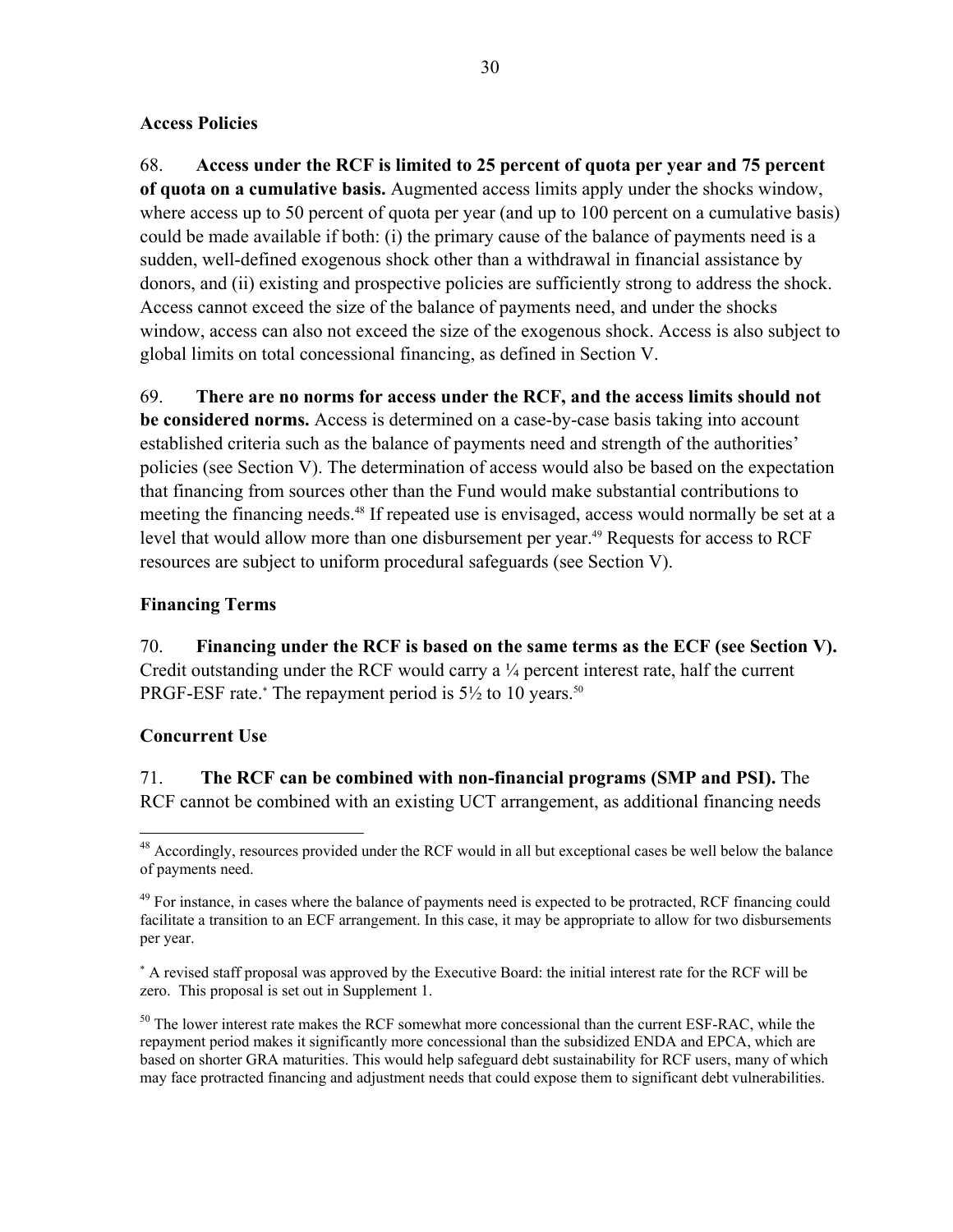would be best addressed through an augmentation of access under such an arrangement, except if the arrangement is off-track and the member meets qualification criteria for the RCF.<sup>51</sup> The RCF can be blended with GRA resources provided through ENDA and EPCA if the member meets criteria for blending defined in Section V, although total annual and cumulative access would normally be expected to remain as defined above. As with the ESF-RAC, the RCF could be used concurrently with an off-track UCT arrangement solely in case of an exogenous shock, with policies adequate to address this shock.

## **Conditionality and PRSPs**

72. **The RCF does not require a UCT quality economic program and does not include ex-post conditionality**. Before Board approval, members would need to provide the *ex ante* policy undertakings as described above. Prior actions could be established if necessary, although this would be expected only in exceptional circumstances.

73. **Members that have already received RCF financing in the previous three years would require a track record of adequate macroeconomic policies, except if the member qualifies under the shocks window.** Such a track record would normally cover about six months immediately prior to the disbursement and be based on monitorable objectives (typically involving quantitative and structural benchmarks) established at the time of a recent RCF disbursement, under an SMP, or under any other Fund-supported program. In exceptional cases, where no relevant pre-determined monitorable objectives exist (for instance because of the passage of time since the last disbursement), the track record could be based on the Fund's assessment that macroeconomic policies have been adequate at least over the most recent six-month period. The determination of the monitoring objectives should be aimed at supporting adequate policies to address the urgent balance of payments needs and, if relevant, facilitating the member's transition to a UCT-quality program.

74. **Use of the RCF does not require a PRS document,52 but policies supported under the RCF should be aligned to the member's poverty reduction and growth objectives.** In case of repeated RCF use to facilitate a transition to an ECF, monitorable objectives established at the time of an RCF disbursement should be consistent with the medium-term goals of the country's poverty reduction and growth strategy, if one exists, and efforts should be made to prepare such a strategy if it does not exist. In addition, policies supported under the RCF should aim to allow for appropriate safeguards on social and other priority

 $\overline{a}$ <sup>51</sup> This would typically only occur in case of an exogenous shock where adequate macroeconomic policies exist to address the shock, but more time is needed to bring the program back to UCT standards.

 $52$  This is consistent with the current policy requirements for the ESF-RAC.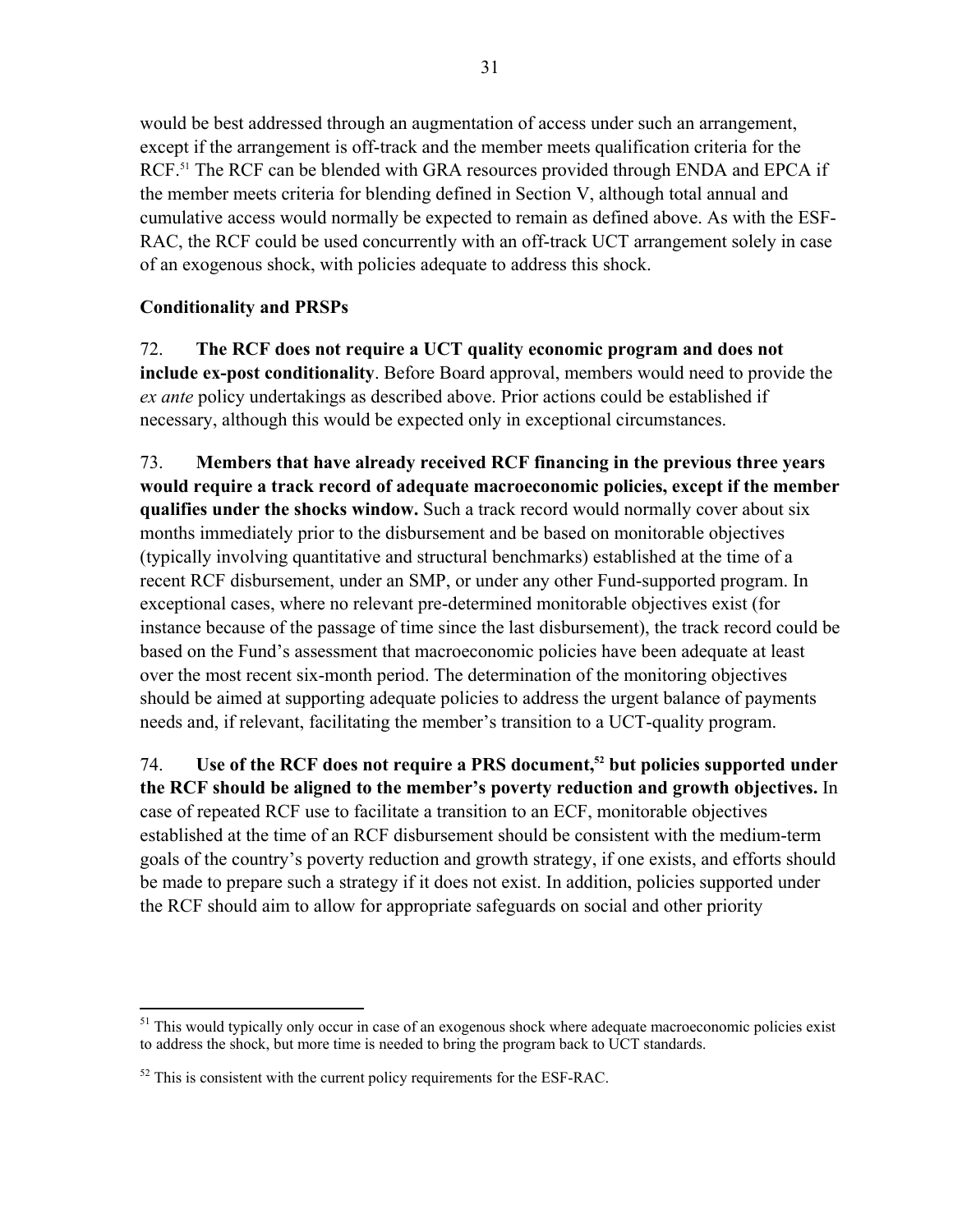spending.<sup>53</sup> The Letter of Intent for a RCF request should indicate how the authorities' policies advance the country's poverty reduction and growth objectives.

## **Disbursements and Monitoring**

75. **An outright disbursement is made immediately following Board approval.** The Board decision would be based on a short staff report and a Letter of Intent outlining the member's policy commitments. Where repeated use of the RCF is envisaged, it is presumed that the expectations for future performance, including where possible monitorable quantitative targets and structural objectives, would be outlined in the Letter of Intent, with staff reports for subsequent disbursements providing an assessment of past policy performance against these goals.<sup>54</sup>

# **Other Fund Guidelines and Policies**

76. **Several additional policies apply to the RCF.** Particularly, the RCF will have similar modalities and policy requirements to the current ESF-RAC, the ENDA, and the EPCA. In particular: (i) a member's request for assistance under the RCF will require a commitment to undergo a safeguards assessment and an authorization for Fund staff to have access to the central banks' most recently completed external audit reports (whether or not the audit is published) and to hold discussions with the external auditors;<sup>55</sup> the timing and modalities of the assessment will be determined on a case-by-case basis;<sup>56</sup> it is presumed, however, that the safeguards assessment would have been completed before Board approval of any subsequent arrangement to which the Fund's safeguards policy applies;, (ii) disbursements under the RCF will not count toward assessment of longer-term program engagement, (iii) a period of performance under the monitorable track record required for repeated use of the RCF could count toward the track record of strong policy performance required for HIPC decision point, and (iv) flexibility (as under the current EPCA) would be practiced in applying the Fund's policy of non-toleration of arrears to official creditors, and the lending into arrears policy.

 $\overline{a}$  $53$  This would typically include discussion of priority spending areas in the Letter of Intent.

<sup>54</sup> This would be consistent with current practice under EPCA.

 $55$  The authorization is to be provided at the time when the member makes a formal written request for RCF resources.

<sup>&</sup>lt;sup>56</sup> The case-by-case approach is consistent with the current safeguards policy requirements for EPCA, where the timing and procedures for an assessment depend on the institutional and administrative capacity of the central bank. Under ESF-RAC, a commitment to undergo a safeguards assessment is required prior to initial disbursement, and the assessment should normally be completed before approval of disbursements under the RAC for a second shock within a five-year period following initial disbursement.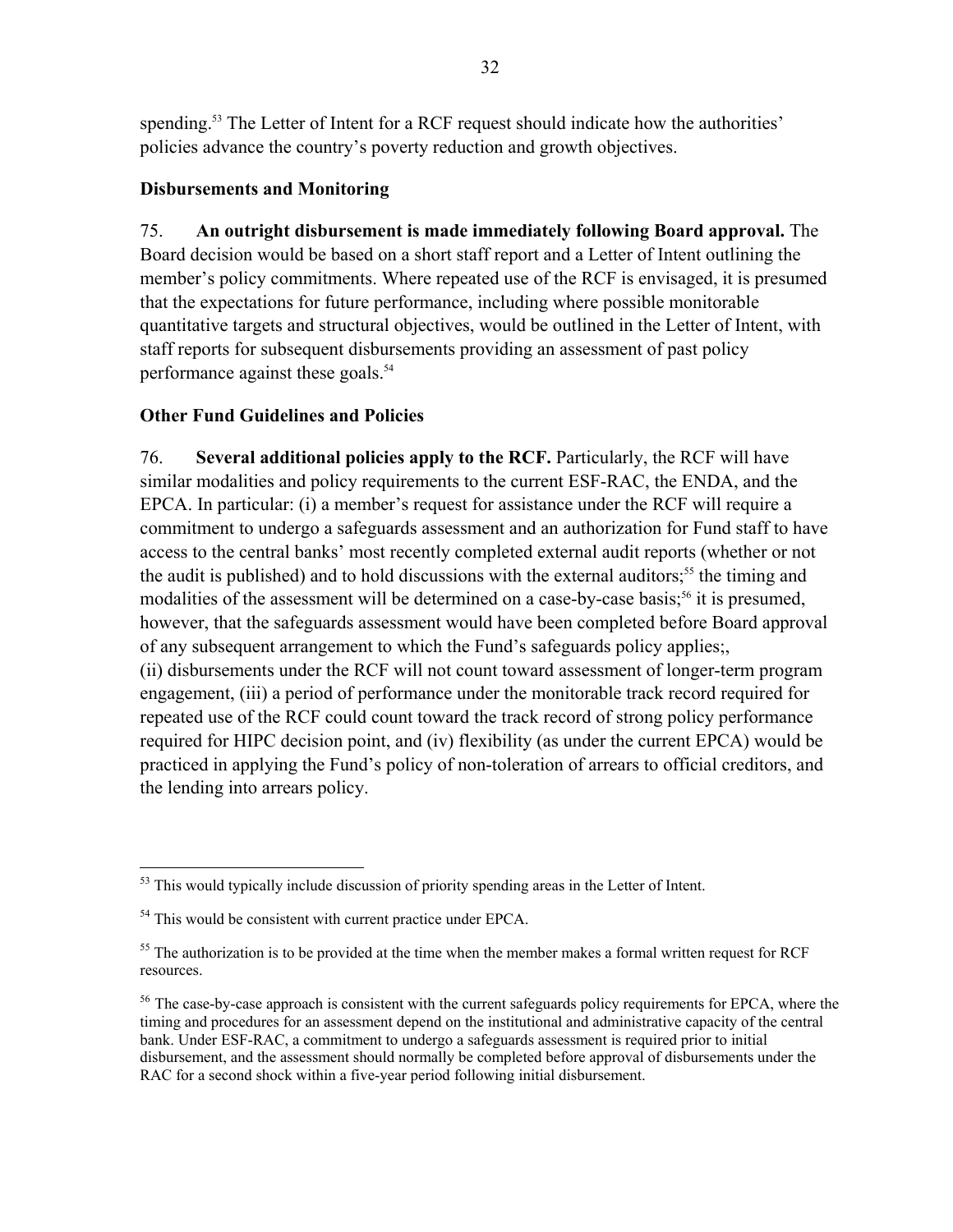77. **Past drawings under the ESF-RAC, as well as the subsidized ENDA and EPCA, would count toward the annual and cumulative access limits under the RCF.** For the purpose of assessing repeated use, past use of ENDA, EPCA and the ESF-RAC does not count toward past use of the RCF, so that a member's first RCF disbursement after the Decision becomes effective will not require a policy track record.

## **V. ACCESS, FINANCING TERMS, AND BLENDING**

*The proposed facilities architecture includes new access policies, financing terms, and blending rules designed to meet members' financing needs while promoting uniformity of treatment, supporting strong economic policies, limiting debt vulnerabilities, and protecting the Fund's scarce concessional resources. This section explains the proposed policies in these areas and the rationale behind them.*<sup>57</sup>

## **A. Access**

78. **With growing demand and the changing nature of LIC needs, weaknesses in current access policies have become evident in recent years**. Prior to the April 2009 Board decision to double access limits under the PRGF and ESF, PRGF access limits and norms had eroded over time in relation to GDP and trade, reducing the Fund's ability to assist LIC members effectively (Figure 2).<sup>58</sup> The recent adjustments have restored access limits to their 1998 levels in percent of GDP,<sup>59</sup> consistent with the recent doubling in GRA access limits. However, several weaknesses have remained. For instance, access limits are defined per arrangement, which can lead to arbitrage between facilities with different arrangement length and the risk that a facility is chosen because of a higher access limit rather than its appropriateness in terms of addressing the balance of payments problem. Moreover, perarrangement limits tend to tilt the allocation of concessional resources toward repeated users and those that move between different facilities or choose short durations (e.g., ESF-RAC, and 12-month ESF-HAC). Another weakness is that PRGF norms decline with the number of prior PRGF/ESAF arrangements, implying in some cases very low norms for countries that

1

 $57$  The section was prepared by Pritha Mitra, Linda Kaltani, and Hans Weisfeld.

<sup>&</sup>lt;sup>58</sup> Access has been at the limits in a number of recent PRGF and ESF cases. Where their needs exceeded the applicable limits of concessional financing, several LICs requested GRA financing.

 $<sup>59</sup>$  In April 2009, access limits under the PRGF were increased from 140 to 280 percent of quota and exceptional</sup> access from 185 to 370 percent of quota. Access limits were increased from 75 to 150 percent of quota for the ESF-HAC, and from 25 to 50 percent for the ESF-RAC. In line with these changes, access norms under the PRGF were also increased from 90 to 140 percent of quota for first time users, 65 to 125 percent of quota for second time users, while all other norms were doubled.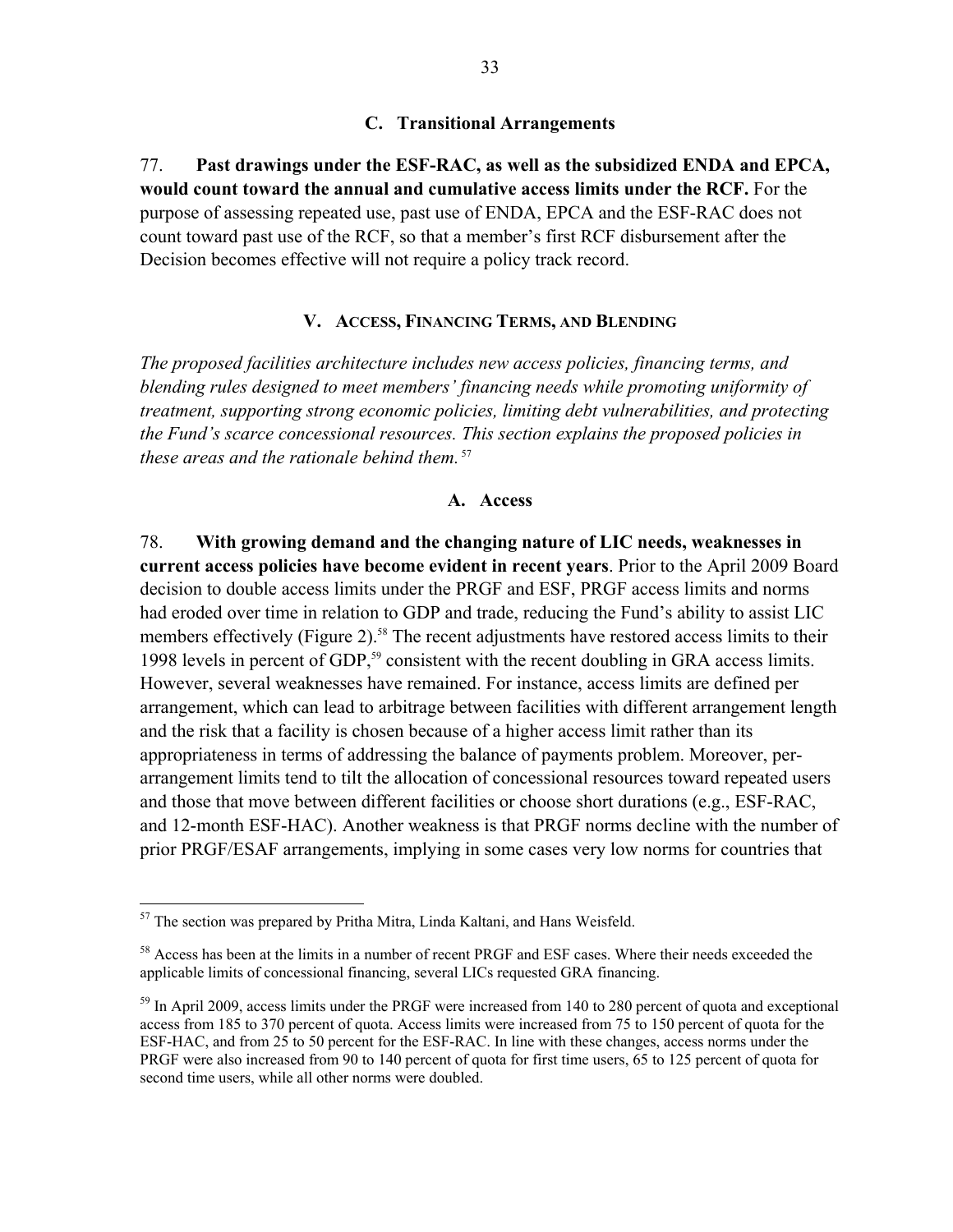have used ESAF arrangements in the 1980s/90s and fully repaid. Moreover, as there are no norms for the ESF, access rules for the PRGF are perceived to be *de facto* more restrictive.

79. **New global access limits preserve the recent doubling of access while ensuring flexibility and uniformity of treatment under all three facilities.** Total access



under all concessional facilities will normally not exceed: (i) 100 percent of quota per year; and (ii) 300 percent of quota on a cumulative basis.<sup>60</sup> These proposals broadly preserve the average annualized access limits established after the doubling of limits in April 2009 (Figure 2).

80. **Exceptional access policies are also modified in the new architecture.** 61 Access above the normal limits is available to LICs that (i) experience an exceptionally large balance of payments need, (ii) have a comparatively strong adjustment program and ability to repay the Fund, $62$  and (iii) do not meet the income and market access criteria for blending. In light of the scarcity of the Fund's concessional resources, exceptional access will be subject to hard caps (applying across all concessional facilities) of (i) 150 percent of quota per year and (ii) 450 percent of quota on a cumulative basis.

81. **In addition, sub-limits on access apply to the RCF and to the precautionary use of the SCF (see Sections IV and III, respectively).** Given the absence of a UCT-quality program, access under the RCF is limited to 25 percent of quota per year and 75 percent of

 $\overline{a}$  $60$  The access limit of 100 percent of quota per year refers to any 12-month period, including past scheduled disbursements (not necessarily drawn upon in the case of precautionary arrangements and delayed disbursements) and future scheduled disbursements. The 300 percent of quota limit on a cumulative basis implies that total outstanding Fund concessional credit (including disbursements that were approved but not drawn in the context of a precautionary arrangement) cannot exceed 300 percent of quota at any given time.

 $<sup>61</sup>$  While the PRGF had a provision for access in exceptional circumstances, it did not define the nature of those</sup> circumstances. Exceptional access was granted only in the context of arrears clearance, to Liberia and Zambia.

 $62$  This criterion would be based on an assessment by the Fund that the country's program and ability to repay the Fund are stronger than for a large majority of LICs. It would generally not be met for countries with a high risk of debt distress or those that are in debt distress as defined under the joint Bank-Fund Debt Sustainability Framework, unless expected debt relief or restructuring is projected to reduce the risk of debt distress to a moderate level or low level.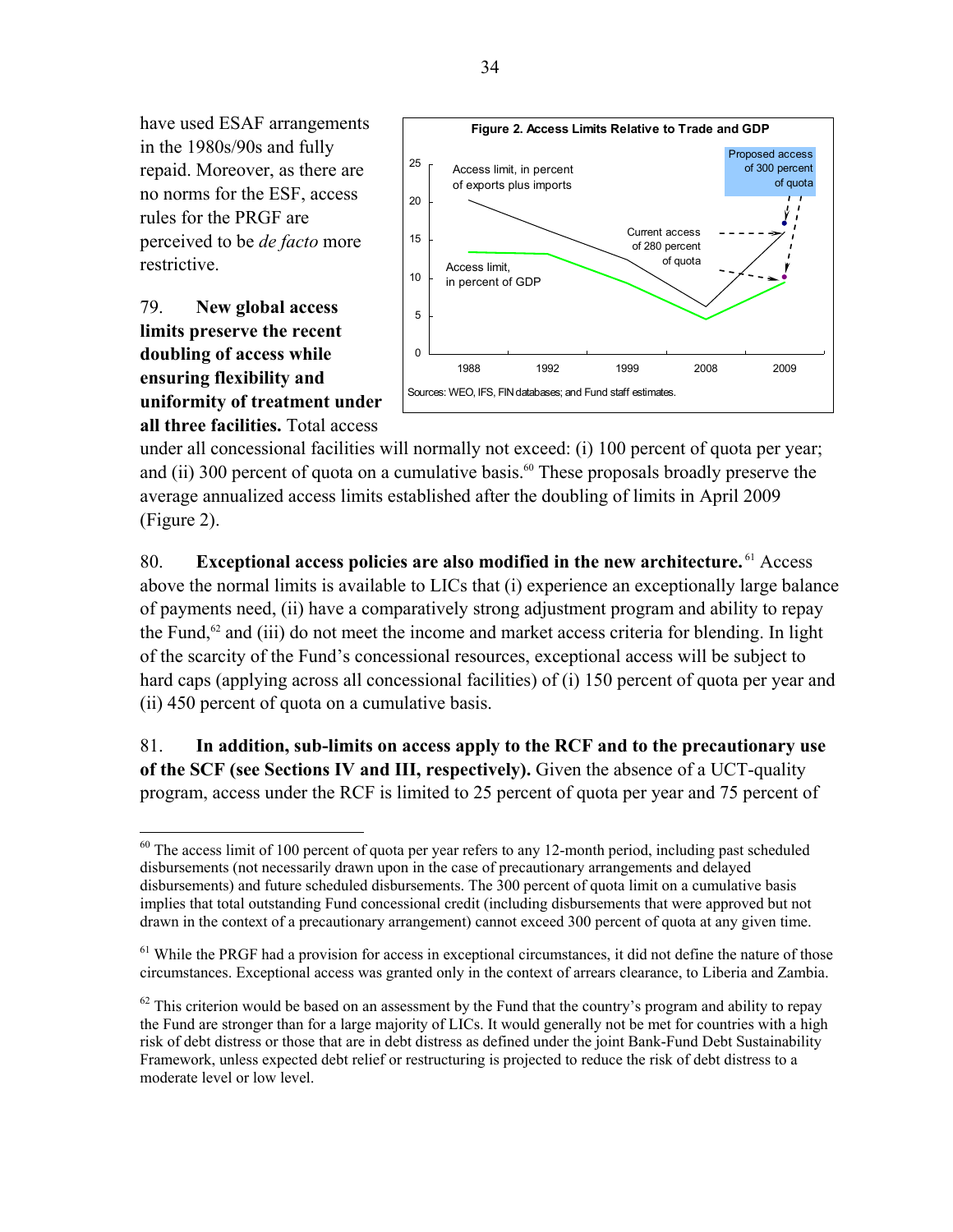quota on a cumulative basis, with the possibility of augmented access under the shocks window. Outstanding credit under the RCF would count toward the global access limits. An annualized sub-limit of 50 percent of quota applies to the precautionary use of the SCF (see Section III).

82. **New access norms are proposed for UCT concessional financing, based on total outstanding credit**. Access norms provide general guidance,<sup>63</sup> and represent neither ceilings nor entitlements. Norms will continue to be applied flexibly, and access could deviate substantially from the norms, for instance in case of large shocks. The proposed access norms under each arrangement $64$  are:

- 120 percent of quota when outstanding concessional credit is less than 100 percent of quota;
- 75 percent of quota, when outstanding concessional credit is 100 percent of quota or more;
- For outstanding concessional credit above 200 percent of quota, the norms do not apply, and access will be guided by consideration of the access limit of 300 percent of quota, expectation of future need for Fund support, and the repayment schedule.

83. **The norms are designed to provide similar levels of access to concessional resources over the longer run to all members, while taking into account the differing patterns of usage under the ECF and SCF (Box 2 and Figure 3).** Compared to the ECF, the SCF would be used more episodically, requiring support that is more concentrated over relatively brief periods. Accordingly, norms are the same for both arrangements, implying that support under the SCF is more concentrated on an annualized basis, consistent with its shorter duration and less frequent usage (underpinned by restrictions on repeated use). Figure 3 shows that, in a hypothetical example, comparing successive use of the ECF with episodic use of the SCF (applying the norms in each case), total outstanding credit would typically fluctuate in a similar range for both types of uses.

<u>.</u>

<sup>&</sup>lt;sup>63</sup> Norms for the ESAF/PRGF were introduced in 1994 to provide guidance for access decisions in cases of repeated PRGF use.

<sup>&</sup>lt;sup>64</sup> These norms apply to ECF arrangements and to 18-month SCF arrangements. For SCF arrangements of any other length, the norms will be proportionally adjusted to keep annualized average access unchanged.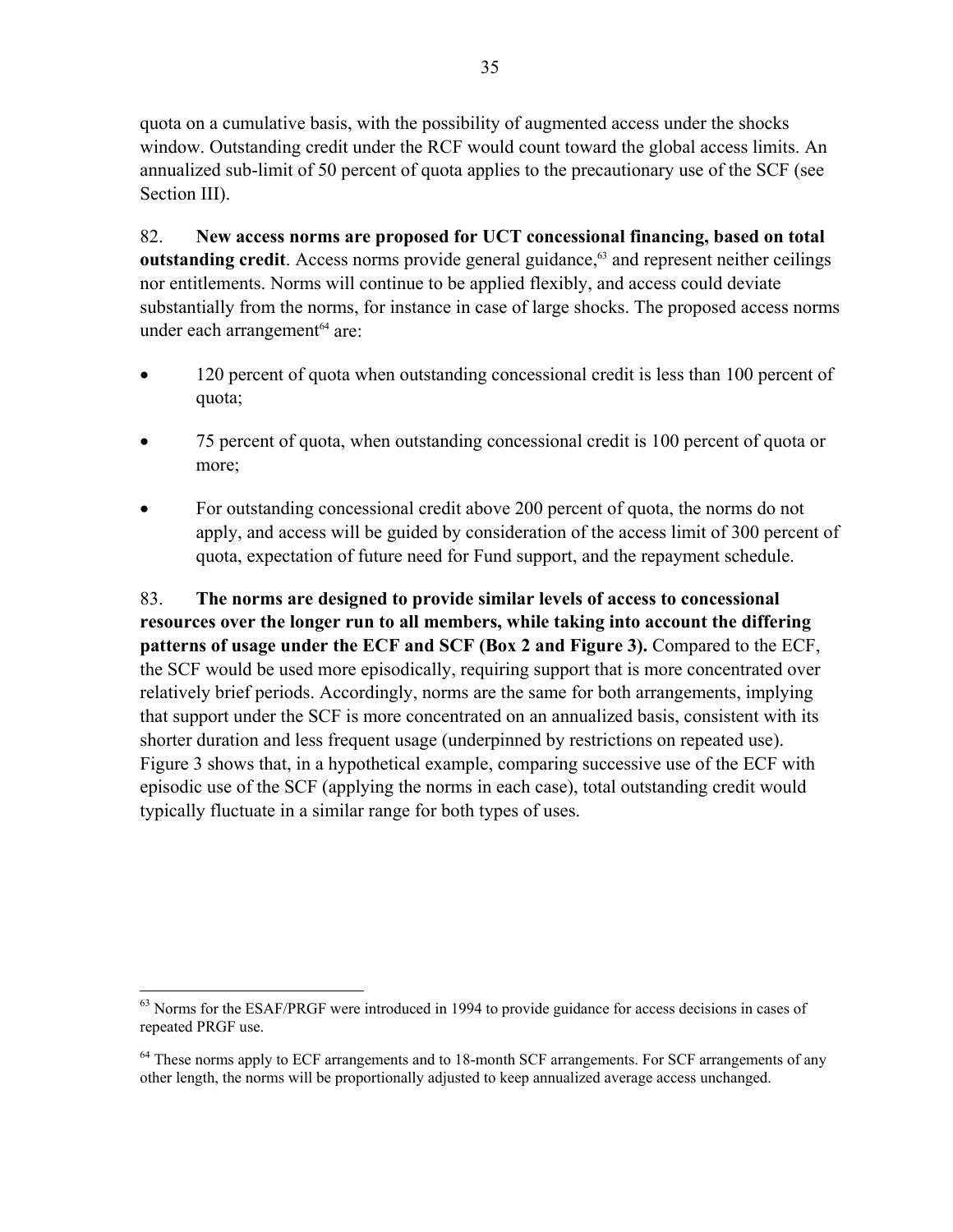## **Box 2. Access Norms and Limits: Comparing the Existing and Proposed Rules**

*Proposed norms and limits address weaknesses of the current system in ensuring uniformity of treatment while preserving the Fund's scarce concessional resources.* 

**The proposed access limits and norms are in line with their recent doubling.** The proposed annual access limit for the ECF and SCF, of 100 percent of quota, is similar to the annualized limits for the ESF and PRGF.

|                         | PRGF                                                                                                                                                                                                         | <b>FCF</b> | FSF1/ | SCF 1/ |
|-------------------------|--------------------------------------------------------------------------------------------------------------------------------------------------------------------------------------------------------------|------------|-------|--------|
| Annualized Limit        | 93                                                                                                                                                                                                           | 100        | 100   | 100    |
| Average Annualized Norm | 33                                                                                                                                                                                                           |            | .     | 65     |
|                         | Existing and Proposed Access Limits and Norms (in percent of quota)<br>$A \cup P \cap P$ access to $A \cup P \cap P \cup A \cap P$ and $A \cap P$ and $A \cap P$ and $A \cap P \cap P$ and $A \cap P \cap P$ |            |       |        |

1/ ESF represents ESF HAC only. ESF and SCF each assumes a duration of 1.5 years. Source: Fund staff estimates.

**Linking the proposed norms and limits to outstanding credit allows for a more equitable treatment in the allocation of scarce concessional resources.** The proposed 300 percent of quota limit on outstanding concessional resources allots more room for new borrowing to countries that have used little or no Fund credit in the recent past, relative to those that have recently received large amounts of financial support. This helps limit moral hazard, and avoids skewing the allocation of the Fund's scarce concessional resources to a small number of countries.

**The proposed norms correct an anomaly that ties access to use of Fund credit in the 1980s and 1990s, which is by now fully repaid.** A hypothetical country with four PRGF arrangements from 1988 to 2000 now has a norm of only 70 percent of quota for a new three-year arrangement, although it would have almost fully repaid all credit. By contrast, a country with two recent PRGF arrangements (e.g., 2000 to 2006) would have a norm of 110 percent of quota, even if it had still, say, 200 percent of quota in credit outstanding, tying up scarce concessional resources. The proposed norms would effectively reverse this picture: the first hypothetical country case would have a norm of 120 percent of quota, and the second a norm of 75 percent of quota.

**The norms now treat SCF and ECF users consistently, by introducing focal points for access that promote broadly similar access to concessional resources over the longer run (see Figure 3).** The lack of norms for ESF arrangements has tilted access toward the limit. Two of four high-access ESF users have received access at the limit. In the absence of guidance from norms, average access across these ESF users is about 80 percent of the limit. In contrast, average PRGF access is around 40 percent of the limit that was applicable at the time of approval or augmentation.

**The proposed norms foresee a more gradual accumulation of Fund credit for countries that start using the ECF to address a protracted need than would be the case under the PRGF.** Applying current PRGF norms, outstanding credit of new users increases rapidly to just over 270 percent of quota after three consecutive arrangements. By contrast, under the proposed norms total outstanding credit after three consecutive ECF arrangements would be under 190 percent of quota.

**Incentives for arbitrage across facilities are much reduced.** Currently, for example, a front-loaded PRGF that has already disbursed 230 percent of quota over two years can be canceled and replaced with a one-year ESF of 150 percent of quota. Consequently, additional access of 100 percent of quota (380 versus 280 percent of quota) is gained over the user's original PRGF access limit. The proposed cumulative limit across all concessional facilities would make this impossible.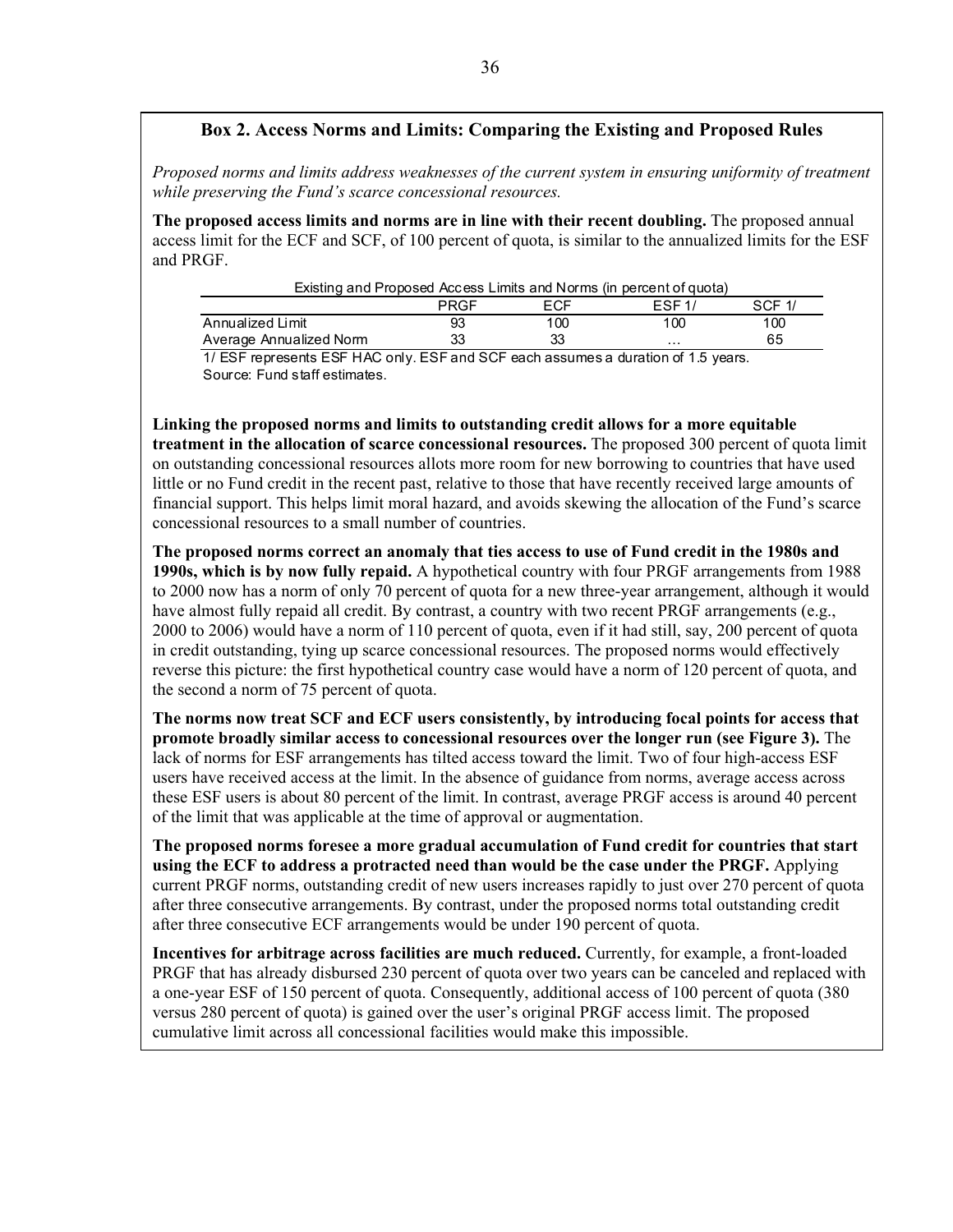

**Figure 3: Simulations of Access and Outstanding Credit Under the Proposed Norms** 

84. **The proposed uniform norms and global limits on access promote uniformity of treatment in determining access to concessional resources for countries with differing types of needs.** Box 2 discusses the improvements under the proposed architecture with several additional examples, highlighting that the proposed access limits and norms help ensure that the choice of facility is determined by its appropriateness in addressing the adjustment need and not by access rules.

85. **Access in individual countries will continue to be determined on a case-by-case basis.** For all three facilities, actual access is based on three established criteria: (i) the member's actual and potential balance of payments need; (ii) the strength of its program and capacity to repay the Fund (including policy and debt sustainability considerations); and (iii) the amount of outstanding Fund credit and the member's record of past use.

86. **For ECF and SCF arrangements, access can be phased according to expected financing needs, and may be augmented.** The phasing of access under an arrangement can be front- or back-loaded as appropriate, taking into account the likely timing of a member's actual or potential balance of payments need, current and committed policies, the external economic environment, the sequencing of financing from other sources, and the desirability of maintaining an adequate level of reserves. Access can also be augmented to help meet a larger balance of payments need than expected previously or to support a strengthening of the program.65 Augmentations would normally be approved at the time of a review under the arrangement.

## **Procedural Safeguards**

 $\overline{a}$ 

87. **High-access financing requests will be subject to procedural safeguards that apply uniformly to all concessional facilities.** These safeguards apply to requests under all three facilities, and include the following elements:

 A DSA update is required for financing requests (augmentation or a new arrangement) under any of the three concessional facilities that would: (i) involve exceptional access;

<sup>&</sup>lt;sup>65</sup> This could be appropriate, for example, if access was initially constrained by a high risk of debt distress, which has later subsided.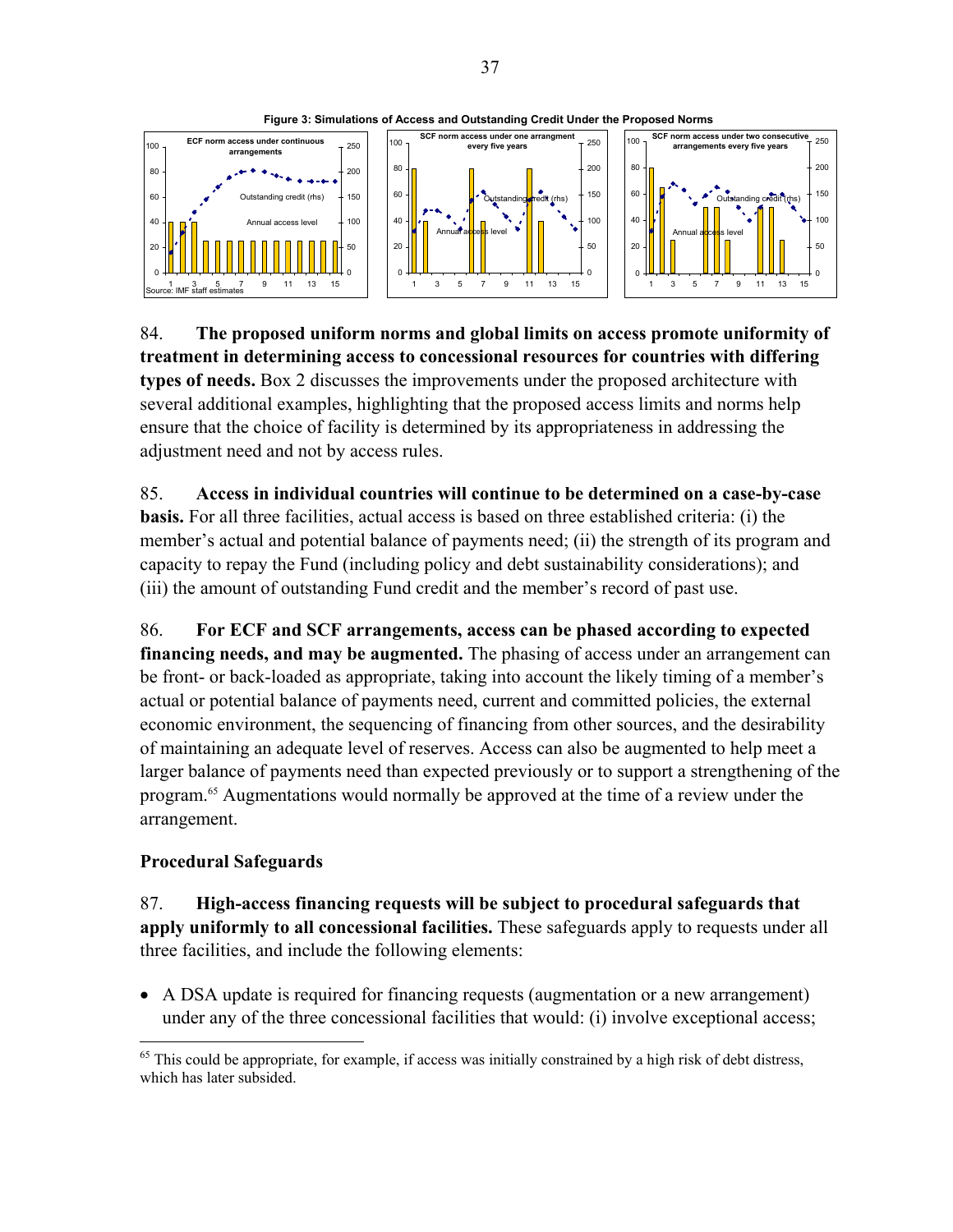and/or (ii) bring total access to more than 80 percent of quota, based on past scheduled (not necessarily drawn) and future scheduled disbursements, in any 24-month period; and/or (iii) involve a member with a high risk of debt distress or in debt distress.

- An early informal Board meeting is required if a financing request (augmentation or a new arrangement), would involve exceptional access and/or bring total access to more than 180 percent of quota, based on past scheduled (not necessarily drawn) and future scheduled disbursements, in any 36-month period.
- As an exception, financing requests of 10 percent or less of quota do not trigger either of these two procedural safeguards.

## **B. Financing Terms**

88. **Some refinements to existing financing terms are appropriate in the context of the reform of facilities.** As market interest rates have fallen in recent years, the grant element of the Fund's concessional resources has declined, and the IMFC called on the Fund to explore ways to increase the concessionality of its lending.<sup>66</sup> In addition, EPCA and ENDA are currently based on GRA repayment terms, making these facilities significantly less concessional than the ESF and the PRGF, even though many LICs using these emergency facilities are often among the poorest, with some constrained by very weak capacity. Finally, an efficient allocation of concessional resources under the new LIC facilities architecture should align repayment terms with the expected duration of the needs.

89. **Reducing the interest rate is the most efficient way to enhance the concessionality of the Fund's financial support to LICs.** Given the Fund's unique role in inter-temporal smoothing of adjustment, extending the maturity of its loans to achieve greater concessionality would not be an efficient way to leverage its scarce concessional resources. Specifically, it would provide additional liquidity to borrowers in the outer years of the repayment period, when it may no longer be needed, while constraining resources for other members that may face liquidity problems at that time. By contrast, increasing the concessionality of Fund credit to LICs through reduced interest rates provides immediate benefit to users and is more consistent with the focus on near- to medium-term financing needs.

90. **Taking these considerations into account, the proposed LIC facilities architecture would provide for a reduced interest rate and differentiated repayment terms.** It is proposed that all three facilities have an interest rate of ¼ percent, below the current PRGF-ESF rate of  $\frac{1}{2}$  percent.<sup>\*</sup> Repayment terms for the ECF and RCF would be

 $\overline{a}$ 

 $66$  The grant element fell from 36 percent in 2000 to 30 percent in 2008, based on the annual average CIRR.

 A revised staff proposal was approved by the Executive Board, with the following initial interest rate structure: 0.0/0.0/0.25 percent for the ECF, RCF, and SCF, respectively (see Supplement 1).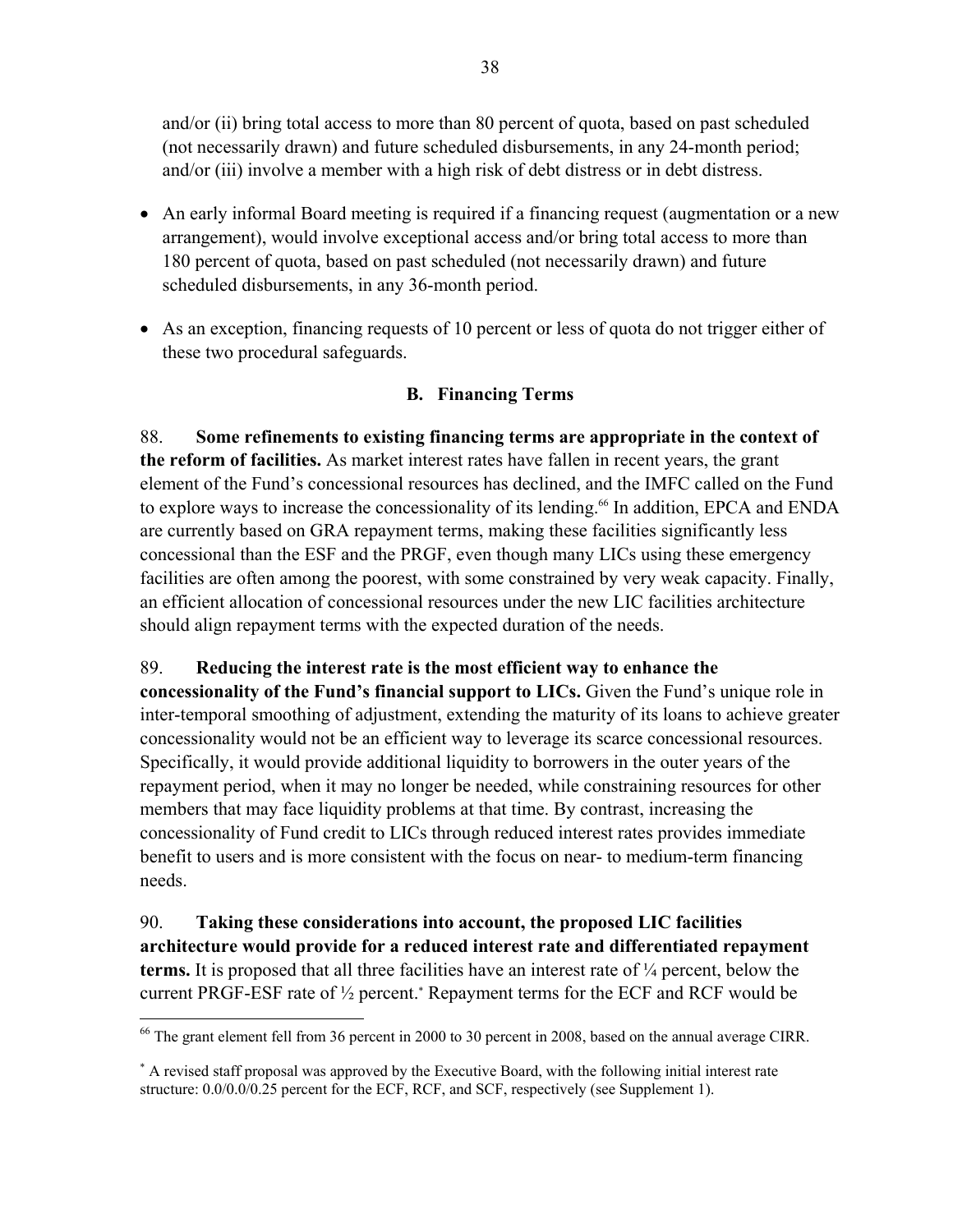aligned with the current PRGF-ESF terms (10-year maturity and 5½-year grace period). This would provide moderately more concessional terms for ECF users, and a significant increase in concessionality for countries currently supported by the subsidized ENDA or  $EPCA<sub>1</sub><sup>67</sup>$ consistent with the expectation that most countries seeking ECF or RCF support face protracted financing and adjustment needs that are likely to expose them to significant debt vulnerabilities. The SCF would have a shorter repayment period (8-year maturity and 4-year grace period), in line with the short-term nature of the need and generally stronger debt service capacity of potential users, as they would not face protracted balance of payments problems and may have greater access to international financial markets. Given the "insurance" role of the precautionary feature of the SCF, a commitment fee of 15 basis points is charged and refunded upon actual use. The relatively modest overall increase in concessionality is consistent with the Fund's unique role in providing temporary balance of payments support and catalyzing (often more concessional) donor flows.<sup>68</sup>

#### **C. Blending**

91. **Blending of the PRGF with GRA instruments has been rarely used.<sup>69</sup> Blending of** concessional and GRA-based lending allows higher access and positive signaling for countries successfully moving toward middle-income, emerging market status. It also helps conserve scarce concessional resources for those members that have limited access to nonconcessional financing or for which only concessional financing is appropriate. Existing blending rules limit concessional access to half of the PRGF norm. Blending has been presumed for LICs with (i) per capita income exceeding 75 percent of the prevailing IDA operational cutoff or (ii) significant recent or prospective non-concessional borrowing from private capital markets or the "hard windows" of official lenders. However, LICs meeting the criteria for blend arrangements have often favored GRA financing only or PRGF financing only. This may in part reflect the rigid concessional component of blended arrangements that can be very small for countries that have used PRGF in the past. Moreover, blending has not been applied to the ESF.

## 92. **The proposed rules promote more consistent use of blended arrangements through better tailoring to country circumstances.** To strengthen the signaling role of

1

 $67$  Subsidized support through ENDA and EPCA is based on a  $\frac{1}{2}$  percent interest rate and the shorter GRA repayment period (5 year maturity and 3¼ year grace period).

<sup>&</sup>lt;sup>68</sup> Providing adequate access to meet urgent needs of members would thus have high weight in the trade-off with increased concessionality (given the limited supply of Fund concessional resources). Based on the longterm historical average CIRR discount rate of 6.4 percent, the proposed financing terms would bring the average grant element of all LIC instruments to 37 percent.

 $^{69}$  Over the past ten years, there have been only four blend arrangements (for Albania, FYR Macedonia, Liberia, and Sri Lanka)*.*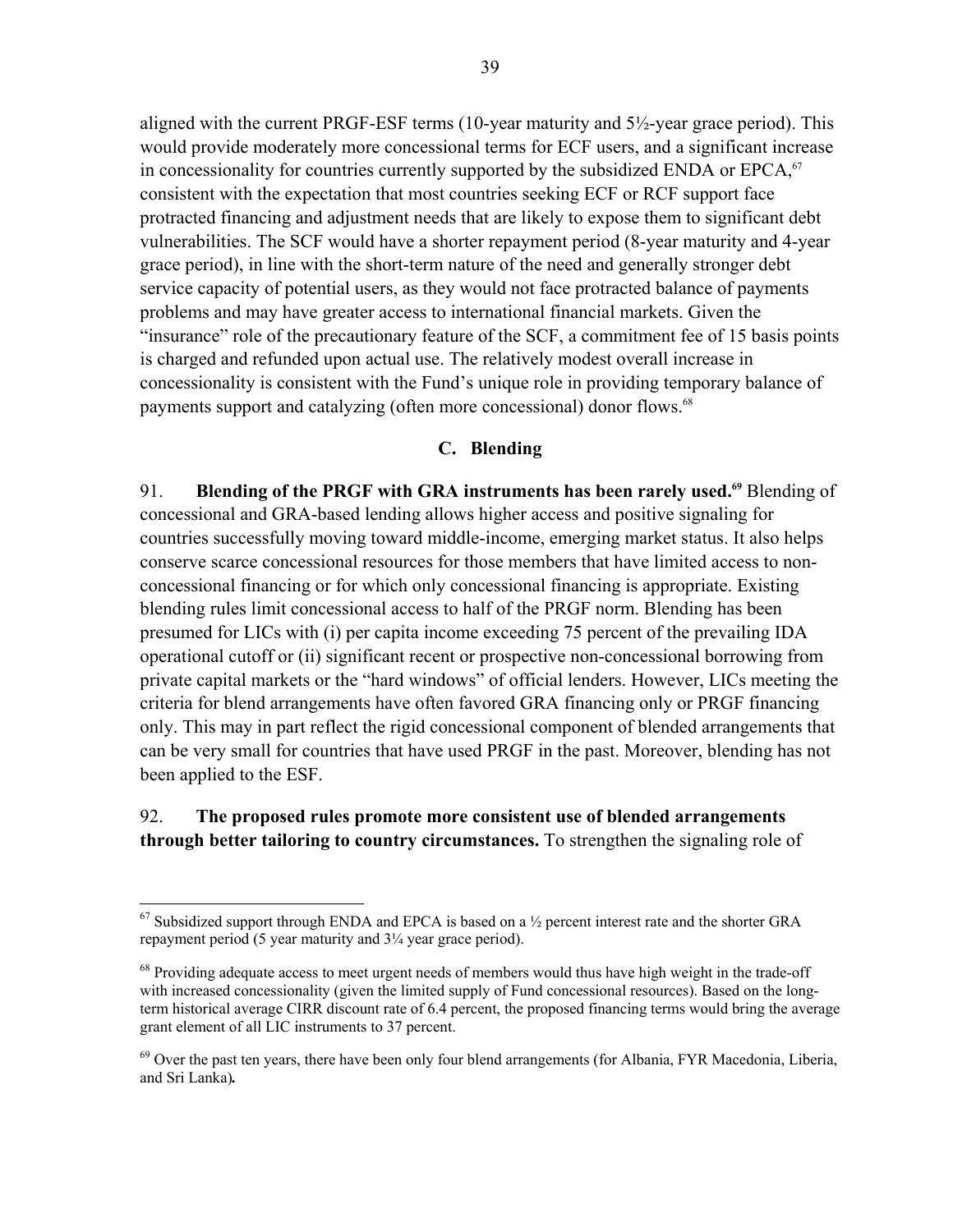blending and ensure it is used more consistently, the per capita income threshold for blending is raised to the prevailing IDA operational cutoff (currently \$1,095). Also:

- the new rules would clarify that the presumption of blending in cases of market access would apply only to sustained past and prospective market access;
- access to concessional financing in a blended arrangement would normally be half of total access, subject to a floor on annual average concessional access of 25 percent of quota and a ceiling of 50 percent of quota, whereas the remainder of the total access would be met by GRA financing; this would tailor blend ratios and access to the member's needs while limiting recourse to GRA financing in cases with moderate access and preserving concessional resources (and reducing average concessionality) as access rises above normal levels;
- to provide greater flexibility to LICs, blending can also be applied to the precautionary SCF;
- blending is normally not used for countries at a high risk of debt distress or in debt distress;
- in exceptional circumstances, when financing needs exceed the applicable access limits—notably in cases of clearance of protracted arrears to the Fund—blending can be used irrespective of the per capita income, market access, and debt sustainability criteria; in these cases, the concessional access part of the blended arrangement could exceed the 50 percent of quota ceiling;
- in blending cases, access levels under both the concessional facility and GRA-based facility will continue to be determined on a case-by-case basis based on established criteria such as balance of payments and strength of the program, with due attention to debt sustainability.

# **D. Transitional Arrangements**

93. **The proposed transitional arrangements aim to promote uniformity of treatment and avoid unduly constraining access for countries with relatively high levels of credit outstanding prior to the reform.** The new access limits will not affect any disbursements under arrangements that were approved prior to date the decision establishing the new architecture becomes effective. Outstanding PRGF and ESF credit would count toward the new global annual and cumulative access limits.<sup>70</sup> However, for countries where previously committed PRGF or ESF disbursements exceed 50 percent of quota per year or where total

<u>.</u>

 $70$  If a member decides to replace outstanding ENDA or EPCA credit with RCF or ECF resources, these credits would also count toward the global annual and cumulative access limits.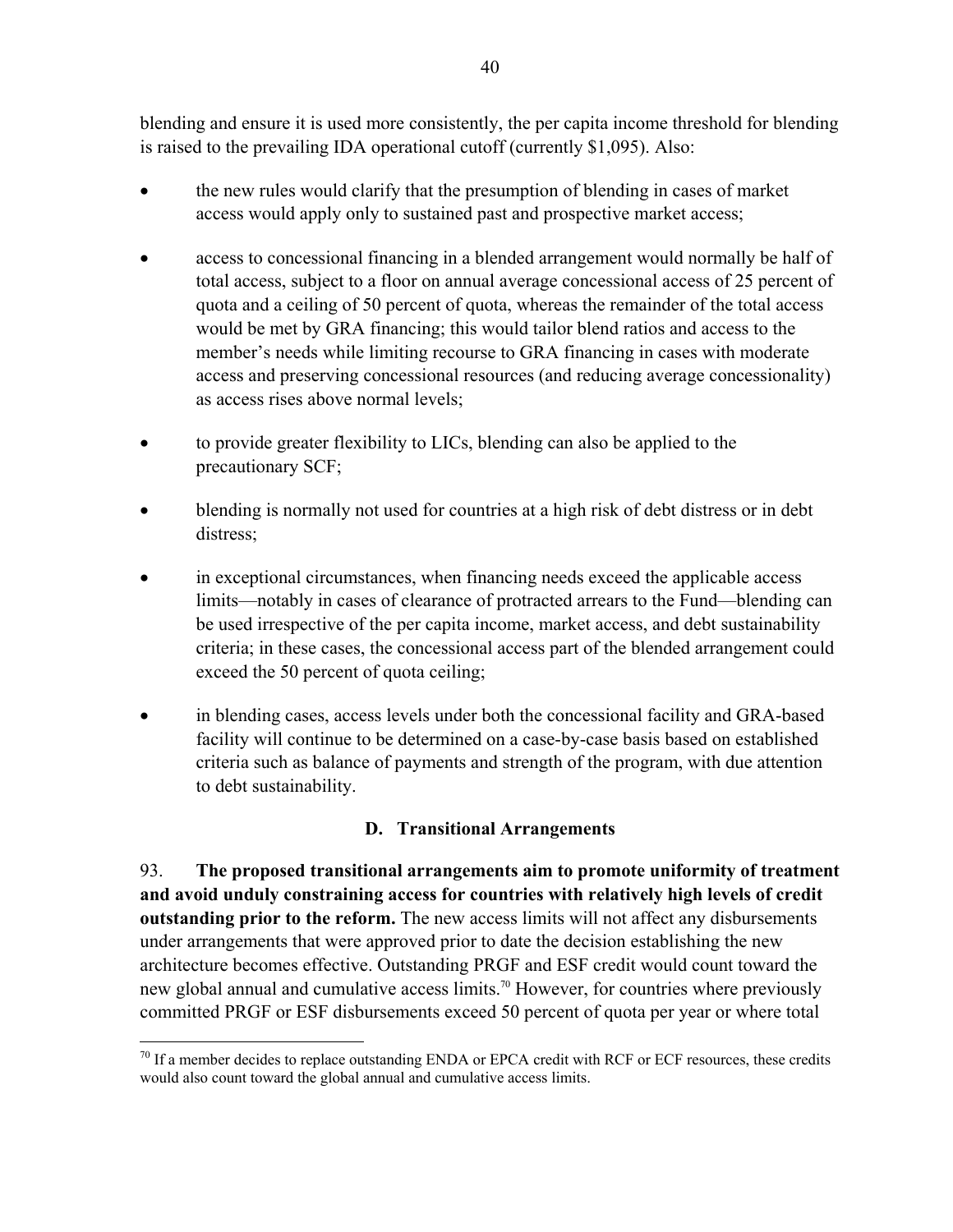outstanding PRGF and ESF credit exceeds 150 percent of quota, access above the normal (annual and cumulative) global limits (either through augmentations or new arrangements) is possible during a transition period that expires on December 31, 2010, even when the country does not meet exceptional access criteria. Additional flexibility in applying the new norms will be used for these countries during the transition period. For existing arrangements, the revised access norms do not create a presumption that access will be adjusted on the basis of the new norm (augmentations will continue to be based on existing policies).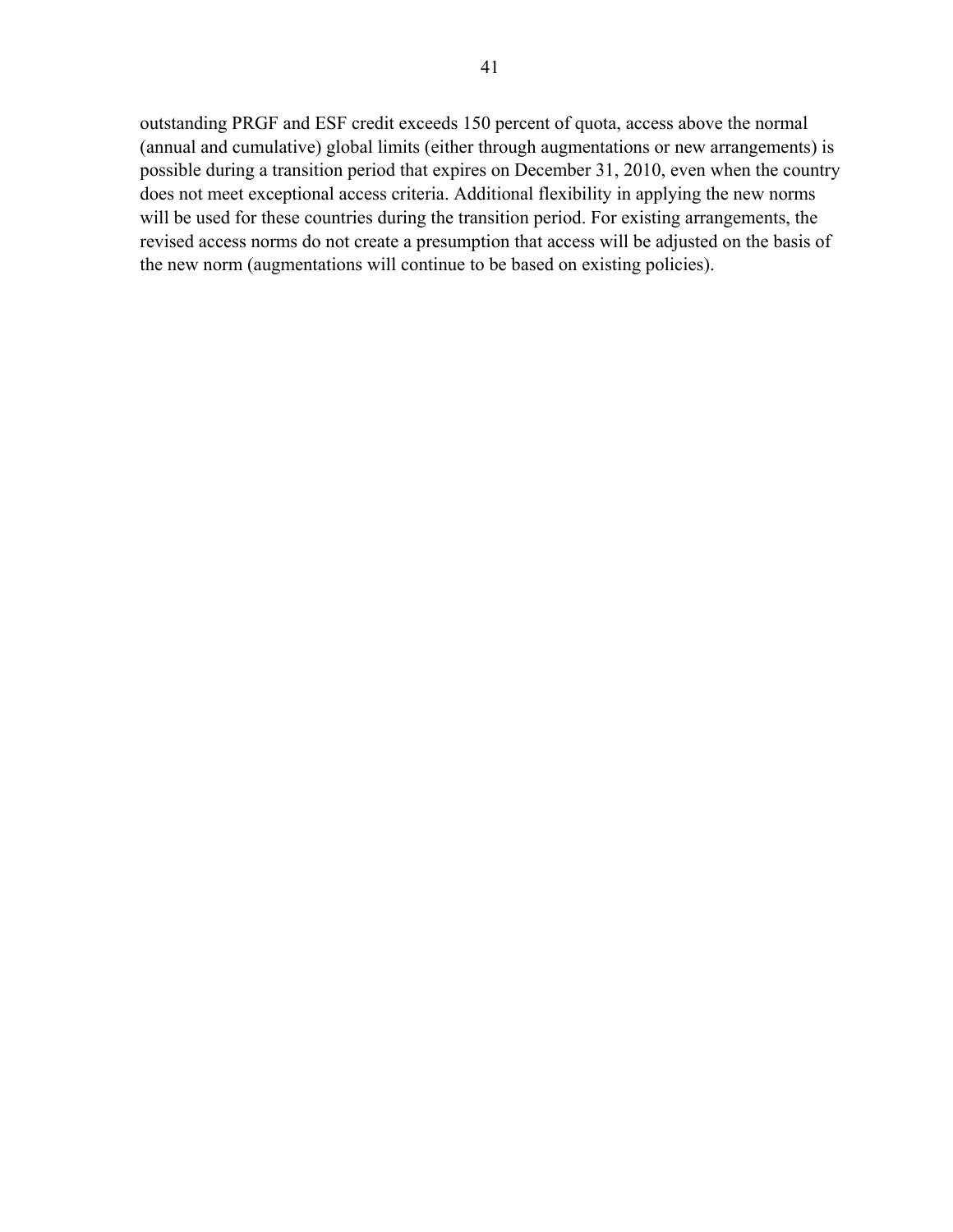#### **APPENDIX I. CONSULTATIVE PROCESS**

*The proposed reform of the Fund's facilities for LICs has benefited from feedback provided by country authorities, donors, civil society, and academics. This appendix summarizes issues raised during three events that were part of this consultative process.* 

**Survey of the Fund's Mission Chiefs.** In January 2009, mission chiefs for all LICs that have received IMF missions during the past four years (2005–08) were asked to report on issues raised by authorities and civil society on the architecture of Fund facilities.

Survey responses reported that country authorities, donors, and civil society organizations had noted gaps in the current architecture of the Fund's facilities, including: (i) the absence of a policy support instrument for low-income countries that are not considered mature stabilizers and do not have an immediate balance of payments need; (ii) the absence of an instrument providing concessional financing for non post-conflict fragile states; (iii) the lack of an instrument providing short-term concessional financing to address needs from domestic pressures and/or policy slippages that do not qualify a country for the ESF; (iv) the absence of an instrument providing precautionary access to concessional financing; and (v) the absence of an emergency concessional rapid-access facility. It was also noted that there had been little criticism of the level of concessionality in Fund programs for low-income countries, though with some notable exceptions.

**Seminar for Country Authorities.** On April 26, 2009, the authorities of 22 low-income countries met in Washington to discuss the reform of the IMF's facilities for LICs. The discussion focused on three key themes: (i) the urgency for reform of the Fund's financing facilities for LICs in light of the serious global financial crisis; (ii) the importance of devising facilities that can respond in a more flexible manner to LICs' resource needs; and (iii) the need to continue reassessing the structure and scope of conditionality.

While strong support emerged for retaining a PRGF-like instrument, there was general consensus that the Fund's LIC toolkit needed to be redesigned. In particular, participants saw a need for facilities that could provide financing on more flexible terms and support programs of shorter duration, including a new concessional instrument for short-term financing needs. It was also noted that a precautionary facility could make a useful contribution in both preventing liquidity pressures and responding to the spillovers from the global crisis. A precautionary facility would both help maintain private-sector and donor confidence and provide for the rapid disbursement of financial assistance if a need were to materialize.

Though participants did not see a strong need to change concessionality of Fund's lending, there was a general view that the specific financial terms of the proposed new concessional facilities should not necessarily be the same as those of the PRGF, which was designed to respond to situations quite different from the current crisis.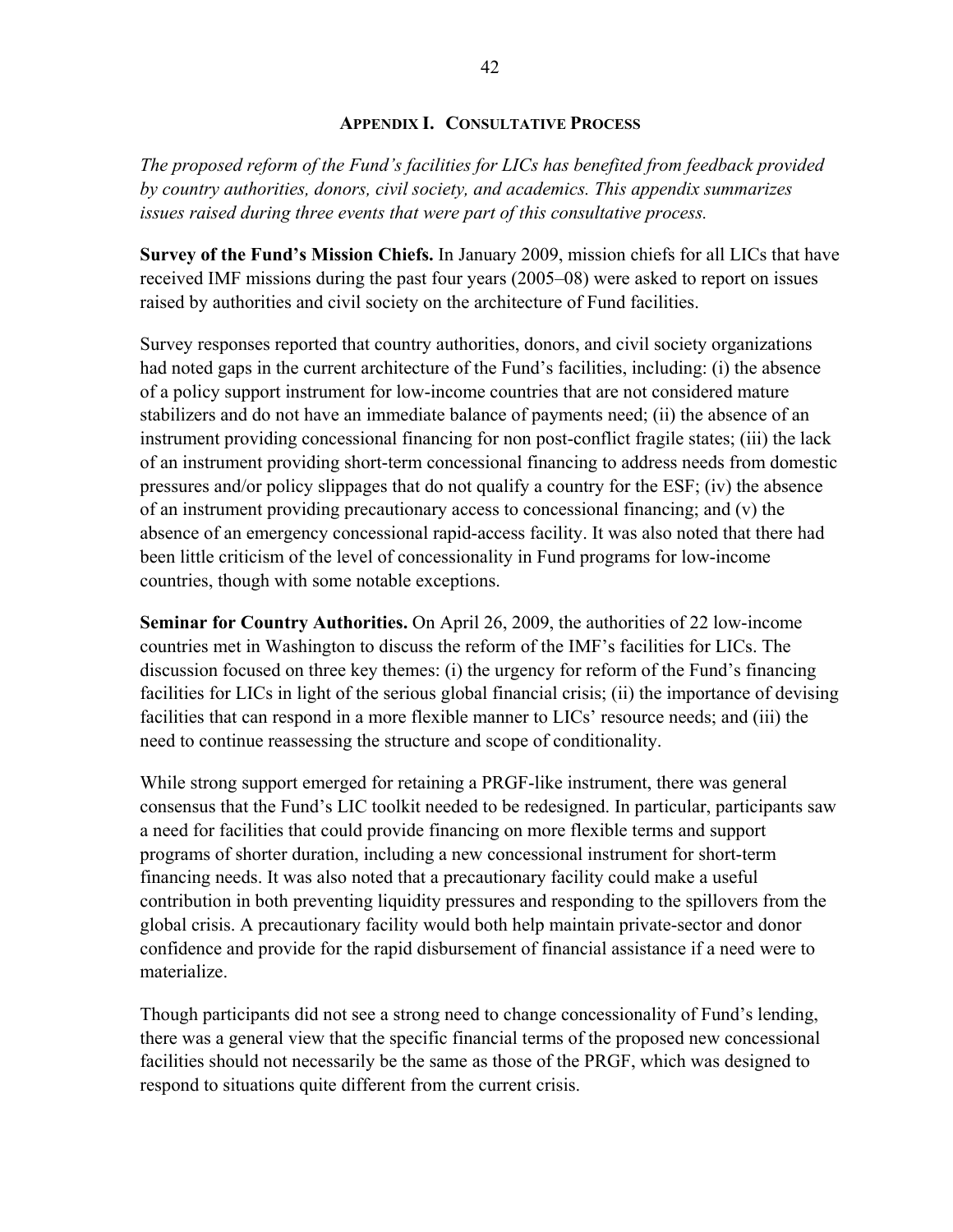While Poverty Reduction Strategy Papers (PRSPs) were generally seen as useful, there were doubts about their role in crisis situations. In particular, in a context of financing needs arising from sudden shocks, such as the recent crisis, PRSPs were not seen as playing a crucial role, as they were usually prepared during periods in which the problems posed by the recent crisis were not contemplated. For these reasons, participants did not see the need for a direct link between the PRSP and short-term financing needs instruments.

*Conference Call with Civil Society Organizations (CSOs).* On May 15, 2009, a number of representatives of CSOs from around the world participated in a conference call to provide inputs on the review of the reform of Fund's facilities for LICs. This followed earlier discussions with CSOs in late 2008 and early 2009.

There was broad agreement on the need to revisit the architecture of Fund's facilities for LICs. In particular, several participants felt that the overall concessional resources envelope should be increased to help LICs face the impact of the global crisis. Also, in expressing the desire for augmenting the Fund's toolkit with a Flexible Credit Line-like concessional facility, participants favored the creation of an emergency instrument with higher flexibility, rapid access, and no predefined forward-looking conditionality. A higher degree of concessionality was considered important to avoid debt problems and align Fund's lending with other donor support